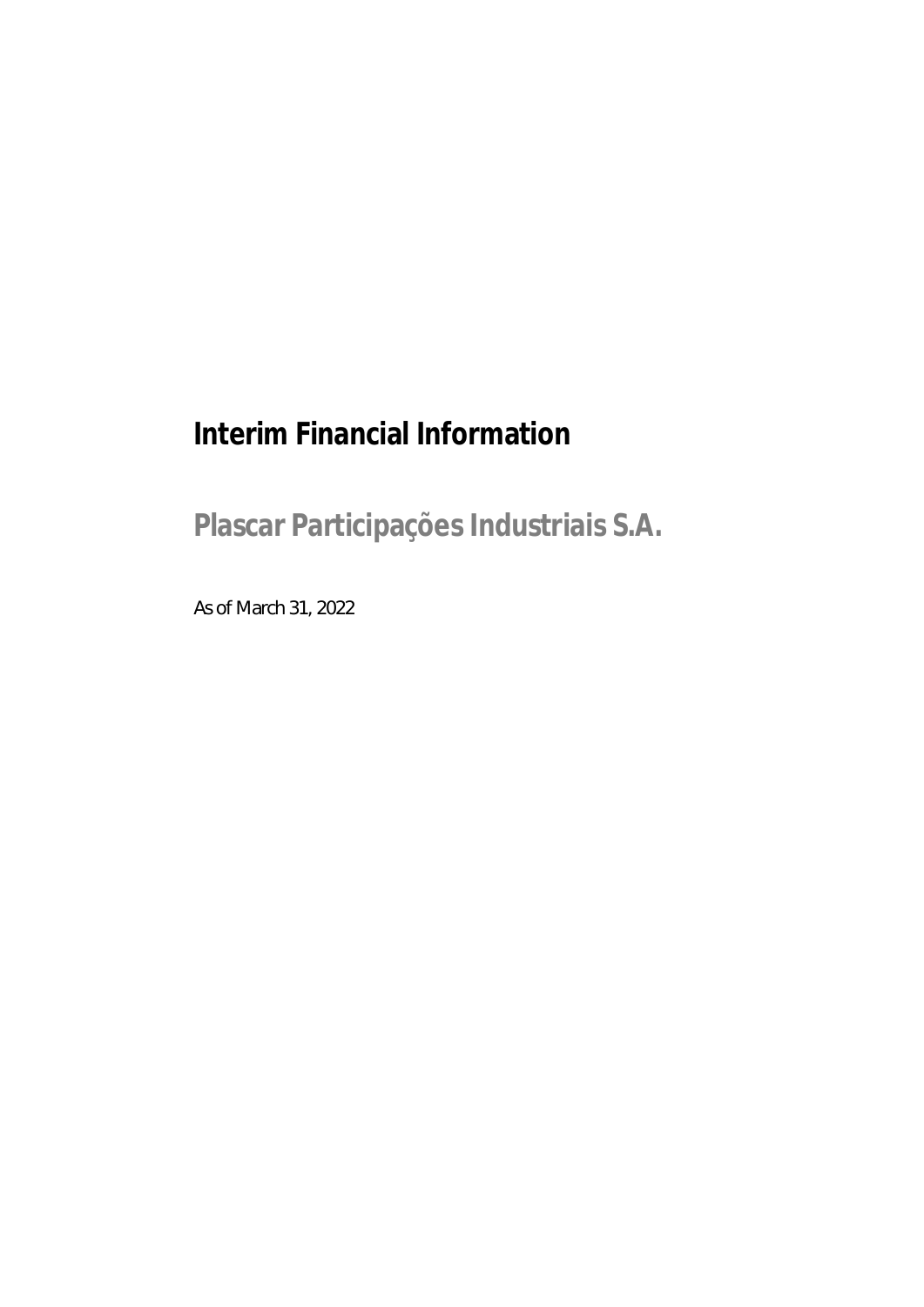Individual and consolidated interim financial information March 31, 2022

# **Summary**

| Reviewed individual and consolidated interim financial information |  |
|--------------------------------------------------------------------|--|
|                                                                    |  |
|                                                                    |  |
|                                                                    |  |
|                                                                    |  |
|                                                                    |  |
|                                                                    |  |
|                                                                    |  |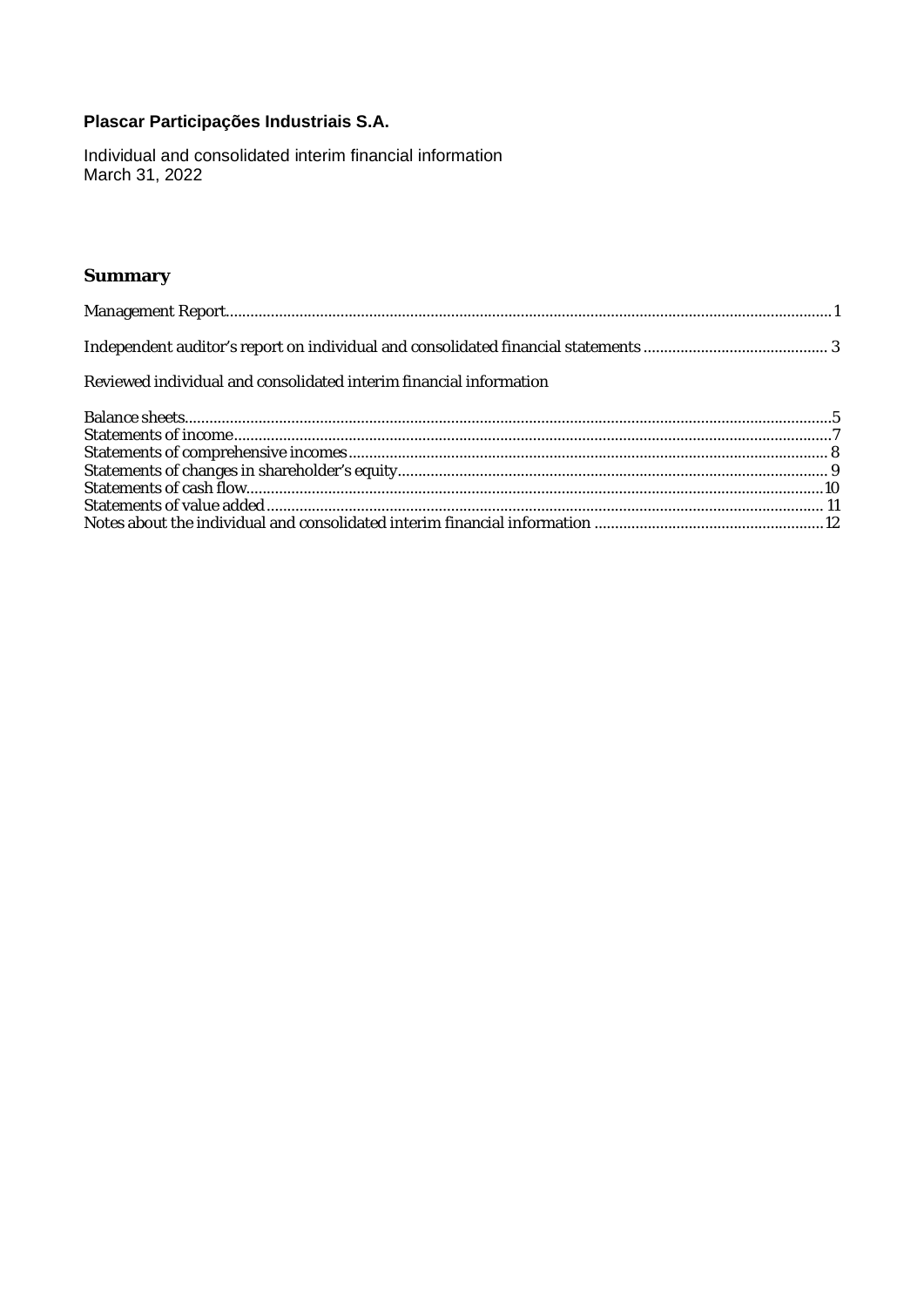#### **Performance Overview**

The non-financial information included in the report, as well as the derived percentages and information on EBITDA, were not reviewed by our independent auditors.

*Amounts expressed in thousands of Reais, unless otherwise stated.*

#### **Gross Income**

In 1st quarter of 2022, the gross margin was 13.3% Against 10.7% in the same period de 2021.

#### **Automotive Market**

According to data from ANFAVEA, vehicle production in the first quarter of 2022 fell by 17% over the same period in 2021, totaling 0.496 million units in the country.

| <b>SOURCE: ANFAVEA - BRASIL</b>                 |     |     |           |  |  |
|-------------------------------------------------|-----|-----|-----------|--|--|
| $1^{\circ}$ Q/21<br><b>VAR. %</b><br>$1^0$ Q/22 |     |     |           |  |  |
| <b>VEHICLE PRODUCTION</b>                       | 598 | 496 | $-17.0\%$ |  |  |
| <b>VEHICLE SALES</b>                            | 528 | 406 | $-23.1\%$ |  |  |

Despite the much weaker result than expected, ANFAVEA decided to support the projections in the Brazilian market this year, with sales growth of 8.5%, and 9.4% in vehicle production over 2021.

# **ANFAVEA Projection 2022**

|            | Vehicles:                                                  | Accomplished<br>2020 | 2021                            |      | <b>PROJECTIONS 2022</b> |            |
|------------|------------------------------------------------------------|----------------------|---------------------------------|------|-------------------------|------------|
|            | Automobiles, Light Commercials,<br><b>Trucks and Buses</b> | 1housand units       | 1housand<br>$\Delta\%$<br>units |      | 1housand<br>units       | $\Delta\%$ |
|            | Total                                                      | 2,058                | 2,120                           | 3.0  | 2,300                   | 8.5        |
| Licensing  | Light vehicles                                             | 1.955                | 1.977                           | 1.1  | 2,143                   | 8.4        |
|            | Heavy vehicles                                             | 104                  | 143                             | 37.8 | 157                     | 10.0       |
|            | Total                                                      | 324                  | 376                             | 16.0 | 390                     | 3.6        |
| Exports    | Light vehicles                                             | 307                  | 349                             | 13.8 | 361                     | 3.3        |
|            | Heavy vehicles                                             | 17                   | 27                              | 55.1 | 29                      | 7.7        |
|            | Total                                                      | 2,014                | 2,248                           | 11.6 | 2,460                   | 9.4        |
| Production | Light vehicles                                             | 1,905                | 2,071                           | 8.7  | 2,268                   | 9.5        |
|            | Heavy vehicles                                             | 109                  | 178                             | 62.5 | 192                     | 8.2        |

#### **Net income**

The combined result of all the factors mentioned on March 31, 2022 resulted in a cash generation (EBITDA) of R\$11,748 (6.1%) in the 1st quarter, as shown in the table below: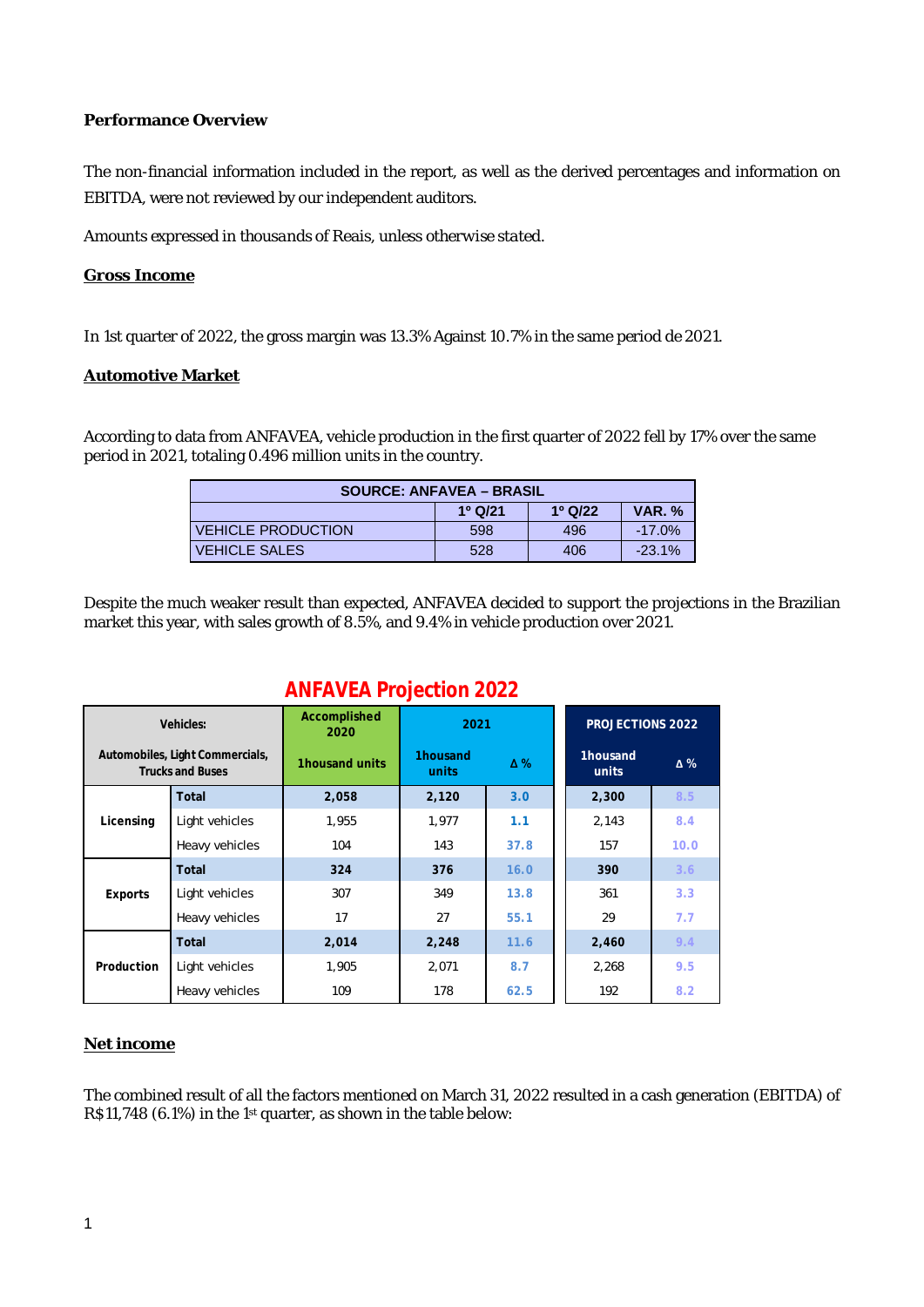| CONSOLIDATED PLASCAR BRASIL |              |              |            |                                |          |                              |
|-----------------------------|--------------|--------------|------------|--------------------------------|----------|------------------------------|
|                             |              | Gross Margin |            | <b>FRITDA</b><br>(Accumulated) |          | (Loss)                       |
| Month/Year                  | Net Sale R\$ | R\$          | %<br>Sales | R\$                            | % Sales  | Accumulated<br>of the Period |
|                             |              |              |            |                                |          | (R\$)                        |
| mar/19                      | 75,160       | $-5,421$     | $-7.2%$    | $-13,155$                      | 17.5%    | $-57,670$                    |
| jun/19                      | 178,242      | $-2,772$     | $-1.6%$    | $-12,291$                      | $-6.9%$  | $-102,613$                   |
| sep/19                      | 290,137      | 11,469       | 4.0%       | $-6,781$                       | $-2.3%$  | $-126,681$                   |
| dec/19                      | 407,550      | 31,303       | 7.7%       | 67,051                         | 16.5%    | $-6,825$                     |
| mar/20                      | 91,745       | 5,699        | 6.2%       | 2,631                          | 2.9%     | $-26,684$                    |
| jun.20                      | 133,470      | $-13,203$    | $-9.9%$    | $-14,637$                      | $-11.0%$ | $-64,057$                    |
| set/20                      | 232,065      | 12,714       | $-5.5%$    | $-25,412$                      | $-11.0%$ | $-100,080$                   |
| dec/20                      | 369,188      | 4,692        | $-1.3%$    | $-22,277$                      | $-6.0%$  | $-117,013$                   |
| mar/21                      | 142,345      | 15,238       | 10.7%      | 9,179                          | 6.4%     | $-14,208$                    |
| jun/21                      | 287,831      | 23,227       | 8.1%       | 13,779                         | 4.8%     | $-36,513$                    |
| sep/21                      | 448,791      | 29,082       | 6.5%       | 12,531                         | 2.8%     | -97,184                      |
| dec/21                      | 612,684      | 46,297       | 7.6%       | 17,415                         | 2.8%     | $-122,230$                   |
| mar/22                      | 192,762      | 25,717       | 13.3%      | 11,748                         | 6.1%     | $-20,111$                    |

#### **Human Resources**

Despite the economic adversities in the country, the Company continues to invest in the professional development of its employees, with approximately 27.82 hours of teaching and training per employee (in the last 12 months), focused on SENAI learning, internships, supplementary training, in addition to training technical and operational development.

As of March 31, 2022, the Company had 1,965 employees (1,718 as of March 31, 2021).

#### **Relationship with External Auditors**

In compliance with CVM Instruction No. 381, we inform that in the three-month period ended March 31, 2022, the Company did not contract with its auditors, a service not related to the external audit.

The policy of the Company and its subsidiary in contracting services not related to the external audit with the independent auditors is based on the principles that preserve the independence of the independent auditor, which are: auditors must not audit their own work; the auditor should not exercise a management role for his client and the auditor should not advocate for his client.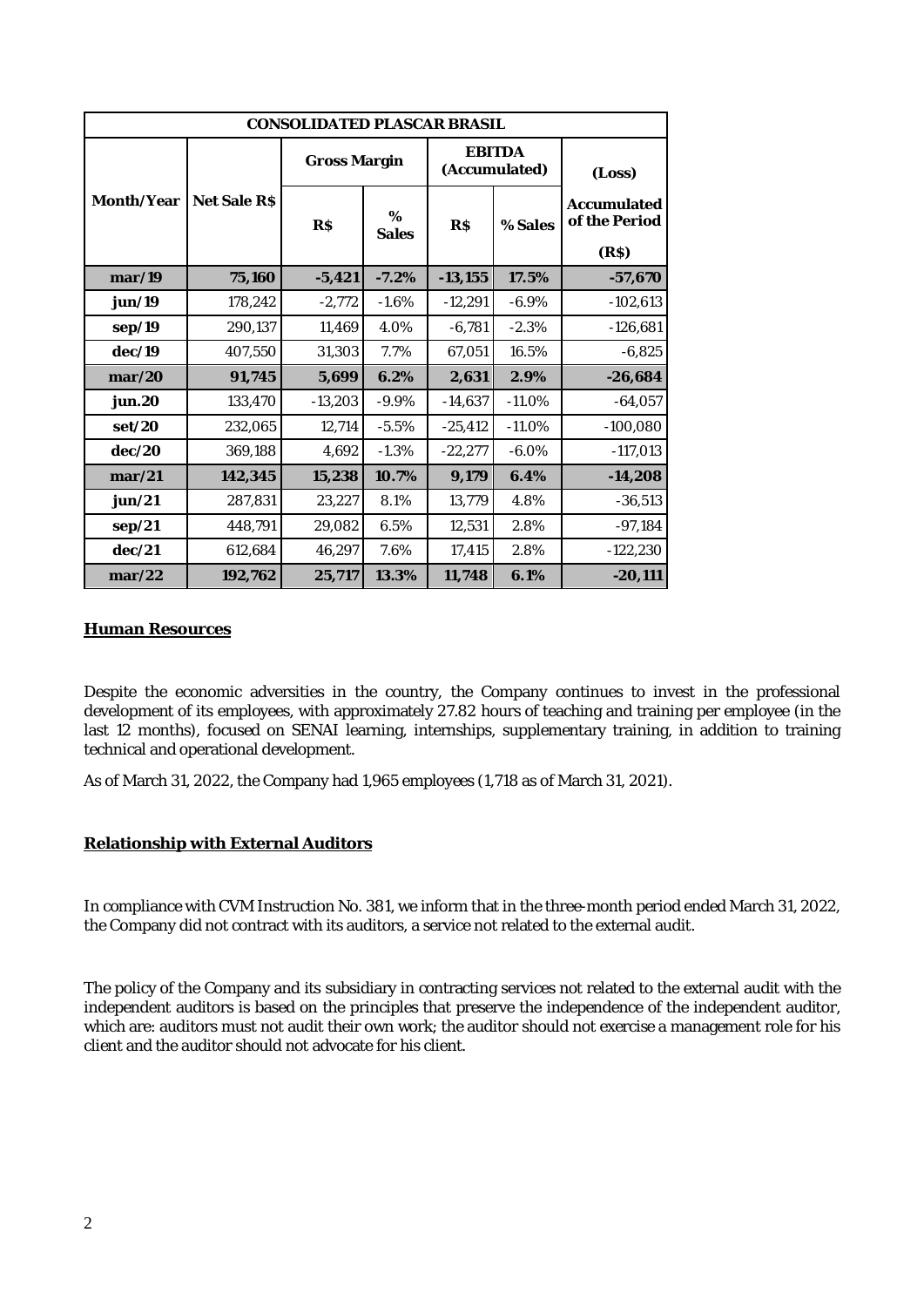

Edifício Trade Tower Av. José de Souza Campos, 900 1º e 3º andares - Nova Campinas 13092-123 - Campinas - SP - Brasil Tel: +55 19 3322-0500 Fax:+55 19 3322-0559 ey.com.br

#### **A free translation from Portuguese into English of Independent Auditor's Review Report on Quarterly Information prepared in Brazilian currency in accordance with accounting practices adopted in Brazil**

#### **Independent auditor's review report on quarterly information**

To the Board of Directors, Shareholders and Officers

#### **Plascar Participações Industriais S.A.**

Jundiaí – SP

#### **Introduction**

We have reviewed the individual and consolidated interim financial information of Plascar Participações Industriais SA ("Company"), contained in the Quarterly Information Form – ITR for the quarter ended March 31, 2022, which comprises the balance sheet on March 31, 2022, and the respective statements of income and comprehensive income for the three months periods ended on that date, and changes in shareholders' equity and cash flows for the three-month period ended on that date, including the explanatory notes.

The Company's management is responsible for preparing the individual and consolidated interim financial information in accordance with NBC TG 21 – Interim Statement and the international standard IAS 34 – Interim Financial Reporting, issued by the International Accounting Standards Board – IASB, as well as for the presentation this information in a manner consistent with the rules issued by the Brazilian Securities and Exchange Commission ("CVM"), applicable to the preparation of the Quarterly Information – ITR. Our responsibility is to express a conclusion on this interim financial information based on our review.

#### **Review scope**

We conducted our review in accordance with Brazilian and international standards for the review of interim financial information (NBC TR 2410 Review of Interim Information Performed by the Entity Auditor and ISRE 2410 Review of Interim Financial Information Performed by the Independent Auditor of the Entity, respectively). A review of interim information consists of making inquiries, mainly of persons responsible for financial and accounting matters, and applying analytical and other review procedures. The scope of a review is significantly less than that of an audit conducted in accordance with auditing standards and, consequently, has not allowed us to obtain assurance that we are aware of all significant matters that could be identified in an audit. Therefore, we do not express an audit opinion.

#### **Conclusion on the individual and consolidated interim information**

Based on our review, we are not aware of any facts that would lead us to believe that the interim financial information, individual and consolidated, included in the aforementioned quarterly information was not prepared, in all material respects, in accordance with NBC TG 21 and IAS 34 applicable to the preparation of Quarterly Information (ITR), and presented in a manner consistent with the rules issued by the Brazilian Securities and Exchange Commission.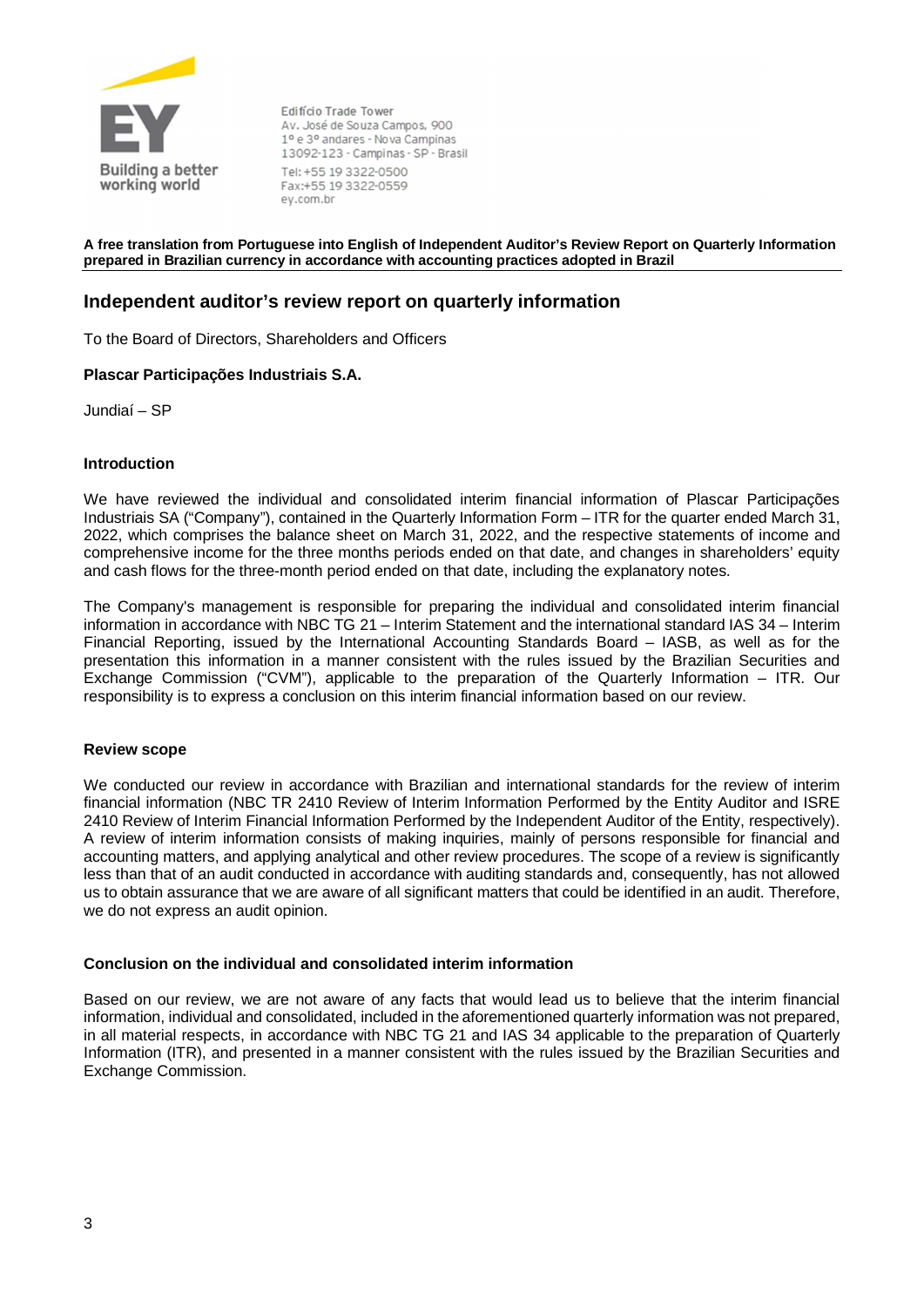

#### **Emphasis of matter**

#### **Uncertainty about the Company's ability to continue as a going concern**

We call attention to Note 1 of the interim financial information, individual and consolidated, which describes that the Company through its subsidiary has recorded recurring losses in its operations and has presented accumulated losses in shareholders' equity in the amount of R\$ 1,263,332 thousand, in individual and consolidated and excess current liabilities over current assets at the end of the period ended March 31, 2022, in the amount of R\$ 337,711 thousand in the consolidated. As presented in Note 1, these events, or conditions, together with other matters described in Note 1, indicate the existence of significant uncertainty that may raise significant doubts as to the Company's ability to continue operating. Our conclusion does not contain a reservation related to the matter.

#### **Other matters**

#### **Statements of value added**

The quarterly information includes the individual and consolidated statements of added value (DVA) for the three month period ended March 31, 2022, prepared under the responsibility of the Company's management and presented as supplementary information for the purposes of IAS 34. These statements have been subject to review procedures performed in conjunction with the review of the quarterly information, in order to determine whether they are reconciled with the interim accounting information and accounting records, as applicable, and whether their form and content are in accordance with the criteria defined in NBC TG 09 Statement of Added Value. Based on our review, we are not aware of any fact that leads us to believe that these statements of added value were not prepared, in all material respects, in accordance with the criteria defined in this Standard and in a consistent manner in relation to the individual interim financial information. And consolidated figures taken together.

Campinas, May 10, 2022

ERNST & YOUNG Auditores Independentes S.S. CRC-2SP034519/O-6

Cristiane Cléria S. Hilario Sócia-Contadora CRC 1SP243766/O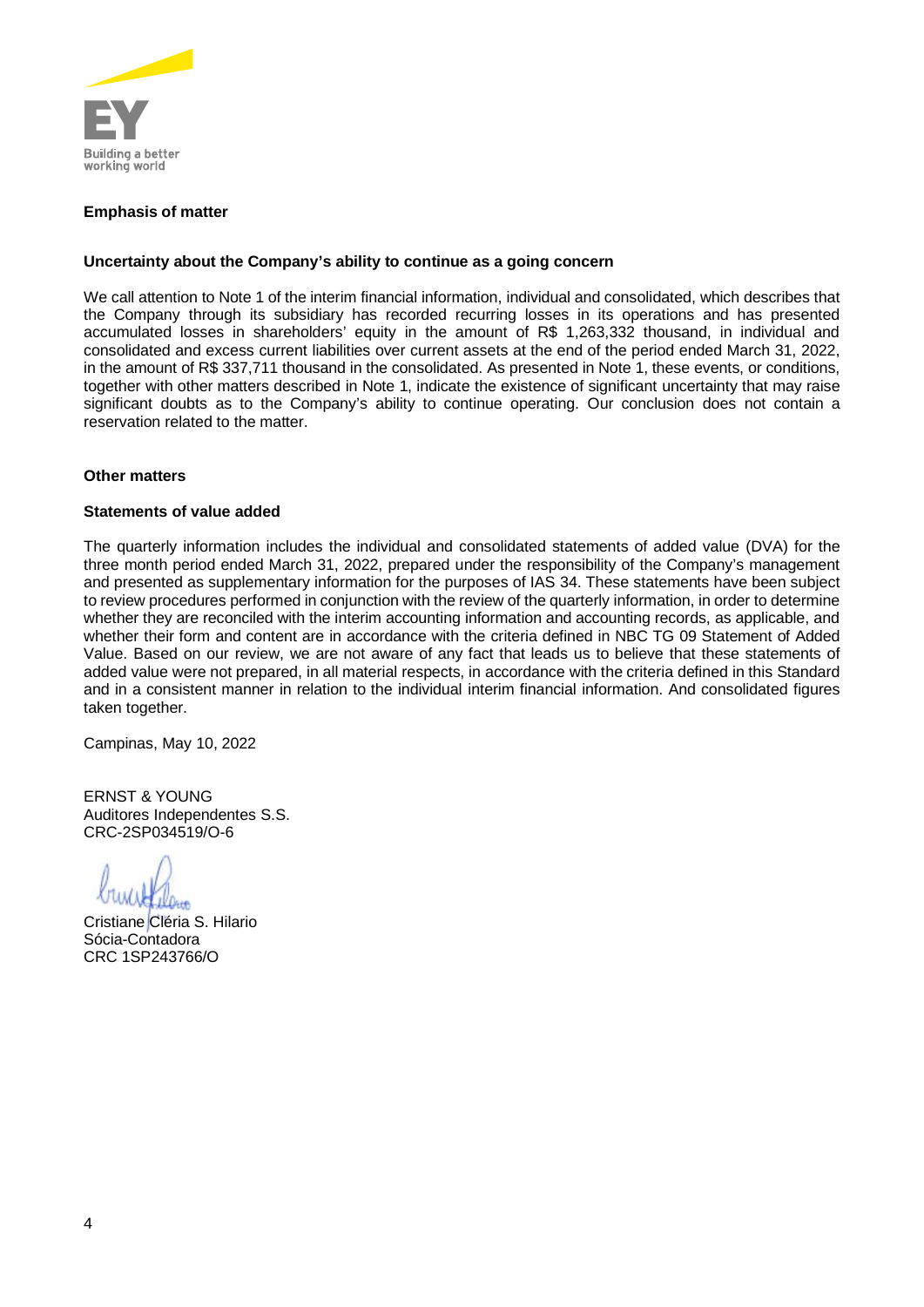#### Balance Sheets Period ended March 31, 2022 and Year ended December 31, 2021 *(In thousands of reais)*

#### **Assets**

|                                                                                                                                                    | Individual           |                      | Consolidated                                             |                                                           |  |
|----------------------------------------------------------------------------------------------------------------------------------------------------|----------------------|----------------------|----------------------------------------------------------|-----------------------------------------------------------|--|
| <b>Current Assets</b>                                                                                                                              | 03/31/2022           | 12/31/2021           | 03/31/2022                                               | 12/31/2021                                                |  |
| Cash and cash equivalents<br>Trade accounts receivable<br>Inventories<br>Taxes recoverable<br>Other assets<br>Total current assets                 | 4,751<br>17<br>4,768 | 7,384<br>17<br>7,401 | 7,595<br>51,413<br>108,621<br>27,499<br>2,743<br>197,871 | 12,487<br>31,509<br>118,357<br>34,746<br>2,836<br>199,935 |  |
| Noncurrent assets                                                                                                                                  | 03/31/2022           | 12/31/2021           | 03/31/2022                                               | 12/31/2021                                                |  |
| Taxes recoverable<br>Judicial deposits<br>Other assets<br>Investment property<br>Property, plant and equipment in operation<br>Right-of-use assets | 7                    | 7                    | 88,981<br>2,368<br>140<br>8,340<br>321,743<br>90,161     | 88,959<br>2,317<br>150<br>8,362<br>303,338<br>15,604      |  |
| Total noncurrent assets                                                                                                                            | 7                    | 7                    | 511,733                                                  | 418,730                                                   |  |
| Total assets                                                                                                                                       | 4,775                | 7,408                | 709,604                                                  | 618,665                                                   |  |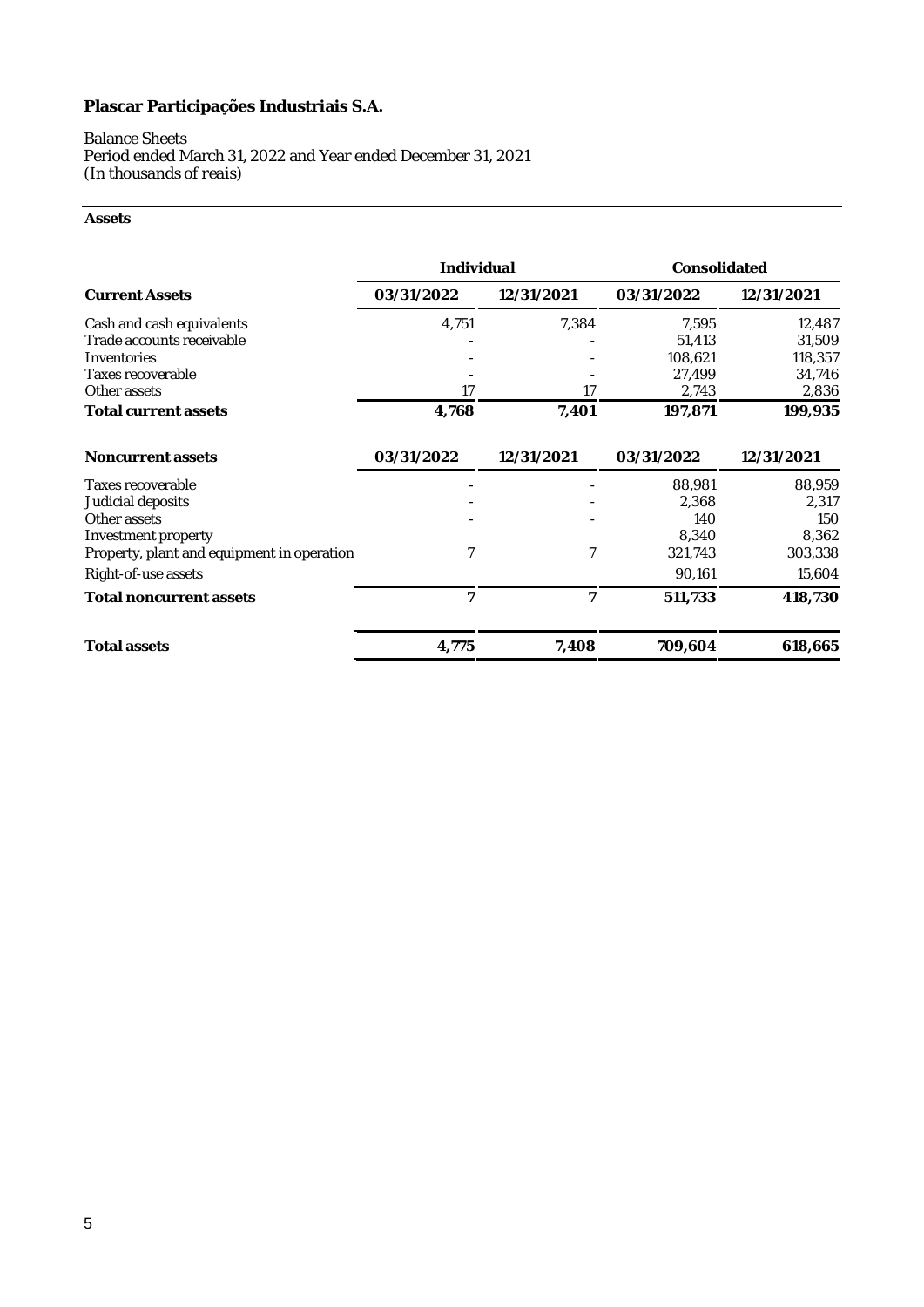### **Liabilities and equity**

|                                                  | Individual            |               | Consolidated     |                 |
|--------------------------------------------------|-----------------------|---------------|------------------|-----------------|
| <b>Current liabilities</b>                       | 03/31/2022 12/31/2021 |               | 03/31/2022       | 12/31/2021      |
| Loans and financing<br>Lease liabilities         |                       |               | 57,858<br>24,397 | 51,531<br>1,546 |
| Trade accounts payable                           |                       |               | 84,624           | 72,830          |
| Taxes payable                                    | 85                    | 27            | 96,008           | 78,896          |
| Payroll, vacation pay and social charges payable |                       |               | 177,490          | 160,757         |
| Advances from customers                          |                       |               | 52,645           | 51,608          |
| Other liabilities                                |                       |               | 42,560           | 40,265          |
| <b>Total current liabilities</b>                 | 85                    | 27            | 535,582          | 457,433         |
| Noncurrent liabilities                           | 03/31/2022            | 12/31/2021    | 03/31/2022       | 12/31/2021      |
|                                                  |                       |               |                  |                 |
| Loans and financing                              |                       |               | 81,414           | 87,462          |
| Lease liabilities                                |                       |               | 108,412          | 53,988          |
| Related parties                                  | 19,901                | 22,148        | 7,348            | 8,132           |
| Payroll, vacation pay and social charges payable |                       |               | 14,223           | 9,265           |
| Taxes payable                                    |                       |               | 80,803           | 94,333          |
| Deferred income and social contribution taxes    |                       |               | 19,378           | 19,297          |
| Contingencies                                    |                       |               | 6,219            | 6,502           |
| Provision for capital deficiency                 | 316,346               | 296,679       |                  |                 |
| Other accounts payable                           |                       |               | 187,782          | 193,699         |
| <b>Total noncurrent liabilities</b>              | 336,247               | 318,827       | 505,579          | 472,678         |
|                                                  | 336,332               | 318,854       | 1,041,161        | 930,111         |
| Equity                                           |                       |               |                  |                 |
| Capital                                          | 931,455               | 931,455       | 931,455          | 931,455         |
| Equity adjustments                               | 320                   | 321           | 320              | 321             |
| <b>Accumulated losses</b>                        | (1, 263, 332)         | (1, 243, 222) | (1, 263, 332)    | (1, 243, 222)   |
|                                                  | (331, 557)            | (311, 446)    | (331, 557)       | (311, 446)      |
| Total equity                                     | (331, 557)            | (311, 446)    | (331, 557)       | (311, 446)      |
| Total liabilities and equity                     | 4,775                 | 7,408         | 709,604          | 618,665         |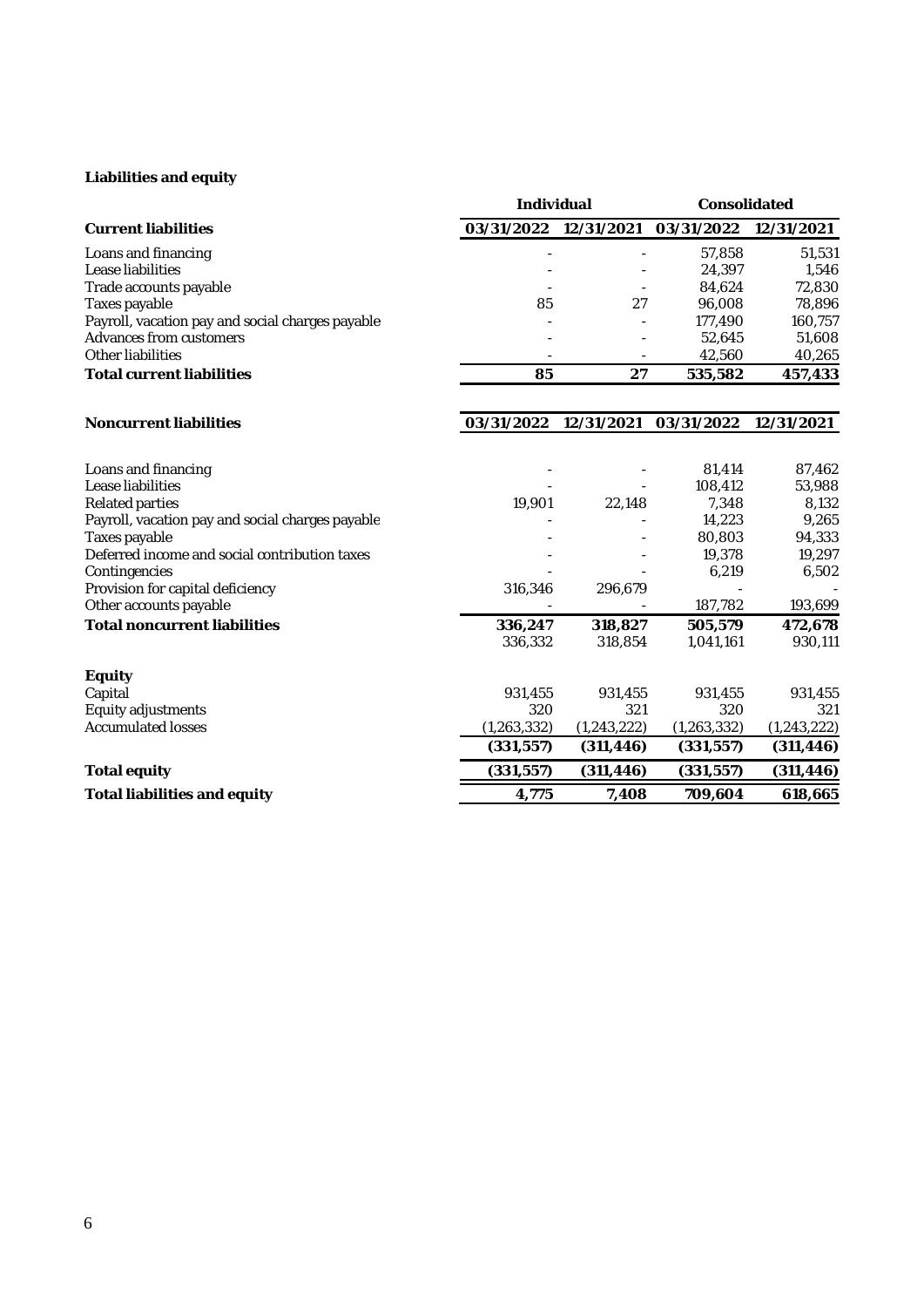#### Income Statements for the period ended of March 31, 2022 and 2021 *(In thousands of reais)*

|                                                      | Individual                  |                             | Consolidated                |                             |  |
|------------------------------------------------------|-----------------------------|-----------------------------|-----------------------------|-----------------------------|--|
|                                                      | 01/01/2022 to<br>03/31/2022 | 01/01/2021 to<br>03/31/2021 | 01/01/2022 to<br>03/31/2022 | 01/01/2021 to<br>03/31/2021 |  |
| Net operating revenue<br>Cost of goods sold          |                             |                             | 192,762<br>(167, 045)       | 142,345<br>(127, 107)       |  |
| Gross profit / (loss)                                |                             |                             | 25,717                      | 15,238                      |  |
| Operating (expenses) and<br>income                   |                             |                             |                             |                             |  |
| Selling expenses                                     |                             |                             | (7,026)                     | (6, 525)                    |  |
| General and administrative expenses                  | (446)                       | (445)                       | (19, 772)                   | (15, 952)                   |  |
| Equity pick-up                                       | (19,668)                    | (13, 791)                   |                             |                             |  |
| Other operating income/(expenses),<br>net            |                             |                             | (33)                        | 71                          |  |
|                                                      | (20, 114)                   | (14, 236)                   | (26, 831)                   | (22, 406)                   |  |
| Operating income before<br>finance income (expenses) | (20, 114)                   | (14, 236)                   | (1, 114)                    | (7, 168)                    |  |
| Finance income (expenses)                            |                             |                             |                             |                             |  |
| Finance income                                       | 7                           | 32                          | 3,77                        | 5,690                       |  |
| Finance costs                                        | (4)<br>3                    | (4)<br>28                   | (22,693)<br>(18, 916)       | (12,643)<br>(6,953)         |  |
|                                                      |                             |                             |                             |                             |  |
| Loss before income and social<br>contribution taxes  | (20, 111)                   | (14, 208)                   | (20, 030)                   | (14, 121)                   |  |
| Income and social contribution<br>taxes              |                             |                             | (81)                        | (87)                        |  |
| Deferred                                             |                             |                             | (81)                        | (87)                        |  |
| Net loss for the period                              | (20, 111)                   | (14, 208)                   | (20,111)                    | (14, 208)                   |  |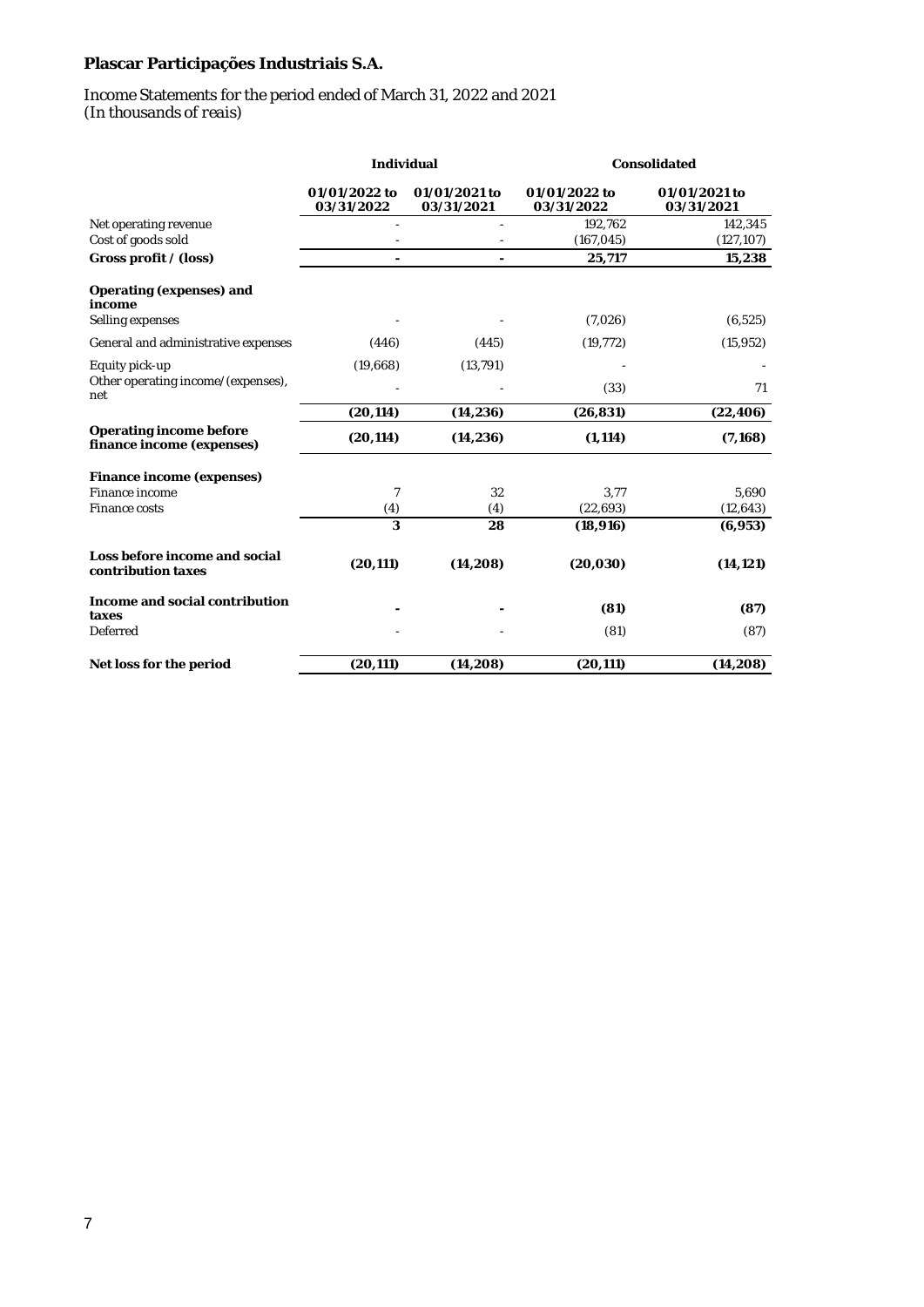Statements of comprehensive income for the periods ended March 31, 2022 and 2021 (In thousands of reais)

|                            | Individual<br>01/01/2022 to<br>03/31/2022 | 01/01/2021 to<br>03/31/2021 | 01/01/2022 to<br>03/31/2022 | Consolidated<br>01/01/2021 to<br>03/31/2021 |
|----------------------------|-------------------------------------------|-----------------------------|-----------------------------|---------------------------------------------|
| Net loss for the period    | (20,111)                                  | (14.208)                    | (20, 111)                   | (14, 208)                                   |
|                            | (20, 111)                                 | (14.208)                    | (20, 111)                   | (14,208)                                    |
| Total comprehensive income | (20.111)                                  | (14, 208)                   | (20.111)                    | (14,208)                                    |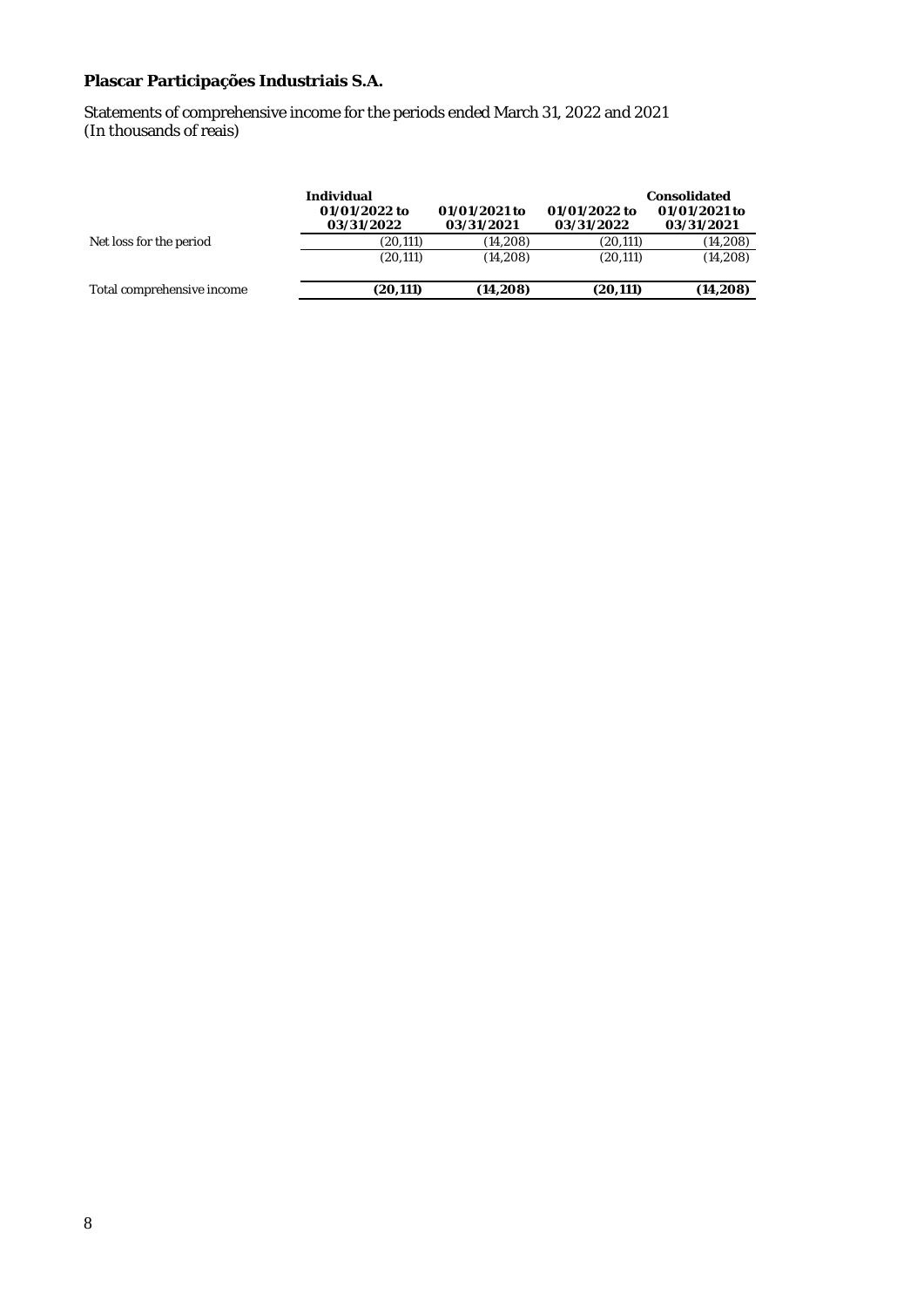#### Statement of changes in shareholders' equity Periods ended March 31, 2022 and 2021 *(In thousands of reais)*

|                                                                                | Paid<br>capital | Capital reserve,<br>options granted<br>and treasury<br>shares | Accumulated<br>Profits or<br>Losses | Other<br>Comprehens<br>ive Results | Total      |
|--------------------------------------------------------------------------------|-----------------|---------------------------------------------------------------|-------------------------------------|------------------------------------|------------|
| Balance as of January 1, 2022                                                  | 931,455         |                                                               | (1, 243, 222)                       | 321                                | (311, 446) |
| Capital increase                                                               |                 |                                                               |                                     |                                    |            |
| Net Income for the Period                                                      |                 |                                                               | (20, 111)                           |                                    | (20, 111)  |
| Internal changes in shareholders' equity                                       |                 |                                                               |                                     | (1)                                |            |
| Realization of property, plant and equipament<br>deemed cost                   |                 |                                                               |                                     | (2)                                |            |
| Realization of deferred taxes on property, plant<br>and equipament deemed cost |                 |                                                               | (1)                                 |                                    |            |
| Balance as of March 31, 2022                                                   | 931,455         |                                                               | (1, 263, 332)                       | 320                                | (331, 557) |
| Balance as of January 1, 2021<br>Capital increase                              | 931,455         |                                                               | (1, 121, 006)                       | 335                                | (189, 216) |
| Net Income for the Period                                                      |                 |                                                               | (14,208)                            |                                    | (14, 208)  |
| Internal changes in shareholders' equity                                       |                 |                                                               | 8                                   | (8)                                |            |
| Realization of property, plant and equipament<br>deemed cost                   |                 |                                                               | 12                                  | (12)                               |            |
| Realization of deferred taxes on property, plant<br>and equipament deemed cost |                 |                                                               | (4)                                 | 4                                  |            |
| Balance as of March 31, 2021                                                   | 931,455         |                                                               | (1, 135, 206)                       | 322                                | (203,424)  |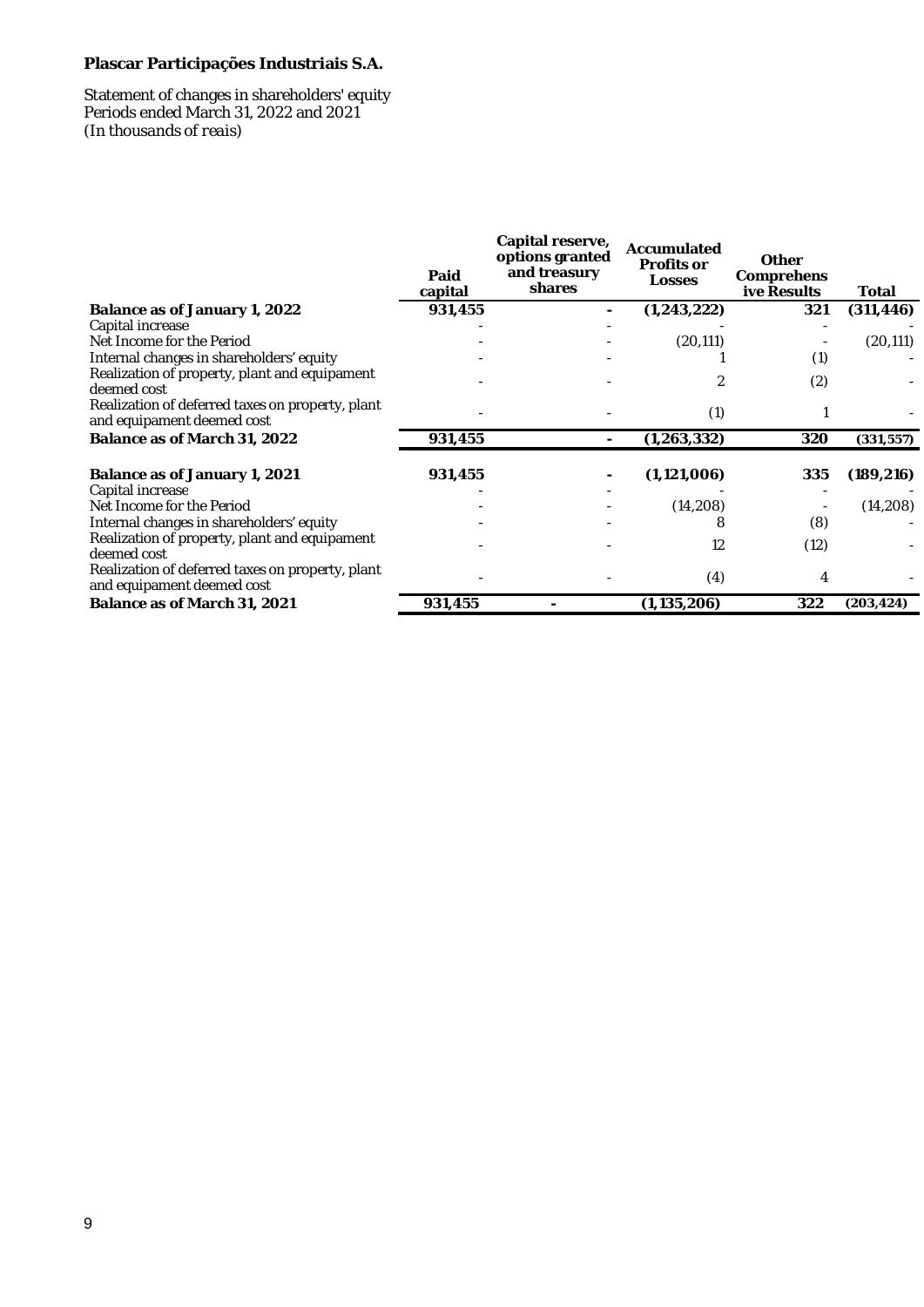#### Cash flow statements for the period ended March 31, 2022 and the year ended December 31, 2021  *(In thousands of reais)*

|                                                                                                                                                          | Individual     |                  | Consolidated        |                   |
|----------------------------------------------------------------------------------------------------------------------------------------------------------|----------------|------------------|---------------------|-------------------|
| Cash flows from operating activities                                                                                                                     | 03/31/2022     | 12/31/2021       | 03/31/2022          | 12/31/2021        |
| Net loss for the year before income and social contribution taxes<br>Adjustments to reconcile net income to cash from (used in)<br>operating activities: | (20, 111)      | (14, 208)        | (20, 030)           | (14, 121)         |
| Depreciation                                                                                                                                             |                |                  | 8,226               | 9.713             |
| Amortization                                                                                                                                             |                |                  | 4,497               | 6,611             |
| Interest and monetary variation, net                                                                                                                     |                |                  | 20,297              | 9,708             |
| Provision for legal claims<br>Provision for adjustment of inventories at market value and obsolescence                                                   |                |                  | 1,573<br>31         | 1,350<br>(5)      |
| Constitution (reduction) of provision for doubtful claims                                                                                                |                |                  | (1, 219)            | 796               |
| Others                                                                                                                                                   |                |                  | 153                 |                   |
| Equity pick-up                                                                                                                                           | 19,668         | 13,791           |                     |                   |
| (Increase)/decrease in asset and liability accounts                                                                                                      |                |                  |                     |                   |
| Accounts receivable from customers                                                                                                                       |                |                  | (18,685)            | (17, 505)         |
| Inventories                                                                                                                                              |                |                  | 9,705               | (13, 740)         |
| Taxes to recover<br>Judicial Deposits                                                                                                                    |                |                  | 7,225<br>(51)       | 2,940<br>806      |
| Other asset accounts, net                                                                                                                                |                |                  | 126                 | (197)             |
| Suppliers                                                                                                                                                |                |                  | 11,717              | 5,239             |
| Obligations with staff and social charges                                                                                                                |                |                  | 16,012              | 9,257             |
| Advance of customers                                                                                                                                     |                |                  | (1,077)             | 13,960            |
| Taxes, contributions and installments to be collected                                                                                                    | 57             |                  | 314                 | 137               |
| Provision for legal claims (payments)                                                                                                                    |                |                  | (1,856)             | (2, 424)          |
| Other accounts payable<br>Interest paid                                                                                                                  |                |                  | (3, 349)<br>(5,996) | (437)<br>(1, 971) |
| Net cash from (applied in) operating activities                                                                                                          | (386)          | (417)            | 27,613              | 10,117            |
| Cash flows from investment activities                                                                                                                    |                |                  |                     |                   |
| Acquisitions of fixed assets and intangible assets                                                                                                       |                |                  | (26, 783)           | (5, 391)          |
| Net cash used in investment activities                                                                                                                   |                | $\overline{a}$   | (26, 783)           | (5, 391)          |
| Cash flows from financing activities                                                                                                                     |                |                  |                     |                   |
| <b>Borrowings</b>                                                                                                                                        |                |                  | 11,465              | 750               |
| Payment of Ioans, financing and leasing (principal)                                                                                                      |                |                  | (16, 403)           | (5, 324)          |
| Net increase in receivables from related parties                                                                                                         | (2, 247)       | 1,872            | (784)               | 581               |
| Net cash from (used in) financing activities                                                                                                             | (2, 247)       | 1,872            | (5, 722)            | (3,993)           |
| (Reduction)/Increase in cash and cash equivalents                                                                                                        | (2,633)        | 1,455            | (4,892)             | 733               |
| Cash and cash equivalents at the beginning of the period<br>Cash and cash equivalents at the end of the period                                           | 7,384<br>4,751 | 31,444<br>32,899 | 12,487<br>7,595     | 33,682<br>34,415  |
| (Reduction)/Increase in cash and cash equivalents                                                                                                        | (2,633)        | 1,455            | (4,892)             | 733               |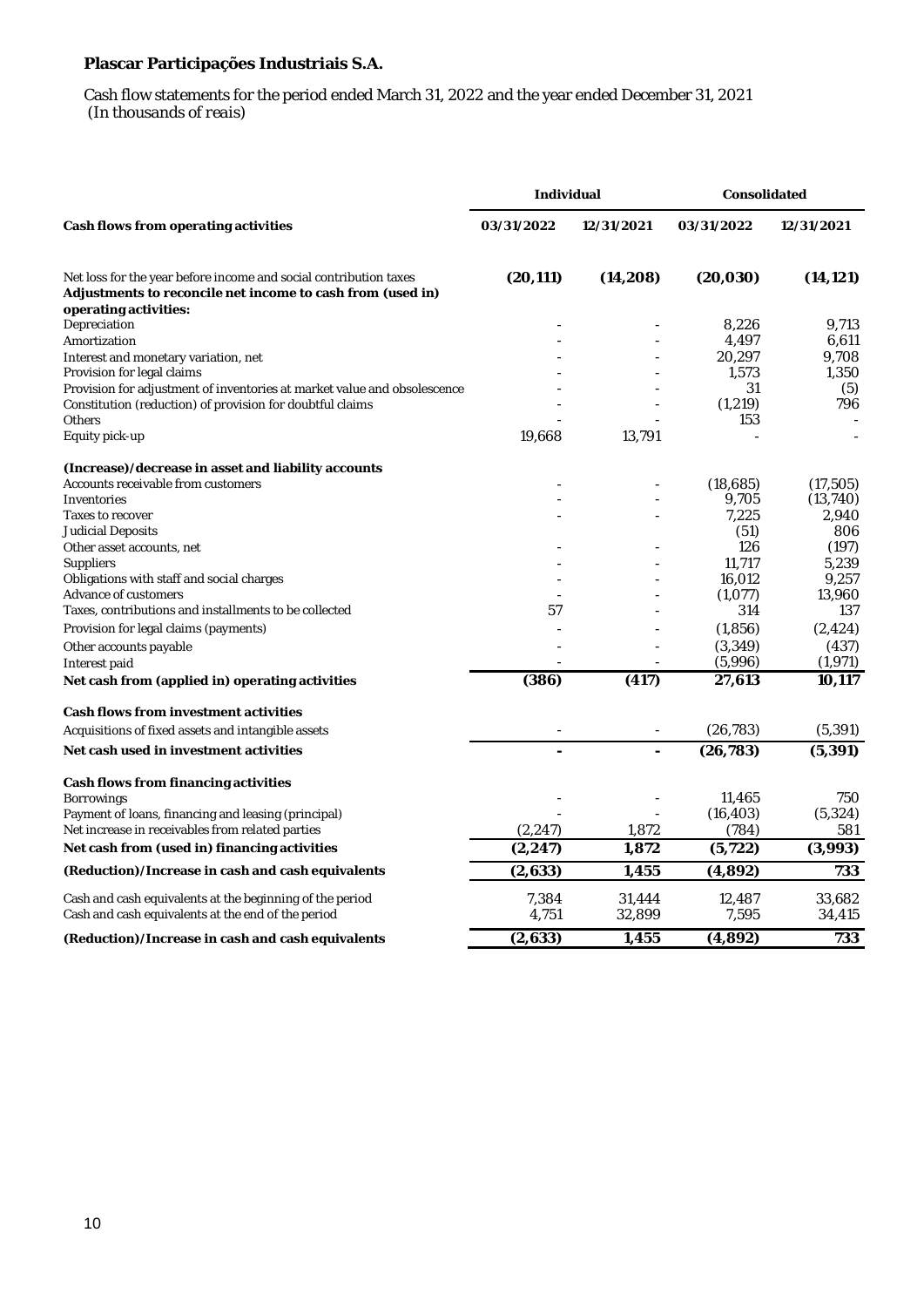**Management's Explanatory Notes for Quarterly Information - ITR, Individual and Consolidated, for the quarter ended on March 31, 2022 (In thousands of Reais, except when otherwise indicated)**

|                                                          | Individual     |            | Consolidated |            |
|----------------------------------------------------------|----------------|------------|--------------|------------|
|                                                          | 03/31/2022     | 03/31/2021 | 03/31/2022   | 03/31/2021 |
| Revenue<br>Sales of Goods, Products and Services         |                |            | 230,329      | 172,004    |
|                                                          |                |            | 230,329      | 172,004    |
| Purchased supplies<br>Cost of products and services sold |                |            | (97, 097)    | (64,903)   |
| Materials, energy, third-party services and<br>others    | (185)          | (182)      | (125, 719)   | (86, 232)  |
| Others                                                   |                |            | (31)         | (5)        |
|                                                          | (185)          | (182)      | 104,610      | 85,772     |
| Gross added value                                        | (185)          | (182)      | 104,610      | 85,772     |
| Depreciations and amortization                           |                |            | (12, 723)    | (16, 324)  |
| Net Added Value Produced                                 | (185)          | (182)      | 91,887       | 69,448     |
| Value added received in transfer                         |                |            |              |            |
| Equity pick up                                           | (19,668)       | (13, 791)  |              |            |
| Finance income                                           | $\overline{7}$ | 32         | 3,777        | 5,773      |
| Other revenues                                           |                |            | 85           | 83         |
|                                                          | (19,661)       | (13, 759)  | 3,862        | 5,773      |
| Total value added to distribute                          | (19, 846)      | (13, 941)  | 95,749       | 75,221     |
| Distribution of value added                              | (19, 846)      | (13, 941)  | 95,749       | 75,221     |
| Personnel                                                | 209            | 198        | 54,886       | 46,558     |
| Salaries                                                 | 165            | 154        | 43,849       | 37,168     |
| Others                                                   | 44             | 44         | 11,037       | 9,420      |
| Taxes, charges and contributions                         | 52             | 64         | 38,281       | 30,198     |
| Federal taxes                                            |                |            | 18,486       | 13,198     |
| State taxes                                              |                |            | 19,078       | 15,996     |
| Local taxes                                              | 52             | 64         | 717          | 379        |
| Remuneration of third-party capital                      | 4              | 5          | 22,693       | 12,643     |
| Interest                                                 | 4              | 5          | 12,643       | 12,643     |
| Equity remuneration                                      |                |            |              |            |
| Net losses                                               | (20, 111)      | (14, 208)  | (20, 111)    | (14, 208)  |
| Total added value                                        | (20, 111)      | (14, 208)  | (20, 111)    | (14, 208)  |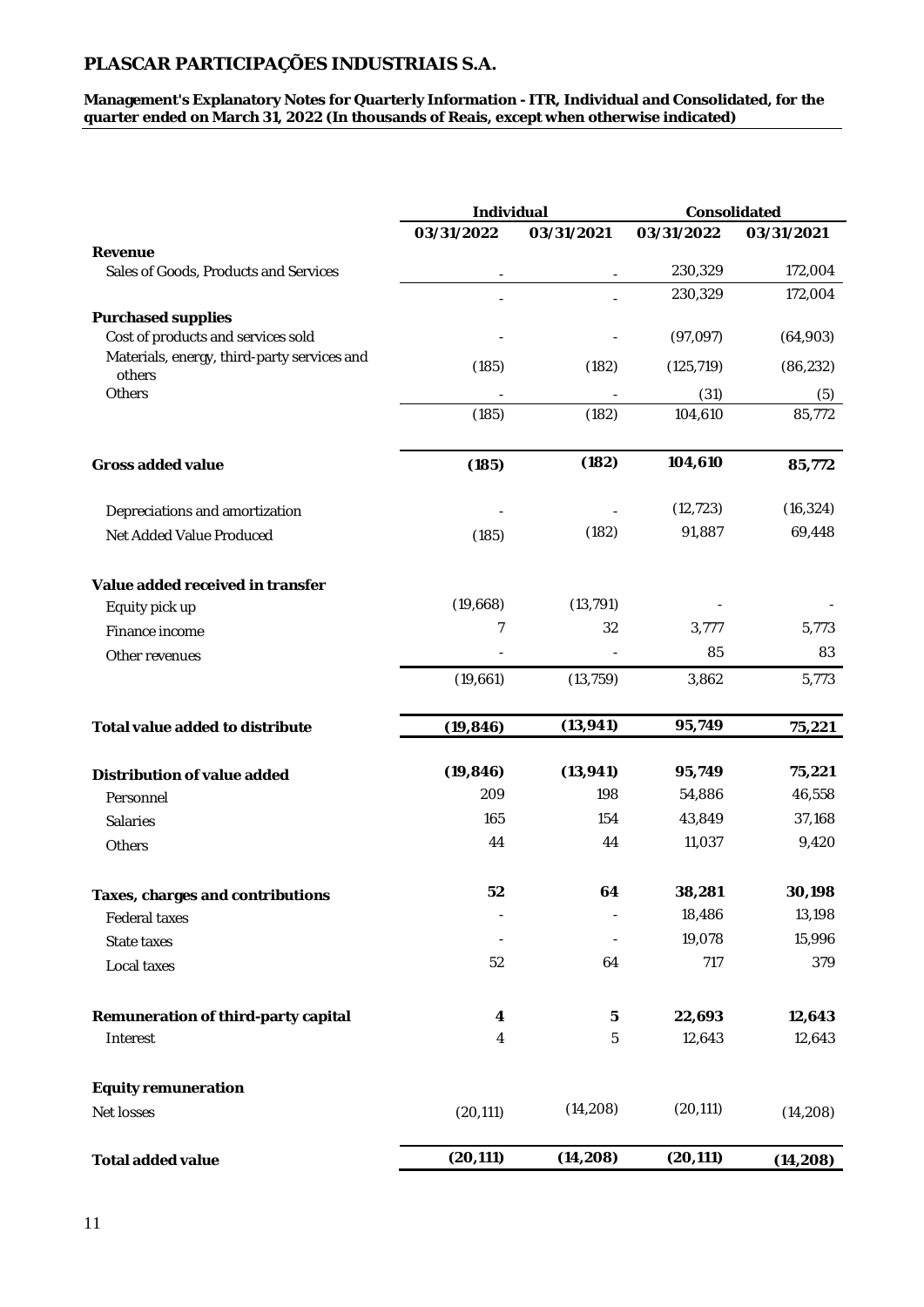**Management's Explanatory Notes for Quarterly Information - ITR, Individual and Consolidated, for the quarter ended on March 31, 2022 (In thousands of Reais, except when otherwise indicated)**

#### **1 Operational context**

Plascar Participações Industriais S.A. ("Plascar S.A." or "Company"), headquartered in the city of Jundiaí, in the State of São Paulo, is a publicly traded company, with its shares traded at BM&FBOVESPA (PLAS3). The Company's activities are represented by its interest in the subsidiary Plascar Indústria de Componentes Plásticos Ltda. ("Plascar Ltda."), which operates in the automotive sector and has as its operational activity the industrialization and commercialization of parts and pieces related to the internal and external finishing of automotive vehicles.

Plascar Ltda. Has industrial plants located in the cities of Jundiaí/SP, Varginha/MG, and Betim/MG.

On September 24, 2021, the Company informed the market about the installation of a new industrial unit in the city of Caçapava / SP. The start of activities is scheduled for the 3rd quarter of 2022 and, at first, the new unit will serve automakers installed in the region of Vale do Paraíba.

The plants act mainly in the automotive sector, with focus in serving the vehicles' assemblers, supplying bumpers, instrument panels, air diffusers, cup holders, door sides, package holders, among other components. Plascar Ltda. Also operates in the industrialization of non-automotive products, such as, for example, injection and assembly of supermarket carts, multipurpose boxes, pallets, and ecological furniture, an activity that represents less than 7% of the Company's total consolidated assets, net revenue, and net income.

After the conclusion of the financial restructuring of the Company and its subsidiary on January 31, 2019, the shareholding control of Plascar S.A. became the property of Pádua IV Participações S.A., with a 59.99% interest in its capital, which is also composed of Permali do Brasil Indústria e Comércio Ltda., with 18.44%, by Postalis Instituto de Seguridade Social dos Correios e Telégrafos with 7.12% and by other individual shareholders who jointly own 14.45%, Note 21

The issuance of this quarterly Information – individual and consolidated ITRs was authorized by the Board of Directors on May 4, 2022.

#### Financial Condition

As of March 31, 2022, the Company has an excess of current liabilities over current assets in the amount of R\$337,711 (R\$257,498 as of December 31, 2021) in the consolidated and negative shareholders' equity in the parent company and consolidated the amount of R\$ 331,557 (R\$ 311,446 as of December 31, 2021).

Additionally, the Company presented a loss in the current and comparative period, as well as maintains an accumulated loss of R\$ 1,263,332, in the parent company and consolidated (R\$ 1,243,222 on December 31, 2021).

Financial expenses amount to R\$ 22,693 in the 1st quarter of 2022 (R\$ 12,643 in the 1st quarter of 2021). Management is taking measures to reduce the impact of these expenses on the Company's results, mainly through management, with plans to improve efficiency and renegotiate its tax and banking liabilities. Such measures are necessary for the Company, since the impacts caused by Covid, with a drop in margins and consequent decrease in cash availability, continued to impact the day to day of management during the 1st quarter of 2022.

In the 1st quarter of 2022, there was a drop in vehicle production by 17%, when compared to the 1st quarter of 2021, according to ANFAVEA data. The Company's net revenue, in turn, in the 1st quarter of 2022, showed an increase of 35.4% when compared to the same quarter of 2021, thus showing the maintenance of a gradual and consistent recovery in volumes.

The Company continues to adopt measures to increase the revenue obtained from new projects, reduce its internal operating costs and improve the margin, also promoting constant price negotiations with customers to pass on the increases in costs (labor, raw material etc.), continuing the Company's restructuring process, as well as facing the crisis that began in March 2020 resulting from the COVID-19 pandemic.

According to official data from ANFAVEA, vehicle production in 2022 points to an increase of 9.4%.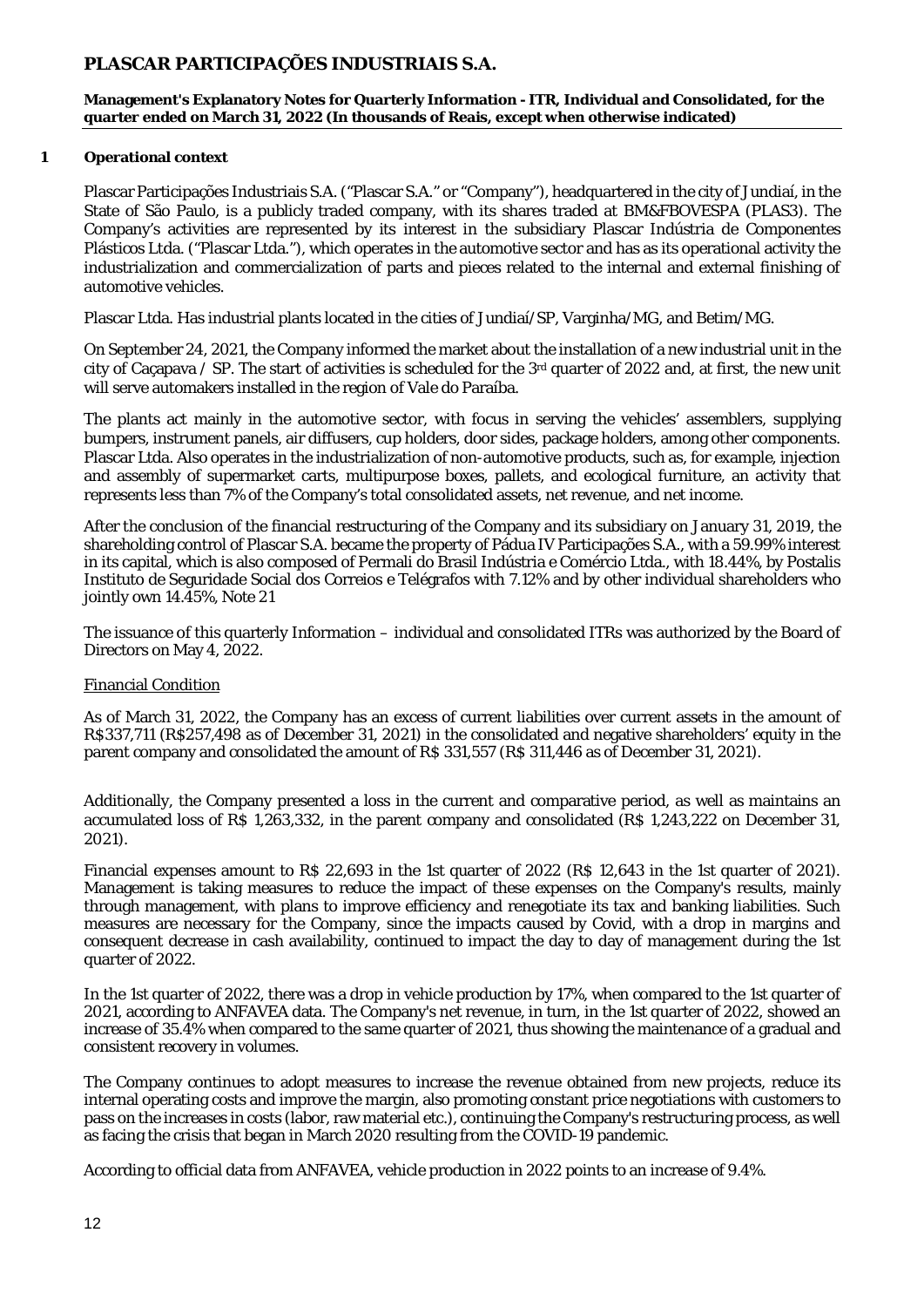**Management's Explanatory Notes for Quarterly Information - ITR, Individual and Consolidated, for the quarter ended on March 31, 2022 (In thousands of Reais, except when otherwise indicated)**

The Company's Management is in the process of reviewing the projections, considering new projects and volume fluctuation in view of the current scenario.

#### Impacts of COVID-19 (Coronavirus) on the Company's business

The year 2021 consolidated the beginning of the recovery movement of the Brazilian vehicle market, after the global crisis caused by the effects of COVID-19. Due to this potential recovery in the market, the Company has already adopted some measures of flexibility and resumption of its production capacity, in which the following stand out:

• Resumption of full-time work;

• Flexibility of the home office regime;

• Resumption of third-party visits to the Company's facilities, upon prior appointment and following security protocols;

• Intensification of hygiene and health protocols to ensure the health of all employees, customers and partners of the Company.

Despite the demobilization of the Crisis Committee implemented at the beginning of the pandemic, the committee can be activated immediately, if necessary. The Company continues to monitor the situation, always ready to intervene in the event of a worsening of the pandemic situation.

#### Impacts of the conflict and sanctions related to Ukraine, Russia and/or Belarus on the Company's business

Despite all the worldwide repercussions and general negative impacts on several businesses, the war has not brought significant consequences for the Brazilian automotive sector so far. Management has been systematically monitoring these impacts and is prepared to adopt specific measures, if necessary.

#### Corporate and Financial Restructuring

At an Extraordinary General Meeting held on December 13, 2018, the Company's final debt restructuring plan was approved by unanimous vote of the shareholders present, which, in general terms, involves the assignment of approximately 90% of Plascar's existing debt by the Company's main creditors to the current parent company "Pádua IV Participações S.A.".

On January 31, 2019, according to the Notice to Shareholders and Material Fact disclosed to the market, the Company's capital increase took place with payment through the use of credits held against Plascar Ltda., by private subscription, in the amount of R\$ 449,483, through the issuance of 7,455,251 common shares at a unit issue price of R\$ 60.29 per common share. After the Capital Increase, the Company's capital stock, previously amounting to R\$ 481,972, divided into 4,970,167 common shares, became R\$ 931,455, divided into 12,425,418 common shares.

With the completion of the Company's financial restructuring on January 31, 2019, the Company's shareholders' equity and current liabilities were positively impacted by R\$ 449,483, resulting from capital increase.

Corporate Structure below: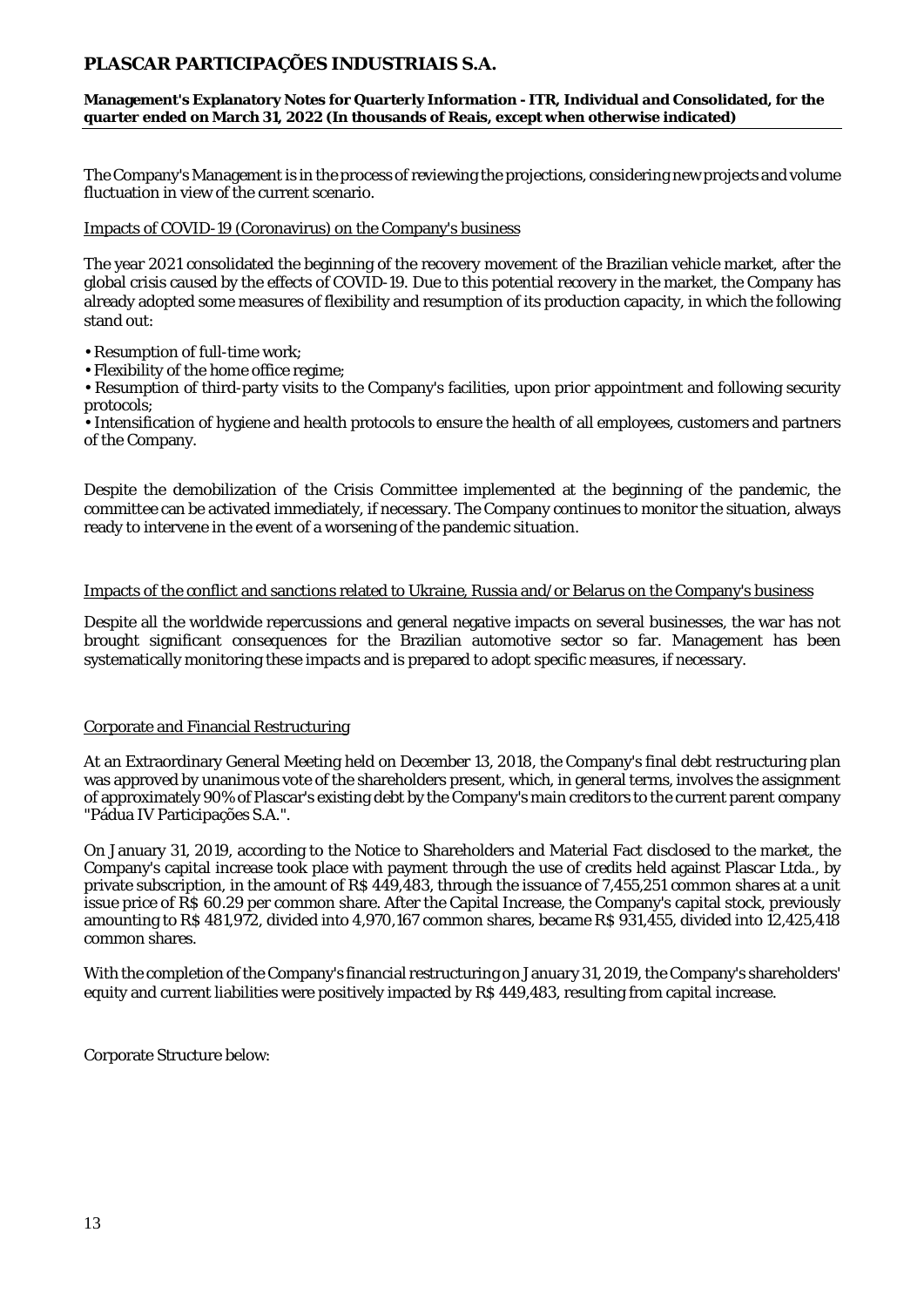**Management's Explanatory Notes for Quarterly Information - ITR, Individual and Consolidated, for the quarter ended on March 31, 2022 (In thousands of Reais, except when otherwise indicated)**

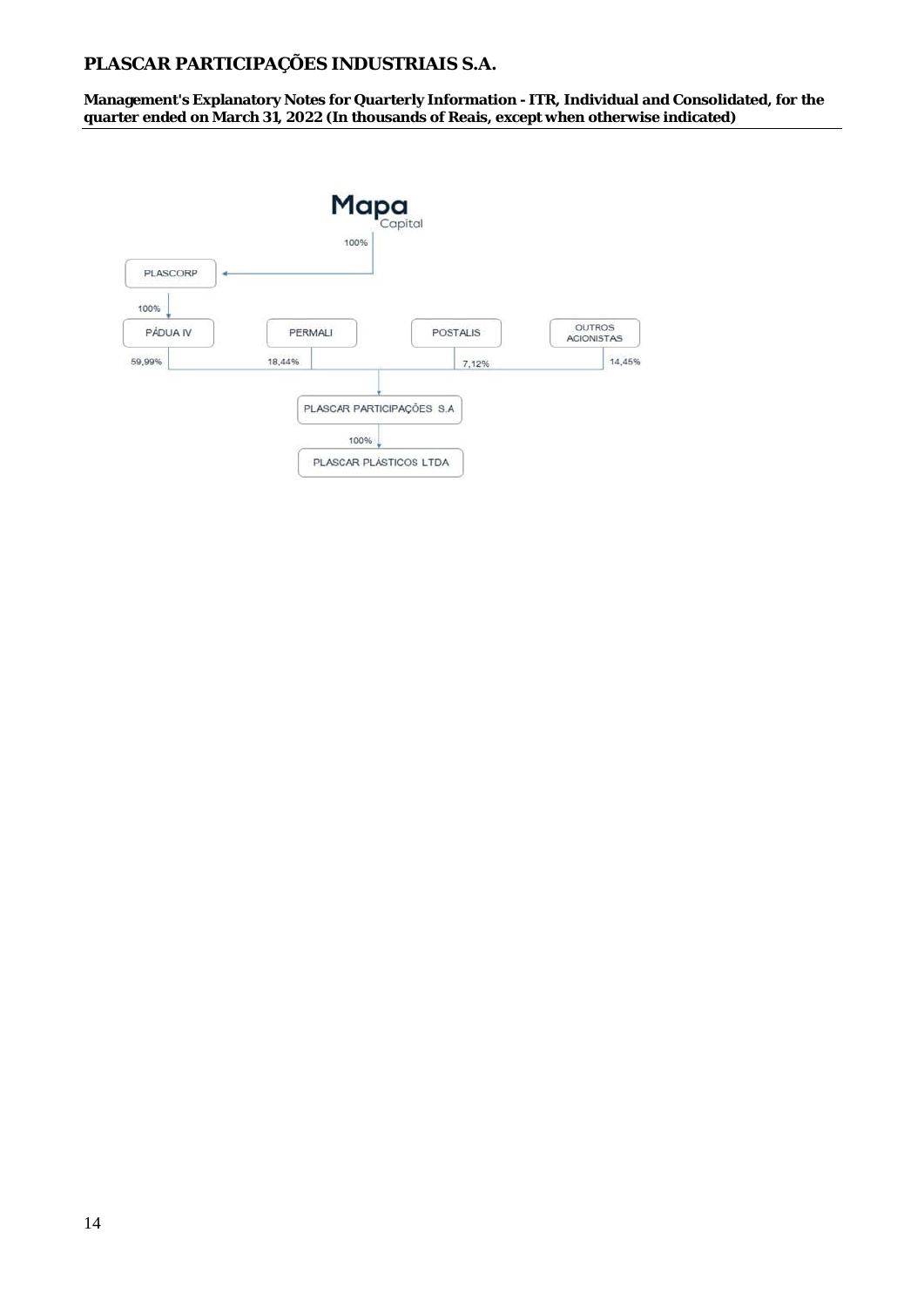**Management's Explanatory Notes for Quarterly Information - ITR, Individual and Consolidated, for the quarter ended on March 31, 2022 (In thousands of Reais, except when otherwise indicated)**

#### **2. Summary of main accounting policies and presentation of quarterly information – ITR**

The Company presents the individual and consolidated Quarterly Information in accordance with CPC 21 (R1) - Interim Financial Statements, issued by the CPC - Accounting Pronouncements Committee and IAS 34 - Interim Financial Reporting, issued by the IASB - International Accounting Standards Board, applicable to the preparation of Quarterly Information (ITR), and presented in accordance with the standards established by the CVM - Brazilian Securities Commission.

Pursuant to Circular Letter CVM/SNC/SEP No. 03/2011, the Company chose to present the explanatory notes in this quarterly information in a summarized manner in cases of redundancy in relation to what is presented in the annual statements. In these cases, the location of the complete explanatory note in the annual statement is indicated, to avoid prejudice to the understanding of the Company's financial position and performance during the interim period. Therefore, this quarterly information should be read together with the annual financial statements for the year ended December 31, 2021.

The basis of preparation and accounting policies are the same used in the annual financial statements for the year 2021. Therefore, the corresponding information should be read in explanatory note 2 of those financial statements.

The consolidated interim financial information includes the financial statements of Plascar Participações Industriais S.A. and its subsidiary detailed below:

|                                                                  |                       | Direct participation |
|------------------------------------------------------------------|-----------------------|----------------------|
|                                                                  | 03/31/2022 12/31/2021 |                      |
|                                                                  |                       |                      |
| Plascar Indústria de Componentes Plásticos Ltda. (Plascar Ltda.) | 100%                  | 100%                 |

#### **3. Critical accounting estimates and judgments**

Accounting estimates and judgments are continually evaluated and are based on historical experience and other factors, including expectations of future events that are believed to be reasonable under the circumstances.

Based on assumptions, the Company makes estimates concerning the future. By definition, the accounting estimates will rarely equal the respective actual results. The estimates and assumptions that have a significant risk of causing a material adjustment to the relevant amounts of assets and liabilities within the next fiscal year are contemplated below:

**(a) Income tax, social contribution, and other taxes**

The Company is subject to income tax in all countries in which it operates. Significant judgment is required to determine the provision for income taxes in these countries.

In many operations, the ultimate tax determination is uncertain. The Company also recognizes provisions for situations in which it is probable that additional amounts of tax will be due.

Where the ultimate outcome of these matters is different from the amounts initially estimated and recorded, these differences affect current and deferred tax assets and liabilities in the period in which the ultimate value is determined.

#### **(b)** *Deferred taxes*

Deferred tax is generated by temporary differences at the balance sheet date between the tax bases of assets and liabilities and their carrying amounts. Deferred tax liabilities are recognized for all temporary tax differences, except: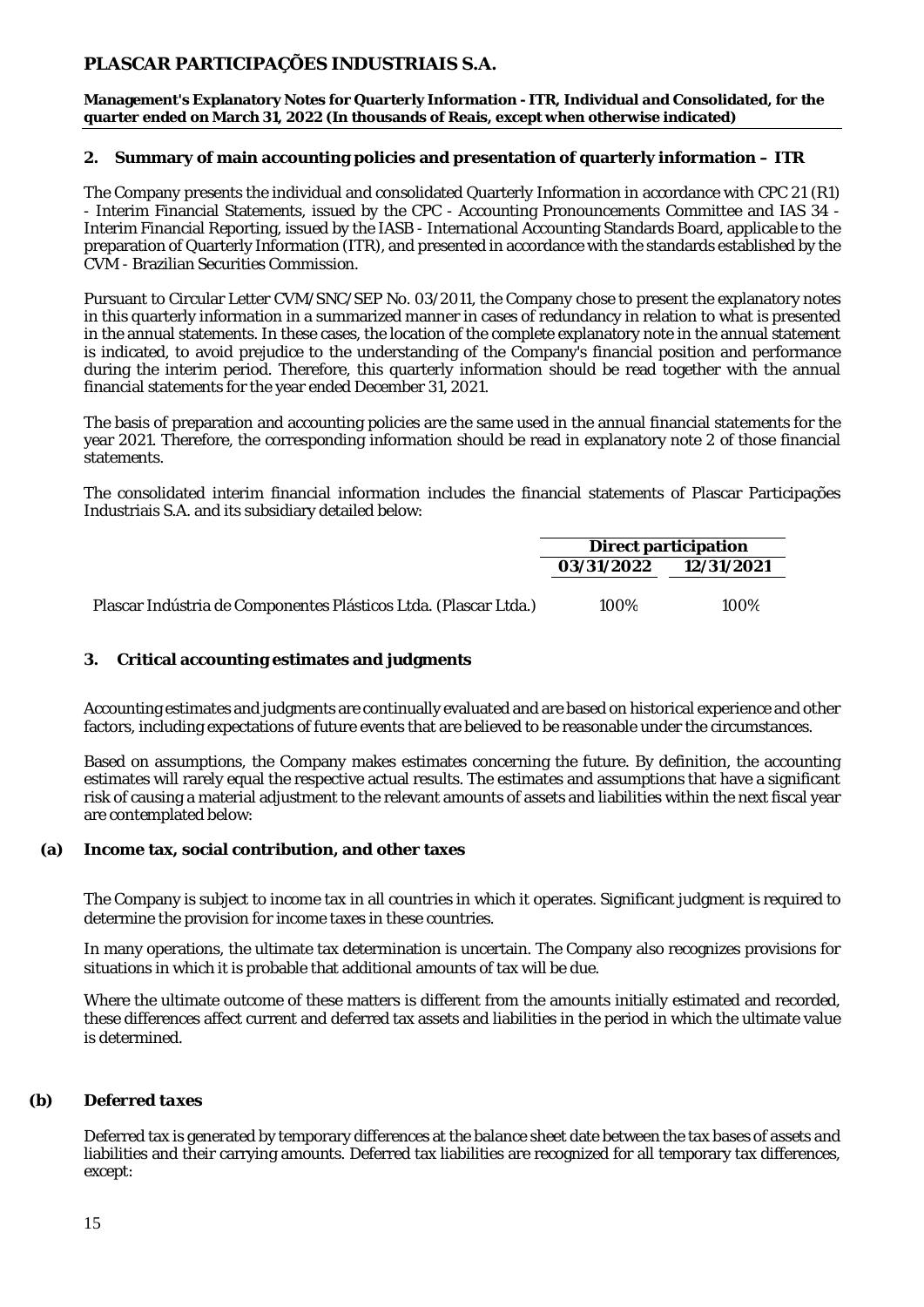**Management's Explanatory Notes for Quarterly Information - ITR, Individual and Consolidated, for the quarter ended on March 31, 2022 (In thousands of Reais, except when otherwise indicated)**

- When the deferred tax liability arises from the initial recognition of goodwill or an asset or liability in a transaction other than a business combination and, at the date of the transaction, does not affect the accounting profit or tax profit or loss; and
- On temporary tax differences related to investments in subsidiaries, where the timing of the reversal of the temporary differences can be controlled and it is probable that the temporary differences will not reverse in the foreseeable future.
- Deferred tax assets are recognized for all deductible temporary differences and unused tax credits and losses to the extent that it is probable that taxable profit will be available against which the deductible temporary differences can be realized, and unused tax credits and losses can be utilized, except:
- Deferred tax assets are recognized for all deductible temporary differences and unused tax credits and losses to the extent that it is probable that taxable profit will be available against which the deductible temporary differences can be realized, and unused tax credits and losses can be utilized, except
- On deductible temporary differences associated with investments in subsidiaries, deferred tax assets are recognized only to the extent that it is probable that the temporary differences will reverse in the near future and taxable profit is available against which the temporary differences can be utilized.
- **(c)** *Impairment* **of non-financial assets**

Assets that are subject to amortization are reviewed for impairment whenever events or changes in circumstances indicate that the carrying amount may not be recoverable. An impairment loss is recognized when the asset's carrying amount exceeds its recoverable amount, which represents the greater of an asset's fair value less costs to sell and its value in use. For impairment assessment purposes, assets are grouped at the lowest levels for which there are separately identifiable cash flows (Cash Generating Units (CGUs) as shown in Note 13.

- **4. Financial risk management**
	- **4.1. Financial risk factors**

The Company's activities expose it to various financial risks: market risk (including currency risk and fair value risk associated with the interest rate), credit risk and liquidity risk. The Company's global risk management program focuses on the unpredictability of financial markets and seeks to minimize potential adverse effects on the Company's financial performance.

The Company's treasury identifies, assesses, and protects the Company against possible financial risks in cooperation with the Company's operating units.

- *a) Market risk*
	- i) *Cambial Risk*

The Company operates internationally and is exposed to foreign exchange risk arising from exposure to certain currencies, primarily with respect to the US dollar. Foreign exchange risk arises from commercial operations, assets, and liabilities.

As of March 31, 2022 and December 31, 2021, the Company has assets and liabilities in foreign currency arising from import, export and loan transactions with related parties, in the amounts shown below: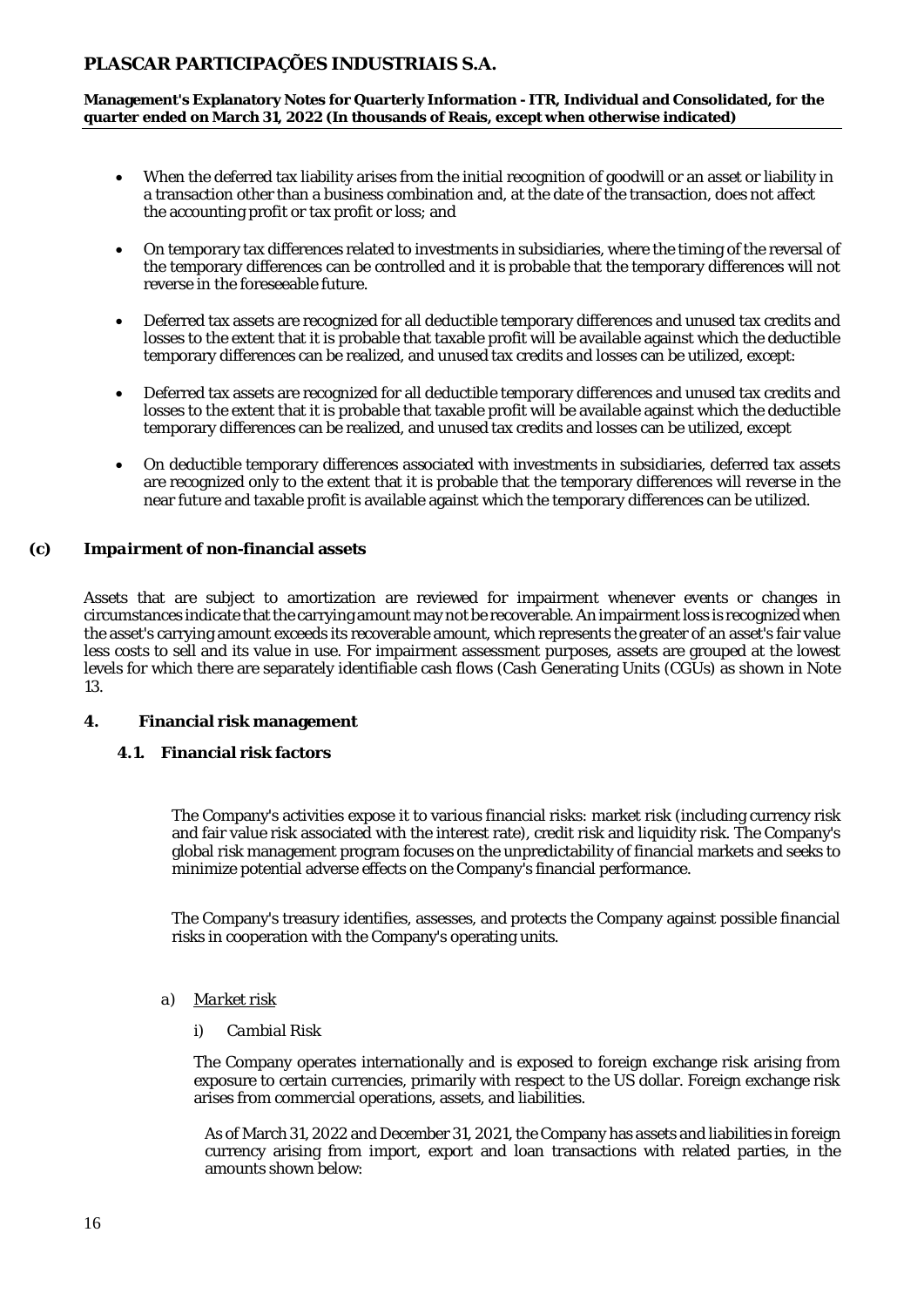**Management's Explanatory Notes for Quarterly Information - ITR, Individual and Consolidated, for the quarter ended on March 31, 2022 (In thousands of Reais, except when otherwise indicated)**

|                                                                                    | Consolidated            |                           |  |
|------------------------------------------------------------------------------------|-------------------------|---------------------------|--|
|                                                                                    | 03/31/2022 12/31/2021   |                           |  |
| Accounts receivable from customers (Note 7)<br>Suppliers (Note 16)<br>Net exposure | 7.317<br>(675)<br>6.642 | 9.264<br>(1.298)<br>7.966 |  |

ii) *Cash flow or fair value risk associated with interest rate*

The Company does not have significant assets that bear interest.

The Company's interest rate risk arises from loans and financing. Variable rate loans expose the Company to cash flow interest rate risk. Fixed rate loans expose the Company to fair value risk associated with the interest rate.

The table below shows the sensitivity to a possible change in interest rates, keeping all other variables constant, in the Company's profit before taxation (it is affected by the impact of loans payable subject to variable rates).

|                     | Impacto n income for the period (1) |                               |           |  |  |
|---------------------|-------------------------------------|-------------------------------|-----------|--|--|
| Financial liability | Scenario I<br>Likely                | Scenario<br>$\perp$<br>$+50%$ |           |  |  |
| CDI                 | 12.95%                              | 16.19%                        | 19.43%    |  |  |
| Loans and financing | (15, 182)                           | (18, 225)                     | (21, 266) |  |  |

(1) Refers to the hypothetical interest rate scenario to be incurred for the next 12 months or until the contract expiration date, whichever is lower.

In the sensitivity analysis, the interest rate is based on the rates currently practiced in the market environment.

Sensitivity analyzes were prepared based on the amount of net debt and the ratio of fixed interest rates to variable interest rates on debt as of March 31, 2022.

b) Credit risk

Credit risk is managed on a corporate basis. Credit risk arises from credit exposures to original equipment ("OEM") and replacement/dealership ("DSH") customers, including outstanding accounts receivable and repurchase agreements. For banks and other financial institutions, only bonds from top-tier entities are accepted. The individual risk limits are determined based on internal or external classifications in accordance with the limits determined by the Board of Directors. The use of credit limits is regularly monitored.

The possibility of the Company and its subsidiary incurring losses due to financial problems with its OEM customers is reduced due to the profile of these customers (vehicle manufacturers and other companies operating worldwide). As of March 31, 2022, and December 31, 2021, the Company and its subsidiary did not have significant balances receivable from DSH category customers.

No credit limit was exceeded during the period, and Management does not expect any loss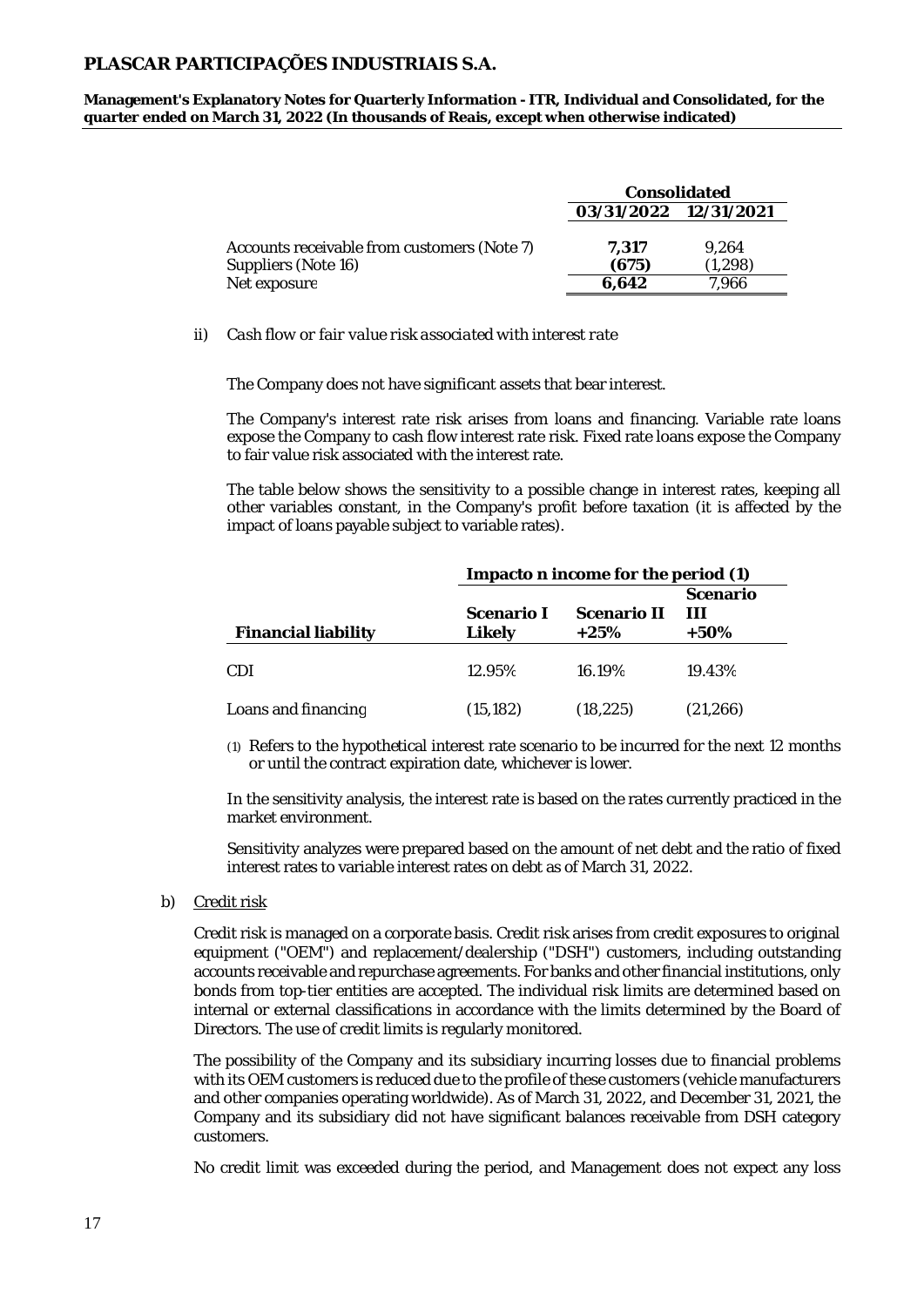**Management's Explanatory Notes for Quarterly Information - ITR, Individual and Consolidated, for the quarter ended on March 31, 2022 (In thousands of Reais, except when otherwise indicated)**

arising from default by these counterparties more than the amount already provisioned.

#### c) Liquidity risk

The cash flow forecast is performed at the Company's operating entity and aggregated by the Finance department. This department monitors rolling forecasts of the Company's liquidity requirements to ensure it has sufficient cash to meet operating needs. This forecast considers the Company's debt financing plans, compliance with clauses, compliance with internal balance sheet quotient targets and, if applicable, external regulatory or legal requirements - for example, currency restrictions.

The Treasury invests any excess cash in interest-bearing bank accounts, time deposits, shortterm deposits and marketable securities, choosing instruments with appropriate maturities or sufficient liquidity to meet the aforementioned forecasts. As of March 31, 2022, the Company had short-term funds in the amount of R\$1,780, which are expected to promptly generate cash inflows to manage liquidity risk.

The following table analyzes the Company's financial liabilities by maturity, corresponding to the remaining period between the balance sheet date and the contractual maturity date. The amounts disclosed in the table are the contracted discounted cash flows and represent the expected flows of effective disbursement (not discounted), disregarding any bank requirements for early maturities.

|                                  |                          |                                |                                         |                     | Consolidated |
|----------------------------------|--------------------------|--------------------------------|-----------------------------------------|---------------------|--------------|
|                                  | Up to<br>three<br>months | From four<br>to $12$<br>months | <b>Between</b><br>one and five<br>years | Up to five<br>years | Total        |
| On march 31, 2022                |                          |                                |                                         |                     |              |
| Loans and financing              | 26,745                   | 31,113                         | 64,504                                  | 16,910              | 139,272      |
| Lease Liabilities                | 6,099                    | 18,298                         | 71,604                                  | 36,808              | 132,809      |
| Suppliers                        | 84,624                   |                                |                                         |                     | 84,624       |
| Liabilities with related parties |                          |                                | 7.348                                   |                     | 7,348        |
| Other liabilities                | 17,192                   | 25,368                         | 91.851                                  | 95.931              | 230,342      |
|                                  | 134,660                  | 74,779                         | 235,307                                 | 149,649             | 594,395      |

18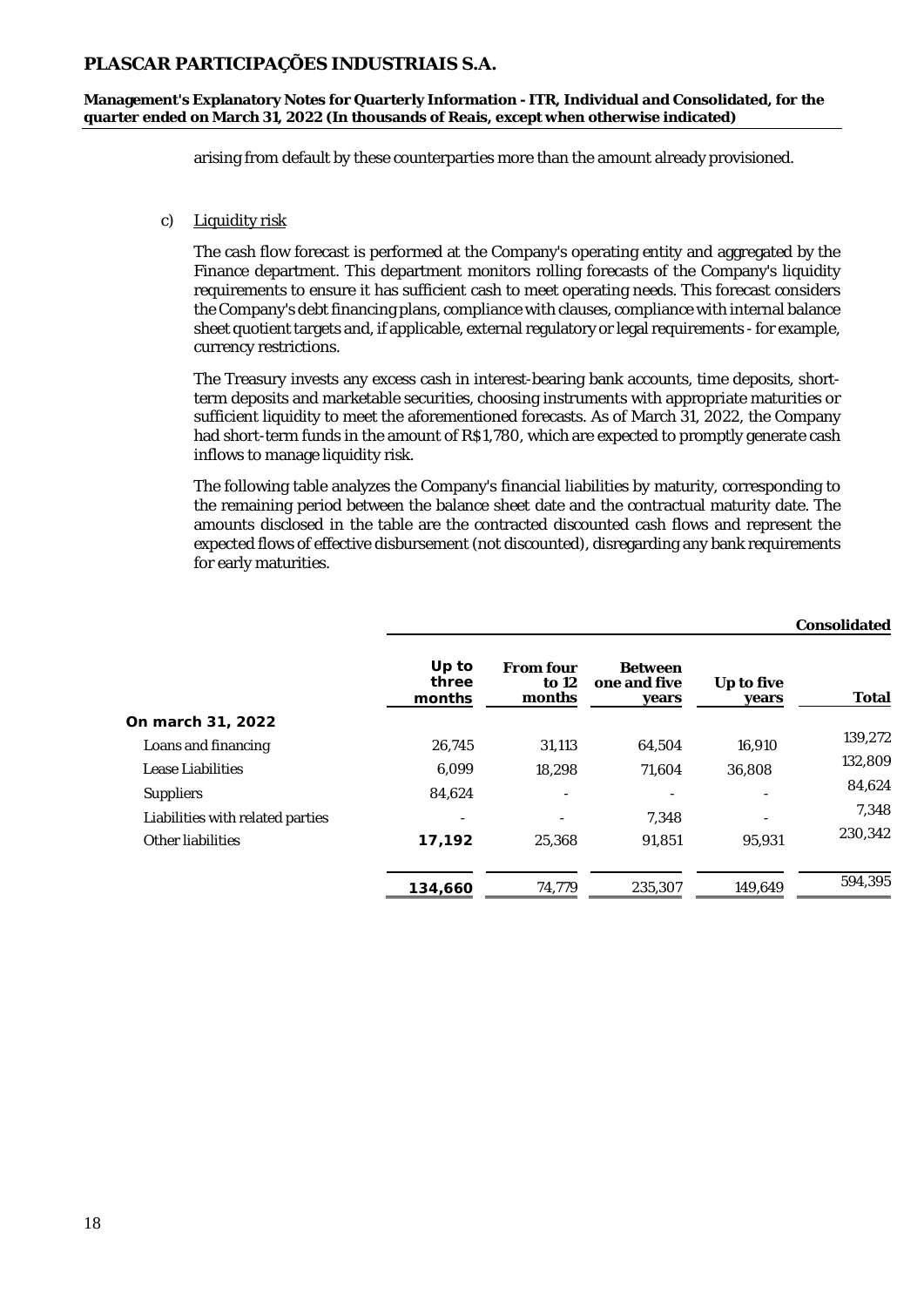**Management's Explanatory Notes for Quarterly Information - ITR, Individual and Consolidated, for the quarter ended on March 31, 2022 (In thousands of Reais, except when otherwise indicated)**

|                                  |                          |                              |                                         |                     | Consolidated |
|----------------------------------|--------------------------|------------------------------|-----------------------------------------|---------------------|--------------|
|                                  | Up to<br>three<br>months | From four<br>to 12<br>months | <b>Between</b><br>one and five<br>years | Up to five<br>years | Total        |
| On September 30, 2021            |                          |                              |                                         |                     |              |
| Loans and financing              | 15,910                   | 35,621                       | 67,595                                  | 19,867              | 138,993      |
| Lease Liabilities                | 387                      | 1.159                        | 12,670                                  | 41,318              | 55,534       |
| Suppliers                        | 72,830                   | ٠                            | $\overline{\phantom{a}}$                |                     | 72,830       |
| Liabilities with related parties |                          | $\overline{\phantom{a}}$     | 8,132                                   | ٠                   | 8,132        |
| Other liabilities                | 14,558                   | 25,707                       | 95,305                                  | 98,394              | 233,964      |
|                                  | 103,685                  | 62,487                       | 183,702                                 | 159,579             | 509,453      |

#### **4.2. Capital management**

The Company's objectives in managing its capital are to safeguard the Company's ability to continue to offer returns to shareholders and benefits to other stakeholders, in addition to maintaining an ideal capital structure to reduce this cost.

|                                        |            | Consolidated |
|----------------------------------------|------------|--------------|
|                                        | 03/31/2022 | 12/31/2021   |
|                                        |            |              |
| Total Ioans (Note 15)                  | 139,272    | 138,993      |
| (-) Cash and cash equivalents (Note 6) | (7, 595)   | (12, 487)    |
|                                        |            |              |
| Net debt                               | 131,677    | 126,506      |
| Total equity                           | (331, 557) | (311, 446)   |
|                                        |            |              |
|                                        | (199, 880) | (184, 940)   |
| Financial leverage ratio - %           |            |              |

#### **5. Financial instruments by fair and accounting value category**

The book value of the main financial instruments does not differ from their respective fair values, and they are classified below: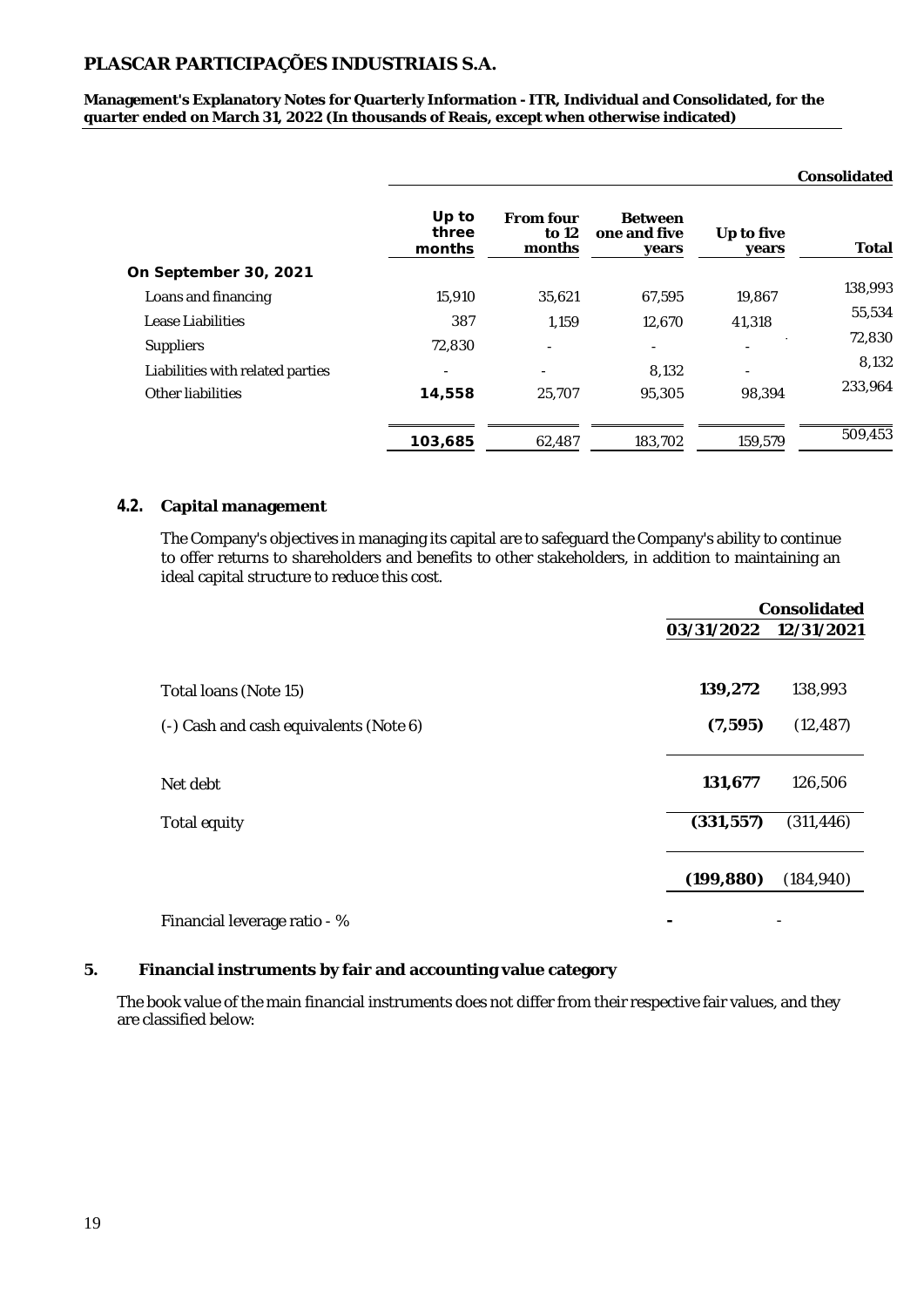**Management's Explanatory Notes for Quarterly Information - ITR, Individual and Consolidated, for the quarter ended on March 31, 2022 (In thousands of Reais, except when otherwise indicated)**

|                                              | 03/31/2022 |               | 12/31/2021           |               |                               |
|----------------------------------------------|------------|---------------|----------------------|---------------|-------------------------------|
| Consolidated                                 | Book value | Fair<br>value | <b>Book</b><br>value | Fair<br>value | Fair value<br>measurem<br>ent |
| <b>Financial Assets</b>                      |            |               |                      |               |                               |
| Fair value through profit or loss            |            |               |                      |               |                               |
| Cash and cash equivalents (Note 6)           | 7,595      | 7,595         | 12,487               | 12,487        | Level 2                       |
| Amortized cost                               |            |               |                      |               |                               |
| Aaccounts receivable from customers (Note 7) | 51,413     | 51,413        | 31,509               | 31,509        | Level 2                       |
| <b>Other Accounts Receivable</b>             | 2,743      | 2,743         | 2.836                | 2.836         | Level 2                       |
| <b>Financial Liabilities</b>                 |            |               |                      |               | Level 2                       |
| Amortized cost                               |            |               |                      |               |                               |
| Suppliers (Note 16)                          | 84,624     | 84,624        | 72,830               | 72,830        | Level 2                       |
| Loans and financing (Note 15)                | 139,272    | 139,272       | 138,993              | 138,993       | Level 2                       |
| Lease liabilities (Note 14)                  | 132,809    | 132,809       | 55,534               | 55,534        | Level 2                       |
| Customer advance (Note 18)                   | 52,645     | 52,645        | 51,608               | 51,608        | Level 2                       |
| Related parties (Note 11)                    | 7,348      | 7,348         | 8,132                | 8,132         | Level 2                       |
| Other liabilities (Note 20)                  | 230,342    | 230,342       | 233,964              | 233,964       | Level 2                       |

#### **Hierarchy**

The classification of financial assets and liabilities at amortized cost or at fair value through profit or loss is based on the business model and the cash flow characteristics expected by the Company for each instrument.

The fair value of a security corresponds to its maturity value (redemption value) brought to present value by the discount factor (referring to the security's maturity date) obtained from the market yield curve in reais. The three levels of the fair value hierarchy are:

- Level 1: prices quoted in an active market for identical instruments;
- Level 2: observable information other than quoted prices in an active market that are observable for the asset or liability, directly (such as prices) or indirectly (derived from prices); and
- Nível 3: instruments whose relevant factors are not observable market data.
- **6. Cash and cash equivalents**

|                                         |            | Controller                        |                | Consolidated          |
|-----------------------------------------|------------|-----------------------------------|----------------|-----------------------|
|                                         |            | 03/31/2022 12/31/2021             |                | 03/31/2022 12/31/2021 |
| Cash and banks<br>financial investments | 4,751<br>- | 7.384<br>$\overline{\phantom{a}}$ | 5.815<br>1,780 | 10,092<br>2.395       |
|                                         | 4.751      | 7.384                             | 7.595          | 12,487                |

Banks and available earn interest at floating rates based on daily short-term bank deposit rates. The funds are used depending on the Company's immediate cash needs.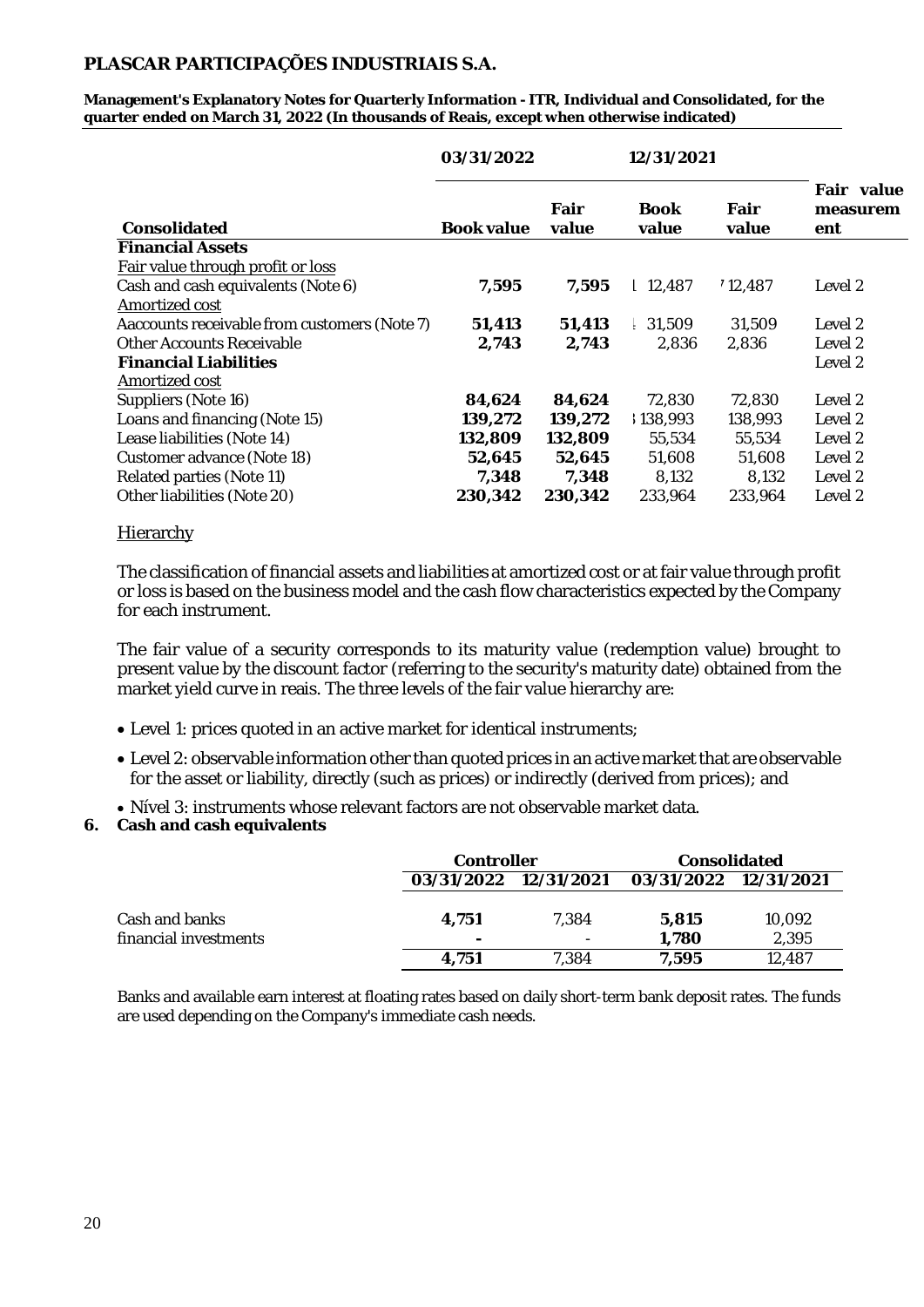**Management's Explanatory Notes for Quarterly Information - ITR, Individual and Consolidated, for the quarter ended on March 31, 2022 (In thousands of Reais, except when otherwise indicated)**

#### **7. Accounts receivable from customers**

|                                             | Consolidated |            |  |
|---------------------------------------------|--------------|------------|--|
|                                             | 03/31/2022   | 12/31/2021 |  |
|                                             |              |            |  |
| Third parties in the country                | 35,593       | 20.629     |  |
| Third parties abroad (Note 4.1)             | 7.317        | 9.264      |  |
| Tooling accounts receivable in the country  | 16,044       | 10,376     |  |
|                                             | 58,954       | 40.269     |  |
| Provision for impairment – doubtful credits | (7, 541)     | (8,760)    |  |
|                                             | 51,413       | 31,509     |  |

During the period ended on March 31, 2022 and the period ended on December 31, 2021, the movement in the allowance for expected credit losses was as follows:

|                                  |            | Consolidated |
|----------------------------------|------------|--------------|
|                                  | 31/03/2022 | 31/12/2021   |
|                                  |            |              |
| Opening balance                  | (8,760)    | (7, 776)     |
| (Increase)/Reversal of provision | 1.219      | (984)        |
| Final balance                    | (7.541     | (8,760)      |

As of March 31, 2022, and December 31, 2020, the breakdown of accounts receivable by age of maturity was as follows:

|                       |            | Consolidated |  |  |
|-----------------------|------------|--------------|--|--|
|                       | 03/31/2022 | 12/31/2021   |  |  |
| Current               | 39,624     | 24,878       |  |  |
| Past Due:             |            |              |  |  |
| From 1 to 30 days     | 1,507      | 3,296        |  |  |
| From 31 to 60 days    | 4,642      | 1,799        |  |  |
| From 61 to 90 days    | 3,791      | 335          |  |  |
| More than 90 days ago | 9,390      | 9,961        |  |  |
|                       | 19,330     | 15,391       |  |  |
| Total                 | 58,954     | 40,269       |  |  |
|                       |            |              |  |  |

The balance overdue for more than 90 days not provisioned on March 31, 2022, net of the provision for expected credit losses, refers to the sale of tooling in the amount of R\$ 1,849 (R\$ 1,201 on December 31, 2021), for which management does not expect to record losses.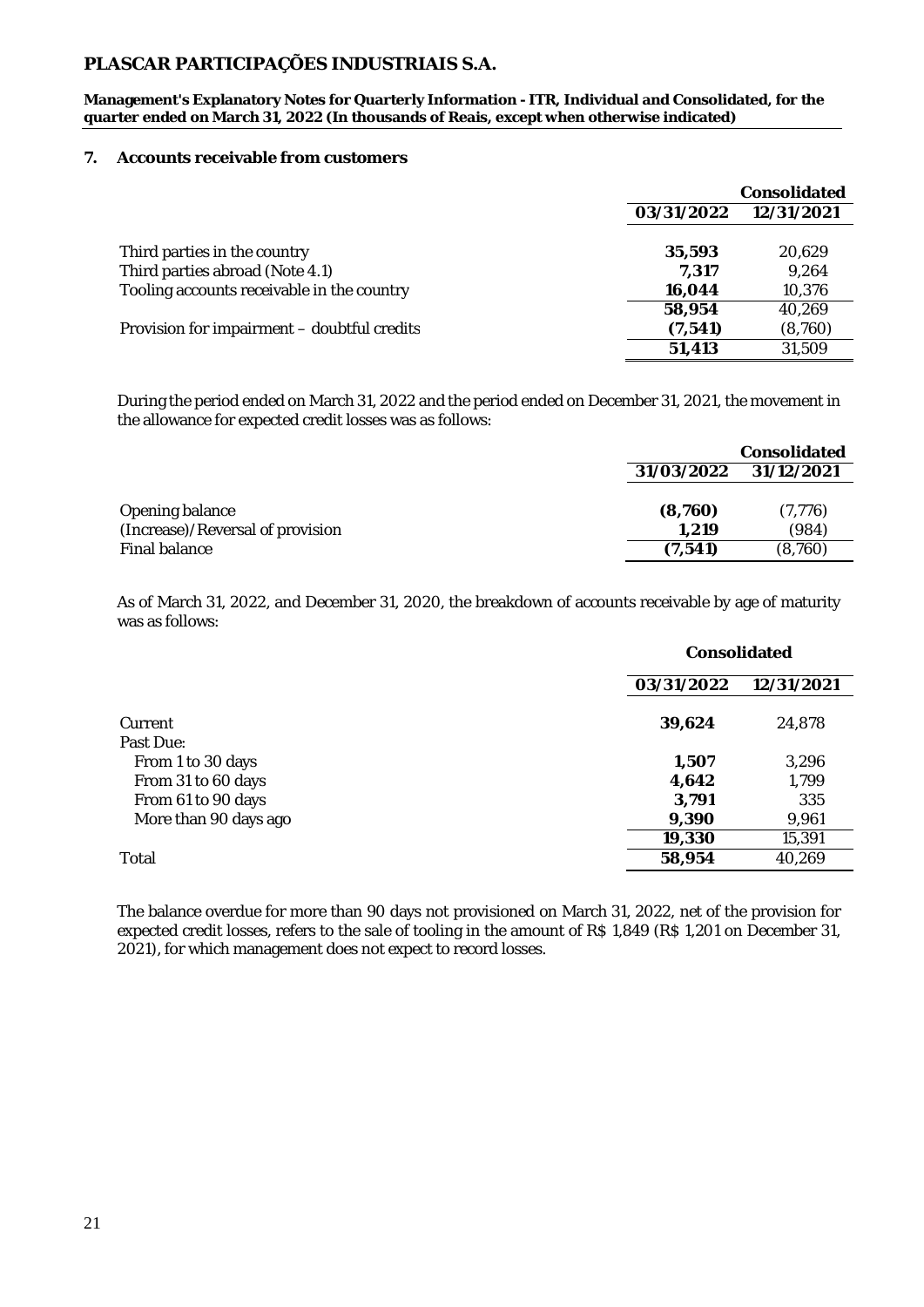**Management's Explanatory Notes for Quarterly Information - ITR, Individual and Consolidated, for the** quarter ended on March 31, 2022 (In thousands of Reais, except when otherwise indicated)

#### **8. Inventory**

|                                                           |            | Consolidated |  |
|-----------------------------------------------------------|------------|--------------|--|
|                                                           | 03/31/2022 | 12/31/2021   |  |
|                                                           |            |              |  |
| Finished products                                         | 4,384      | 4,651        |  |
| Products under preparation                                | 9,502      | 10,826       |  |
| Raw materials                                             | 20,441     | 23,146       |  |
| Import in progress                                        | 2,365      | 2,247        |  |
| Maintenance and auxiliary materials                       | 3,089      | 3,278        |  |
| Tools and molds under development intended for sale       | 70,690     | 76,275       |  |
| Advance to suppliers                                      | 460        | 213          |  |
| Provision for adjustment to Market value and obsolescence | (2,310)    | (2, 279)     |  |
|                                                           | 108,621    | 118,357      |  |

During the period ended on March 31, 2022 and the period ended on December 31, 2021, the movement in the provision for adjustment to market value and obsolescence was as follows:

|                         | Consolidated             |          |  |
|-------------------------|--------------------------|----------|--|
|                         | 03/31/2022<br>12/31/2021 |          |  |
|                         |                          |          |  |
| Opening balance         | (2, 279)                 | (2, 256) |  |
| Reversal of provision   | 121                      | 806      |  |
| Increase in provision   | (152)                    | (829)    |  |
| Net reduction (Note 24) | (31)                     | (23)     |  |
| Final balance           | (2, 310)                 | (2, 279) |  |
|                         |                          |          |  |

#### **9. Tributes to recover**

|                                                                                                                                        |                                  | Consolidated                     |
|----------------------------------------------------------------------------------------------------------------------------------------|----------------------------------|----------------------------------|
|                                                                                                                                        | 03/31/2022                       | 12/31/2021                       |
| Credit exclusion of ICMS calculation base PIS/COFINS (1)<br>Funrural Process (Note 19)<br>ICMS on fixed assets - CIAP<br><b>Others</b> | 111,591<br>2,237<br>1,794<br>858 | 119,005<br>2.237<br>1,722<br>741 |
|                                                                                                                                        | 116,480                          | 123,705                          |
| Current<br>Non-current                                                                                                                 | 27,499<br>88,981                 | 34,746<br>88,959                 |
|                                                                                                                                        | 116,480                          | 123,705                          |

(1) Credit Exclusion of ICMS from the PIS/COFINS calculation base - Accounting record final and unappealable.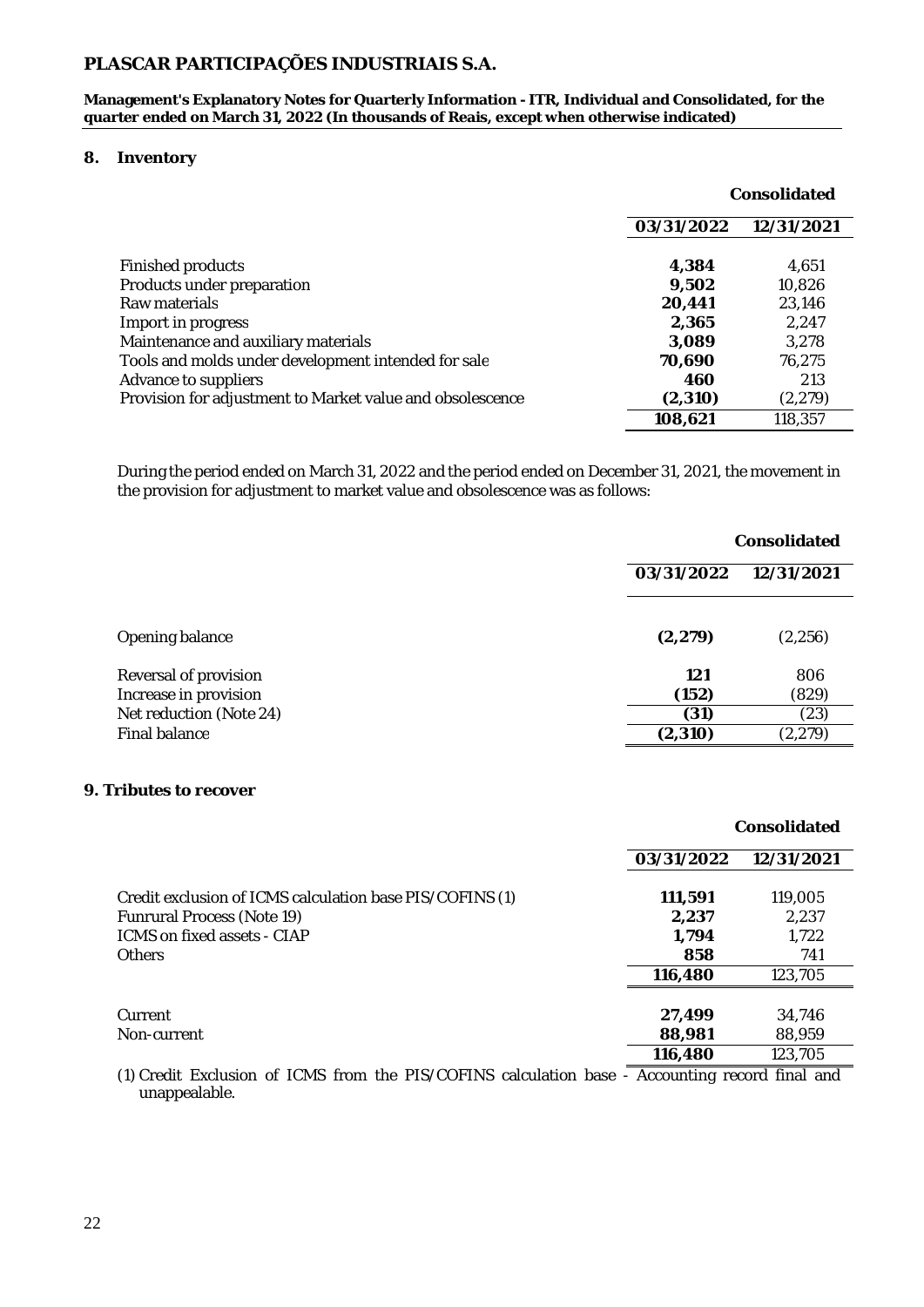**Management's Explanatory Notes for Quarterly Information - ITR, Individual and Consolidated, for the quarter ended on March 31, 2022 (In thousands of Reais, except when otherwise indicated)**

The Company informs that, in 2010, it issued a Writ of Mandamus aimed at excluding ICMS from the PIS and COFINS calculation bases. In September 2017, the Company obtained a favorable decision in the lower court and, in October 2019, obtained a new favorable decision in the appeal level (STF). In the same act, the process became res judicata. In view of this, the Company initiated a procedure to collect amounts unduly paid as of 2005 and claim their respective reimbursement. The Company calculated and measured the respective amounts reliably. On August 19, 2019, the Company obtained a favorable decision for the use of ICMS highlighted in the invoices to calculate the credit. In the fourth quarter of 2019, based on the opinion and report prepared by its advisors, the Company recorded the amount of R\$ 179,069 under the heading of recoverable taxes in the balance sheet to offset current taxes administered by the Brazilian Federal Revenue Service in future periods. The principal amount of the credits, net of attorneys' fees, was recognized as other operating income and the monetary restatement amount was recognized under the financial income item in the income statement for the year.

The approval and authorization of R\$ 123,396 related to the part of said credit with the Federal Revenue Service of Brazil for future tax compensation, took place on January 03, 2020, and the remaining amount of the credit in the amount of R\$ 55,673, will be subject to analysis by the Federal Revenue Service of Brazil for refund or future compensation of taxes previously paid in installments.

In the 3rd quarter of 2021, the Company revisited its financial projections for the years 2022 to 2024 and, considering the opening balance of R\$179,069, minus the offsets made until the 3rd quarter of 2021 of R\$63,469 and adding the monthly monetary restatement of the accumulated credit of R\$27,694, the Company concluded that it will not be possible to offset 100% of the current balance during the 5-year statute of limitations, starting in October 2019 and ending in October 2022. 2024. Accordingly, a provision (impairment) in the amount of R\$ 20,629 was recorded in the income for the year. The Company offset until March 31, 2022 the amount of R\$76,931 and expects to offset all credits within the statute of limitations. Management reviewed the projections for the first quarter of 2022 and there was no need to supplement the provision.

**10. Income tax and social contribution**

#### **(a)** Composition of deferred income tax and social contribution

|                                                   | Consolidated          |           |  |
|---------------------------------------------------|-----------------------|-----------|--|
|                                                   | 03/31/2022 12/31/2021 |           |  |
| Liabilities:                                      |                       |           |  |
| Fixed Assets - Assigned Cost (1)                  | (451)                 | (452)     |  |
| Depreciation - review of useful-economic life (2) | (18, 927)             | (18, 845) |  |
|                                                   | (19, 378)             | (19, 297) |  |

(1) Refers to deferred taxes calculated on the cost attributed to property, plant and equipment arising from the accounting of its fair value in the first-time adoption of CPC 27 (IAS 16).

(2) Refers to deferred taxes calculated on the difference in depreciation of property, plant and equipment generated after review of the economic useful life of the assets. Until December 31, 2010, the Company, as permitted by tax legislation, also considered for tax purposes the depreciation calculated based on the new economic useful lives of the assets. Since September 2011, the Company has used the depreciation calculated based on the useful life allowed by tax legislation for tax purposes and, consequently, recognized the corresponding deferred tax effects.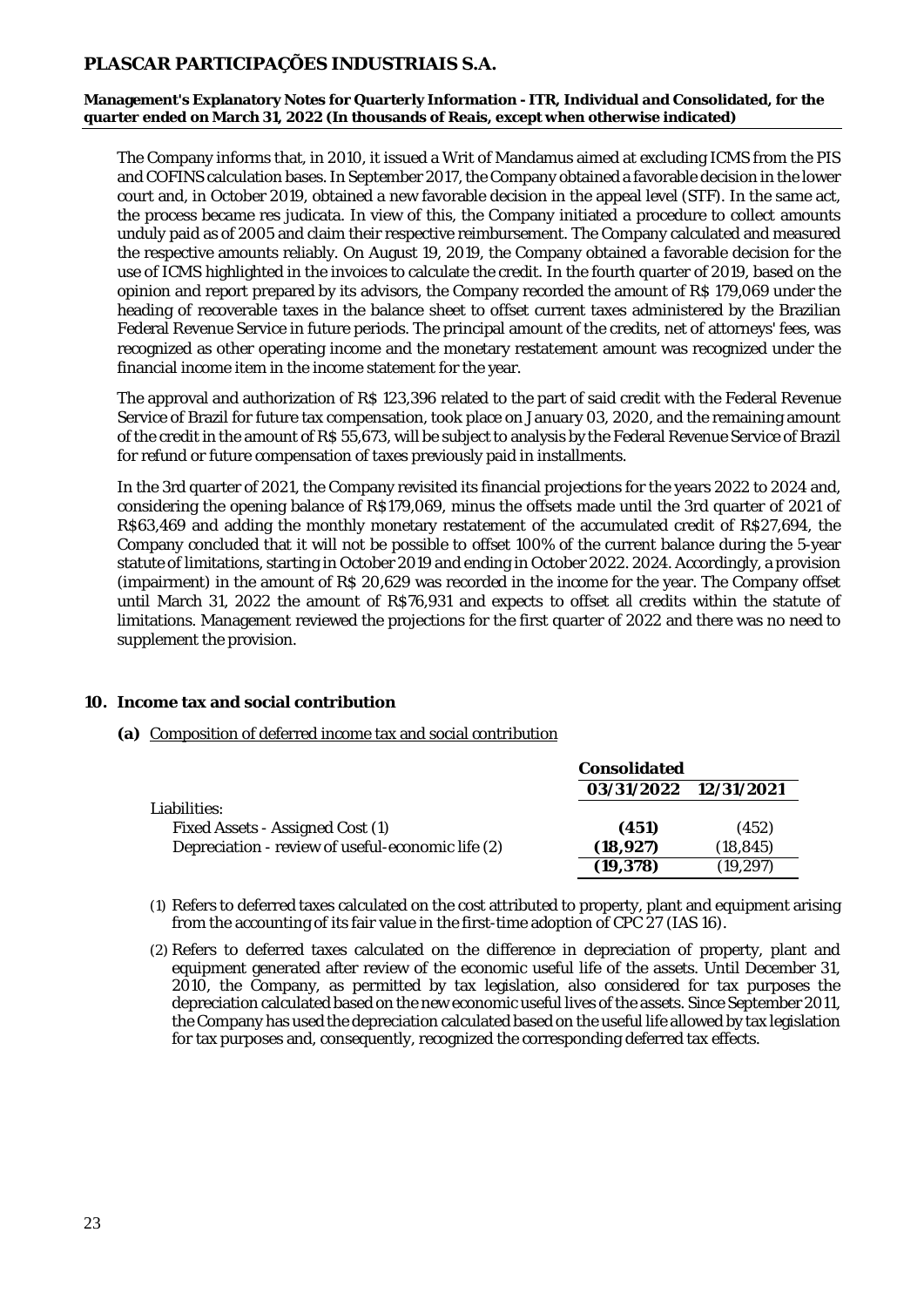**Management's Explanatory Notes for Quarterly Information - ITR, Individual and Consolidated, for the quarter ended on March 31, 2022 (In thousands of Reais, except when otherwise indicated)**

The Company has tax loss carryforwards and negative basis of social contribution of R\$59,807 and R\$70,809, respectively, as of March 31, 2022 (R\$59,374 and R\$70,376 as of December 31, 2021, respectively), the subsidiary Plascar Ltd. has tax loss carryforwards and negative basis of social contribution of R\$977,300 and R\$972,244, respectively, as of March 31, 2022 (R\$960,587 and R\$955,531 as of December 31, 2021, respectively) on which they were not recorded deferred tax assets, as determined by CVM Instruction 371, since the Company does not expect to generate future taxable income.

#### **(b)** Movement of deferred tax liabilities

|                                                                                                                                                             | Consolidated |
|-------------------------------------------------------------------------------------------------------------------------------------------------------------|--------------|
|                                                                                                                                                             | Liabilities  |
| Balances on December 31, 2021                                                                                                                               | (19,297)     |
| Deferred taxes on the realization of the cost attributed to property,<br>plant and equipment arising from the depreciation and write-off<br>of these assets |              |
| Deferred taxes on depreciation difference                                                                                                                   | (82)         |
| Balances as of March 31, 2022                                                                                                                               | (19,378)     |

#### **(c)** Reconciliation of income tax and social contribution expenses

|                                                                                                                   |               | Consolidated  |
|-------------------------------------------------------------------------------------------------------------------|---------------|---------------|
|                                                                                                                   | 01/01/2021 to | 01/01/2021 to |
|                                                                                                                   | 03/31/2022    | 03/31/2021    |
| Loss before income tax and social contribution                                                                    | (20, 030)     | (14, 121)     |
| Income tax and social contribution at current rates (34%)                                                         | 6.810         | 4,801         |
| Adjustments for effective rate statement:<br>Tax effect on tax loss carryforwards and negative basis for the year |               |               |
| unrecognized (1)                                                                                                  | (6, 891)      | (4,888)       |
| Deferred income tax and social contribution expense                                                               | 81)           | (87)          |

(1) Tax effect on tax loss carryforwards and negative basis of social contribution of Plascar S.A., which is not recorded as there is no expectation of future taxable income.

#### **11. Related parties**

#### a) Remuneration to Directors

The remuneration of the Board of Directors and the Supervisory Board is composed of fixed remuneration approved by the General Meeting, paid monthly.

The remuneration of the main executives and administrators of the Company and its subsidiary is composed of fixed, variable remuneration based on established goals and complementary benefits.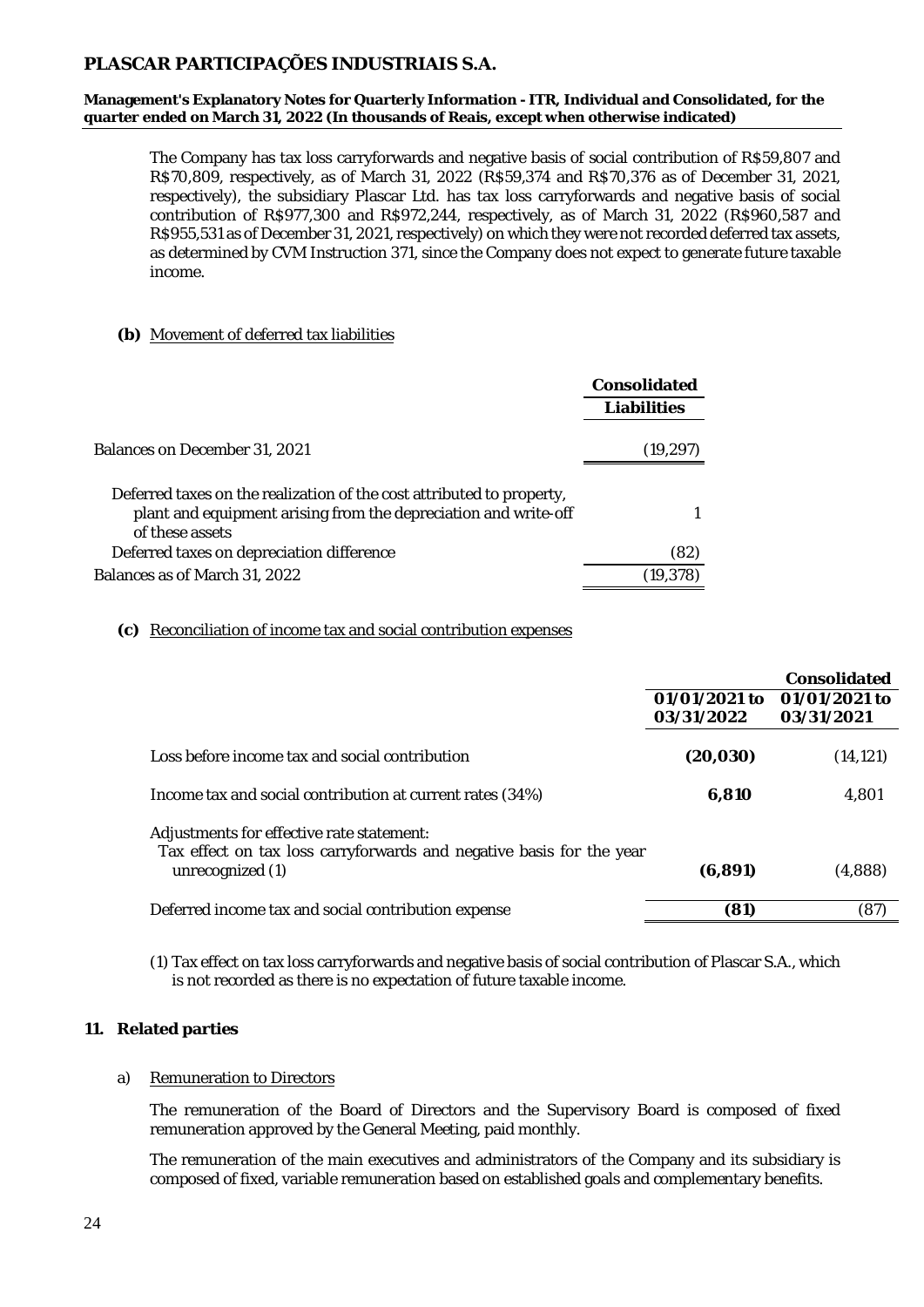**Management's Explanatory Notes for Quarterly Information - ITR, Individual and Consolidated, for the quarter ended on March 31, 2022 (In thousands of Reais, except when otherwise indicated)**

In the period March 31, 2022 and 2021, the total remuneration of the Directors was as follows:

|                                                      | Consolidated                                            |              |  |
|------------------------------------------------------|---------------------------------------------------------|--------------|--|
|                                                      | 01/01/2022 to 01/01/2021 to<br>03/31/2022<br>03/31/2021 |              |  |
| Annual fixed remuneration (1)<br>Variable salary (2) | 1,505                                                   | 1,614<br>486 |  |
| Administration fees                                  | 1.505                                                   | 2,100        |  |

(1) Refers to salaries and management fees, vacations, 13th salary, private pension and social charges (social security contributions - INSS, FGTS and others).

(2)Refers to profit sharing and bonus.

#### b) Balances and transactions

The Company and its subsidiary enter into loan agreements with related parties, so that cash needs are met immediately, waiving the approval processes required by financial institutions. Such contracts are subject to the availability of funds and the non-commitment of the lender's cash flow. Said loan agreements are signed in accordance with rates agreed between the parties.

Below are the main balances of assets and liabilities as of December 31, 2021 and 2020, as well as the transactions that influenced the results for the years:

|                               | Controller            |        | Consolidated          |       |  |
|-------------------------------|-----------------------|--------|-----------------------|-------|--|
|                               | 03/31/2022 12/31/2021 |        | 03/31/2022 12/31/2021 |       |  |
| Current liabilities           |                       |        |                       |       |  |
| Loan agreement:               |                       |        |                       |       |  |
| W&L Ross & Co., LLC           |                       |        | 4.398                 | 5.254 |  |
| Permali do Brasil Ind. E Com. |                       |        |                       |       |  |
| Ltda.                         |                       |        | 2.950                 | 2.878 |  |
| Plascar Ltda.                 | 19,901                | 22.148 |                       |       |  |
|                               | 19.901                | 22,148 | 7.348                 | 8.132 |  |

The effects of the transactions on the result correspond to the monetary restatement and exchange variation recorded in the financial result.

The loan agreement between the Company (lender) and Plascar Ltda. (borrower) is not subject, exceptionally, to financial charges, as the Company directly holds 100% of the capital stock of Plascar Ltda. This agreement was signed on May 31, 2000, to adjust the cash flow of Plascar Ltda., with an indefinite maturity.

The loan agreement between Permali do Brasil Indústria e Comércio Ltda. (lender) and Plascar Ltda. (borrower) is subject to monthly interest of 0.80% and has an indefinite maturity. Said agreement was entered into on March 31, 2009 to adjust the cash flow of Plascar Ltda.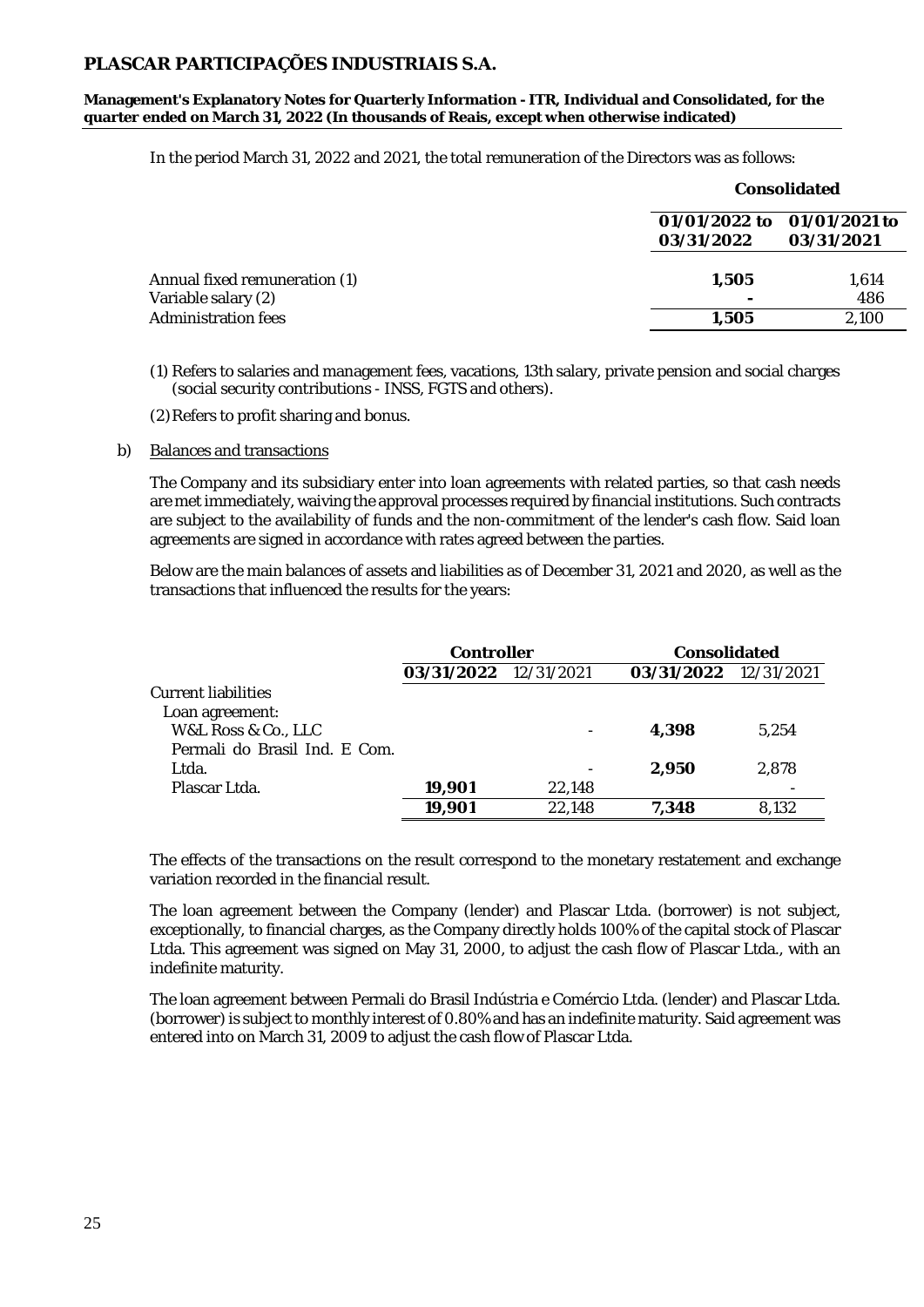**Management's Explanatory Notes for Quarterly Information - ITR, Individual and Consolidated, for the quarter ended on March 31, 2022 (In thousands of Reais, except when otherwise indicated)**

#### **12. Provision for loss on investments in subsidiary**

The movement of investments in shown below:

|                                          | 03/31/2022 12/31/2021 |            |
|------------------------------------------|-----------------------|------------|
|                                          |                       |            |
| Opening balance                          | (296, 679)            | (176, 192) |
| Participation in the subsidiary's losses | (19,667)              | (120, 487) |
| Final balance                            | (316,346)             | (296, 679) |

The relevant information regarding Plascar Ltda. are presented below:

|                               | 03/31/2022  | 12/31/2021  |
|-------------------------------|-------------|-------------|
|                               |             |             |
| Share Capital                 | 838,565     | 838,565     |
| <b>Total Shares</b>           | 838,565,144 | 838,565,144 |
| Shares owned                  | 838,565,144 | 838,565,144 |
| Participation                 | 100%        | 100%        |
| Subsidiary's equity           | (316, 346)  | (296, 679)  |
| Participation in Plascar S.A. | (316, 346)  | (296, 679)  |
| Net loss for the period (1)   | (19,667)    | (120, 487)  |
| Equity Income                 | (19,667)    | (120, 487)  |

(1)In the three-month period ended March 31, 2021, Plascar Ltda., recorded a loss of R\$13,791, resulting in an equity in subsidiaries recognized by the Company of R\$13,791.

#### **13. Property, Plant and Equipment**

#### **a) Composition**

|                                                       | Consolidated   |           |              |           |            |
|-------------------------------------------------------|----------------|-----------|--------------|-----------|------------|
|                                                       | Annual         |           | 03/31/2022   |           | 12/31/2021 |
|                                                       | depreciation   |           |              |           |            |
|                                                       | rate%          | Cost      | Depreciation | Net       | <b>Net</b> |
| <b>Buildings</b>                                      | $2$ to 4       | 18,232    | (2,928)      | 15,304    | 14,348     |
| Machinery and equipment                               | 4 to 13.79 (1) | 908,450   | (591, 667)   | 316,783   | 294,902    |
| <b>Molds</b>                                          | 6 to 21        | 47,635    | (46, 911)    | 724       | 781        |
| Forniture and utensils                                | 6 to 10        | 12,626    | (12,095)     | 531       | 589        |
| <b>Vehicles</b>                                       | 18.57 to 20    | 4,302     | (4, 128)     | 174       | 198        |
| Computing equipment                                   | 15 to 33       | 4,102     | (3, 571)     | 531       | 525        |
| Spare parts and materials                             |                | 4,270     |              | 4,270     | 4,270      |
| Advances to suppliers                                 |                | 45,465    |              | 45,465    | 49,764     |
| Provision for impairment<br>Advances and machines and |                |           |              |           |            |
| equipments (2)                                        |                | (62, 039) |              | (62, 039) | (62, 039)  |
|                                                       |                | 983,043   | (661, 300)   | 321,743   | 303,338    |

(1) Weighted average rate of 7.82%.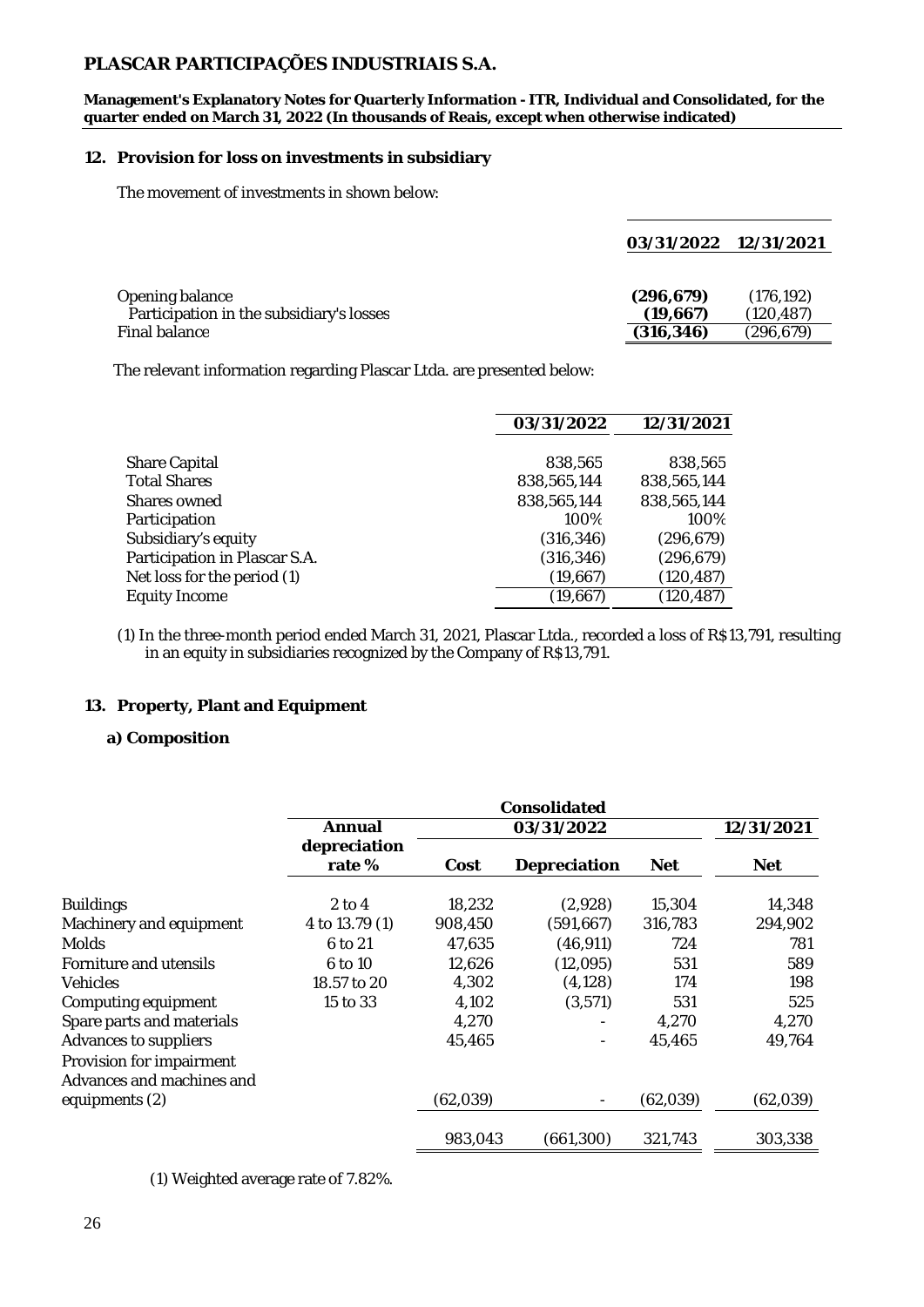**Management's Explanatory Notes for Quarterly Information - ITR, Individual and Consolidated, for the quarter ended on March 31, 2022 (In thousands of Reais, except when otherwise indicated)**

(2)Refers to advances to suppliers for the acquisition of machinery and equipment to expand the operational and productive capacity of the Company's industrial units, made between 2010 and 2011 for the company Sandretto and financed with BNDES through the FINAME/PSI program in the amount of R\$ 44,084. Of the amount recorded on December 31, 2018 and 2019, R\$36,548 was advanced by financial institutions and R\$7,536 was advanced to the supplier with its own resources. The Company, after careful analysis with its legal advisors, decided to record a loss on the total amount outstanding, in the total amount of R\$ 44,084 still in 2018. The Company adopted all possible legal measures and will continue to seek its rights through legal. However, the Company considers the possibility of receiving these assets in the short term unlikely, despite the lawsuit still in progress.

In 2019, the Company recorded an impairment of R\$17,955 referring to machinery and equipment identified as non-operating in the year. The Company is raising with its technical staff the necessary investments and feasibility to adapt part of this equipment to production.

#### **b) Cost movement**

|                                                                 | Consolidado                                        |         |          |                |           |
|-----------------------------------------------------------------|----------------------------------------------------|---------|----------|----------------|-----------|
|                                                                 | Período de três meses findo em 31 de março de 2022 |         |          |                |           |
|                                                                 | Saldo                                              |         |          |                | Saldo     |
|                                                                 | Inicial                                            | Adições | Baixas   | Transferências | Final     |
| <b>Buildings</b>                                                | 17,208                                             |         |          | 1,024          | 18,232    |
| Machinery and equipment                                         | 885,958                                            | 31,025  | (1, 819) | (1,058)        | 914,106   |
| <b>Molds</b>                                                    | 47.838                                             |         | (203)    |                | 47,635    |
| Forniture and utensils                                          | 12,626                                             | 5       | (29)     | 24             | 12,626    |
| <b>Vehicles</b>                                                 | 4,302                                              |         |          |                | 4,302     |
| Computing equipment                                             | 4,040                                              | 52      |          | 10             | 4,102     |
| Spare parts and materials                                       | 4,270                                              |         |          |                | 4,270     |
| Advance to suppliers                                            | 49,764                                             | 1,003   | (5,302)  |                | 45,465    |
| Provision for impairment advance and<br>machinery and equipment | (67, 695)                                          |         |          |                | (67, 695) |
|                                                                 | 958,311                                            | 32,085  | (7, 353) |                | 983,043   |

#### **c) Depreciation movement**

|                                                                 | Consolidated                            |           |                |           |                |
|-----------------------------------------------------------------|-----------------------------------------|-----------|----------------|-----------|----------------|
|                                                                 | Three-month period ended March 31, 2022 |           |                |           |                |
|                                                                 | Opening                                 |           |                |           | Final          |
|                                                                 | Balance                                 | Additions | Write-<br>offs | Transfers | <b>Balance</b> |
| <b>Buildings</b>                                                | (2,860)                                 | (68)      |                |           | (2,928)        |
| Machinery and equipment                                         | (591, 056)                              | (7,958)   | 1,691          |           | (597, 323)     |
| Molds                                                           | (47, 057)                               | (56)      | 202            |           | (46, 911)      |
| Forniture and utensils                                          | (12, 037)                               | (64)      | 6              |           | (12,095)       |
| <b>Vehicles</b>                                                 | (4, 104)                                | (24)      |                |           | (4, 128)       |
| Computing equipment                                             | (3, 515)                                | (56)      |                |           | (3, 571)       |
| Provision for impairment advance and<br>machinery and equipment | 5,656                                   |           |                |           | 5,656          |
|                                                                 | (654, 973)                              | (8, 226)  | 1,899          |           | (661, 300)     |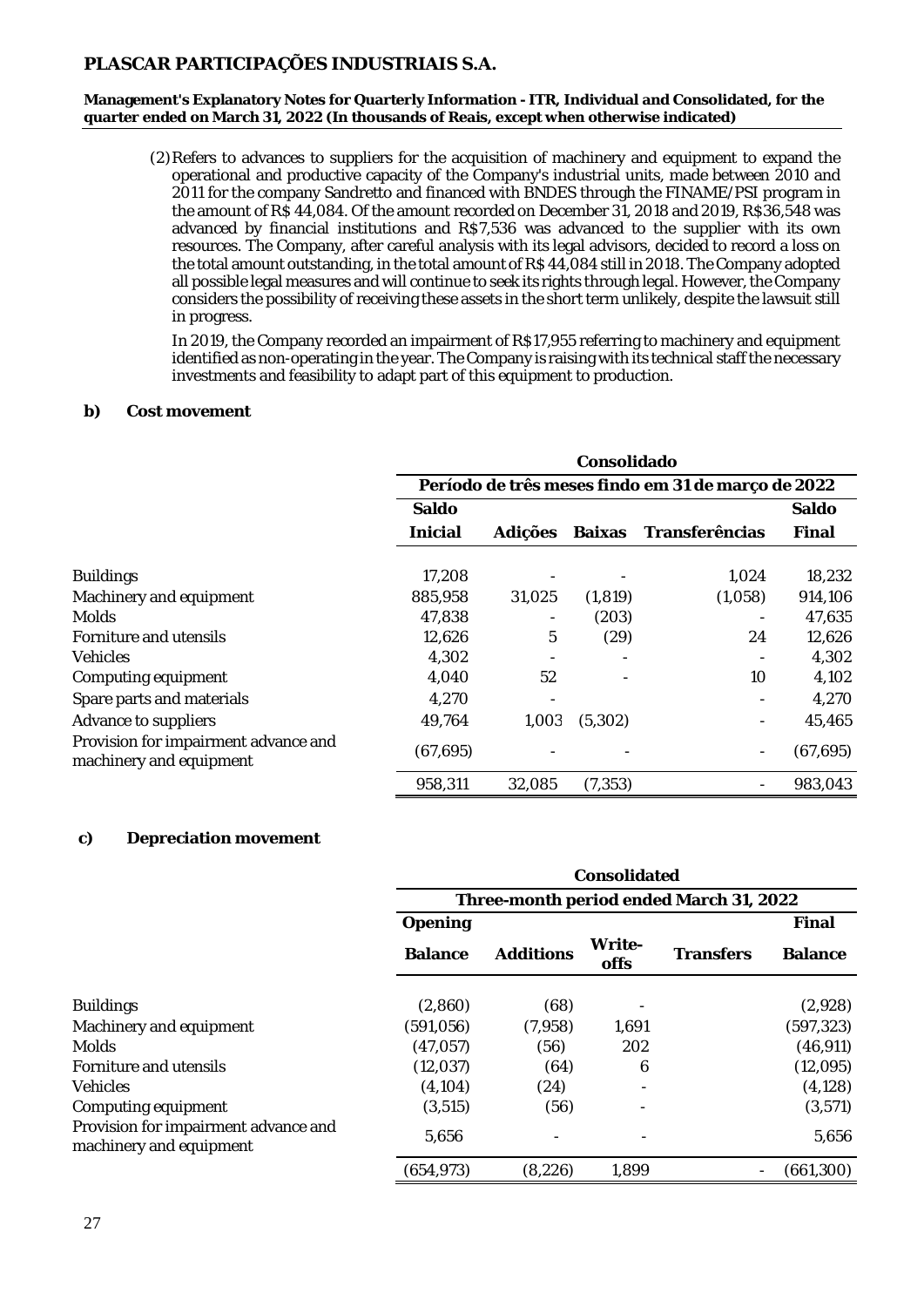**Management's Explanatory Notes for Quarterly Information - ITR, Individual and Consolidated, for the quarter ended on March 31, 2022 (In thousands of Reais, except when otherwise indicated)**

#### **d) Test for non-financial asset impairment verification**

The assets owned by the Company were valued according to the market value of each asset, obtained by the product between the replacement value and the depreciation coefficient, taking into account the useful life, age, remaining useful life, residual value and depreciation, resulting in the net sales value higher than their carrying amount, thus not indicating the need for impairment.

The other information referring to this explanatory note did not undergo significant changes in relation to that disclosed in Note 2.8 of the annual financial statements for the year ended December 31, 2021.

#### **14. Right to Use Assets and Lease Liabilities**

#### a) Composition and summary movement of the right to use lease assets and liabilities

*Right to use assets*

|                 |                  | <b>Buildings</b> |  |  |
|-----------------|------------------|------------------|--|--|
|                 | 03/31/2022       | 12/31/2021       |  |  |
| Opening balance | 15,604           | 21,672           |  |  |
| Additions (1)   | 79,054           | 17,054           |  |  |
| Amortization    | (4, 497)         | (23, 122)        |  |  |
| Final balance   | 90,161<br>15,604 |                  |  |  |

*Lease liabilities*

|                          | 03/31/2022 | 12/31/2021 |
|--------------------------|------------|------------|
|                          |            |            |
| Opening balance          | 55,534     | 45,552     |
| Additions <sup>(1)</sup> | 79,054     | 17,054     |
| Fees                     | 2,666      | 4,160      |
| Payments                 | (4, 445)   | (11, 232)  |
| Final balance            | 132,809    | 55.534     |
|                          |            |            |
| Current                  | 24,397     | 1,546      |
| Non-current              | 108,412    | 53,988     |
|                          | 132,809    | 55,534     |

(1) In the 1st quarter of 2022, the lease agreements for properties located in Jundiaí-SP, Varginha-MG and Betim-MG were renewed. The initial impact on assets and liabilities was R\$79,054. Management considered an incremental rate of 12.25% to discount the debt to present value (AVP).

In the three-month period ended March 31, 2022, the Company recorded an expense of R\$72 related to short-term leases (less than 12 months of contract) or operations with low value assets involved in the contracts.

b) Lease maturity schedule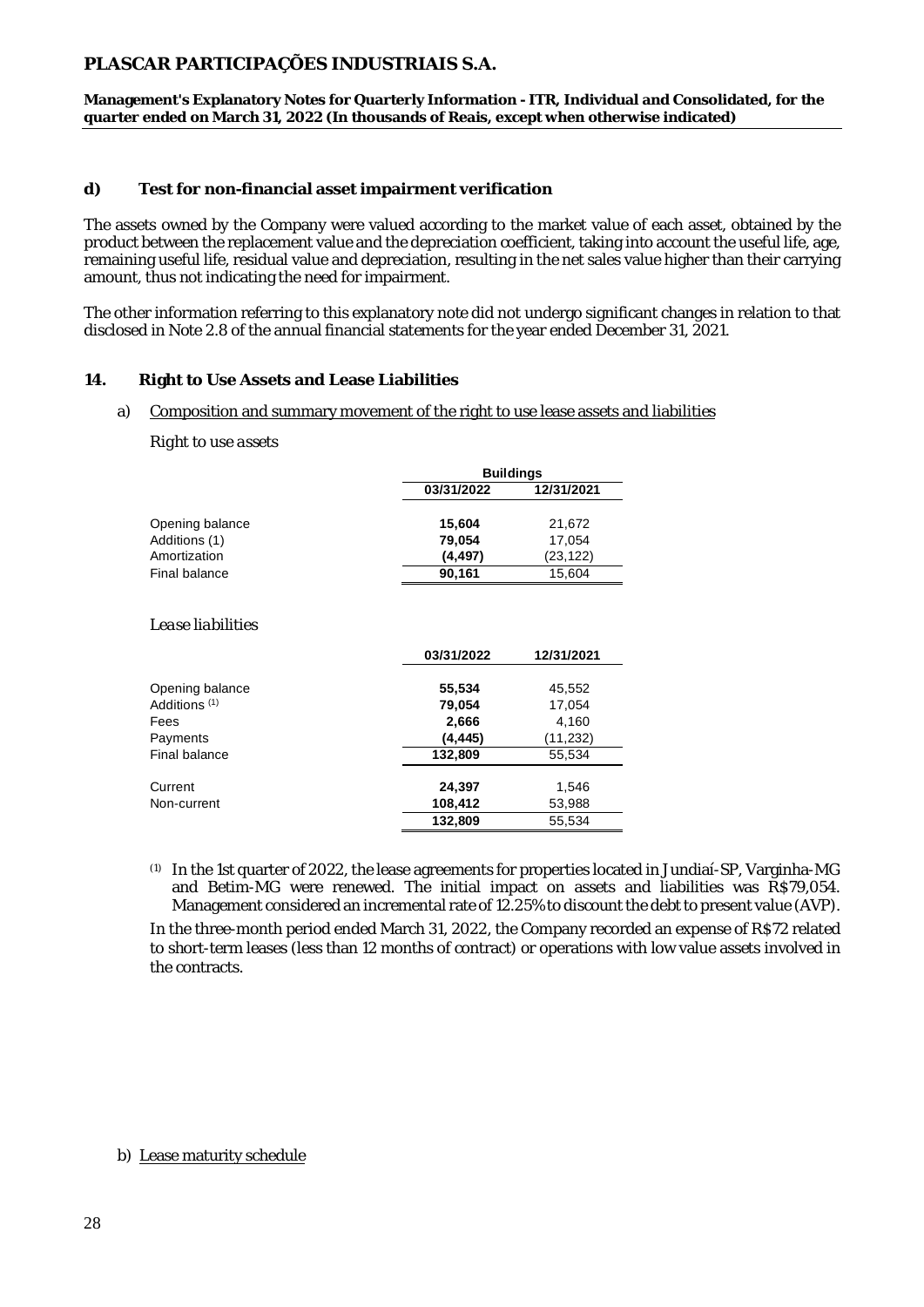**Management's Explanatory Notes for Quarterly Information - ITR, Individual and Consolidated, for the quarter ended on March 31, 2022 (In thousands of Reais, except when otherwise indicated)**

|              | Consolidated     |  |
|--------------|------------------|--|
|              | 03/31/2022       |  |
|              | <b>Buildings</b> |  |
| 2022         | 18,298           |  |
| 2023         | 24,397           |  |
| 2024 onwards | 108,412          |  |
|              | 132,809          |  |

#### c) Additional information – Circular Letter CVM/SNC/SEP no. 2.2019

In accordance with CIRCULAR LETTER/CVM/SNC/SEP/No. 02/2019, the Company adopted as an accounting policy the requirements of CPC 06 (R2) / IFRS 16 in the measurement and remeasurement of its right of use, using the discounted cash flow technique without considering inflation.

In order to protect the reliable representation of the information against the requirements of CPC 06 (R2) and to meet the guidelines of the technical areas of the CVM, the liability balances without inflation, effectively accounted for (real flow x nominal rate), and the estimated balances are provided inflated in the comparison periods (nominal flow x nominal rate).

Other assumptions, such as the maturity schedule of liabilities and interest rates used in the calculation are disclosed in other items of this same explanatory note, as well as the inflation indices are observable in the market, so that the nominal flows can be prepared by the users of the financial statements.

The comparison of the balances of lease flows, with and without the inflation projection, is shown below:

|                                                                                                                                   | 2022              | 2023             | 2024             | 2025<br>onwards  |
|-----------------------------------------------------------------------------------------------------------------------------------|-------------------|------------------|------------------|------------------|
| Lease Liabilities                                                                                                                 |                   |                  |                  |                  |
| Actual projection and nominal rate (accounted)                                                                                    | (132, 809)        | (85, 393)        | (69, 628)        | (51, 976)        |
| Nominal projection and nominal rate                                                                                               | 151, 274)         | (105, 038)       | (88, 550)        | (68, 715)        |
| Right to use assets<br>Actual projection and nominal rate (accounted)<br>Nominal projection and nominal rate                      | 90,161<br>106,468 | 76,671<br>90,730 | 57,682<br>69,747 | 40.693<br>48,762 |
| <b>Financial Charges</b>                                                                                                          |                   |                  |                  |                  |
| Actual projection and nominal rate (accounted for)                                                                                | 7,690             | 8.633            | 6,745            | 7,394            |
| Nominal projection and nominal rate                                                                                               | 9,096             | 10,532           | 8,473            | 10,256           |
| Amortization expense of the right to use<br>Actual projection and nominal rate (accounted)<br>Nominal projection and nominal rate | 13,491<br>15,738  | 17,988<br>20.984 | 17,988<br>0.984  | 40,694<br>48,763 |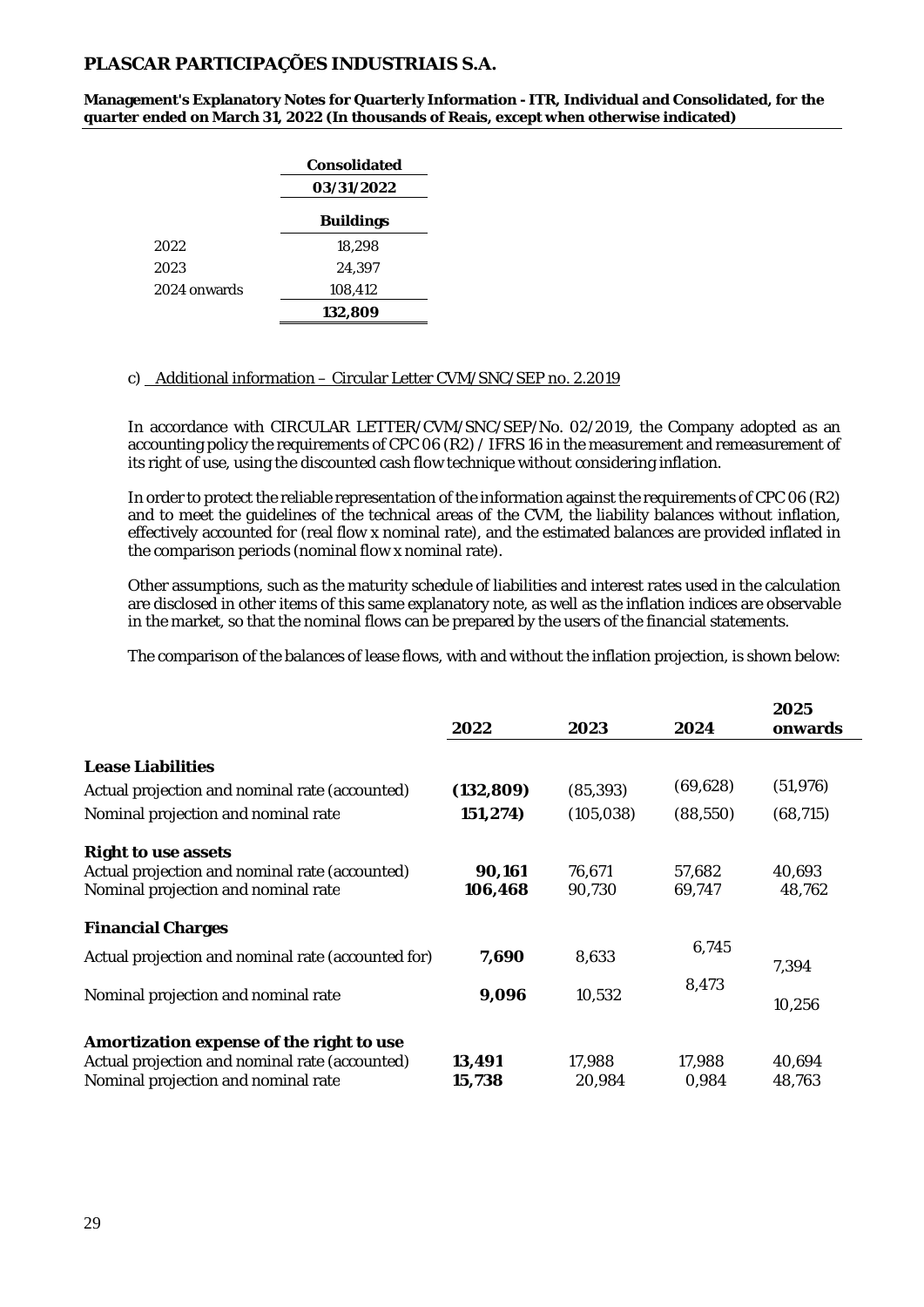**Management's Explanatory Notes for Quarterly Information - ITR, Individual and Consolidated, for the quarter ended on March 31, 2022 (In thousands of Reais, except when otherwise indicated)**

#### **15. Loans and financing**

#### a) Loan summary

|                                         |                                    |                             | Consolidated                |  |  |  |
|-----------------------------------------|------------------------------------|-----------------------------|-----------------------------|--|--|--|
| Mode/purpose                            | Financial Charges on<br>03/31/2022 | 03/31/2022                  | 12/31/2021                  |  |  |  |
| Floating capital - national<br>currency | Market charges                     | 139,272                     | 138,993                     |  |  |  |
| Total                                   |                                    | 139,272                     | 138,993                     |  |  |  |
| Current<br>Non-Current                  |                                    | 57,858<br>81,414<br>139,272 | 51,531<br>87,462<br>138,993 |  |  |  |

Part of the composition of the loan balance, R\$ 25,102 is due to the debt with BNDES related to previous periods that was renegotiated by the Company at the time. During the 3-month period, the Company raised an amount of R\$ 11,465 in new loans.

#### b) Movement

| As of December 31, 2021, total working capital                                           | 138,993                                  |
|------------------------------------------------------------------------------------------|------------------------------------------|
| $(+)$ Funding<br>(-) Principal payment<br>(-) Interest payment<br>(+) Interest provision | 11,465<br>(11, 957)<br>(5, 405)<br>6,176 |
| As of March 31, 2022 total working capital                                               | 139,272                                  |

The maturity schedule of the non-current balance is presented below:

|              | Valor  |
|--------------|--------|
|              |        |
| 2023         | 31,586 |
| 2024         | 20,284 |
| 2025         | 11,810 |
| 2026 onwards | 17,734 |
|              | 81,414 |

#### c) Details of loans by financial institution

| <b>Loan Summary</b>                     | <b>BRASIL</b> | <b>FIBRA</b> | <b>BDMG</b> |       |        | ALFA ITAÚ BRADESCO | <b>CEF</b> | DAYCOVAL SOFISA |       | Others | Total   |
|-----------------------------------------|---------------|--------------|-------------|-------|--------|--------------------|------------|-----------------|-------|--------|---------|
| Floating capital -<br>national currency | 19.233        | 15.140       | 24.580      | 5,038 | 14.847 | 16.266             | 10.174     | 8.327           | 9.603 | 16.064 | 139.272 |
| % In relation to the<br>total           | 13.8          | 10.9         | 17.6        | 3.6   | 10.7   | 11.7               | 7.3        | 6.0             | 6.9   | 11.5   | 100     |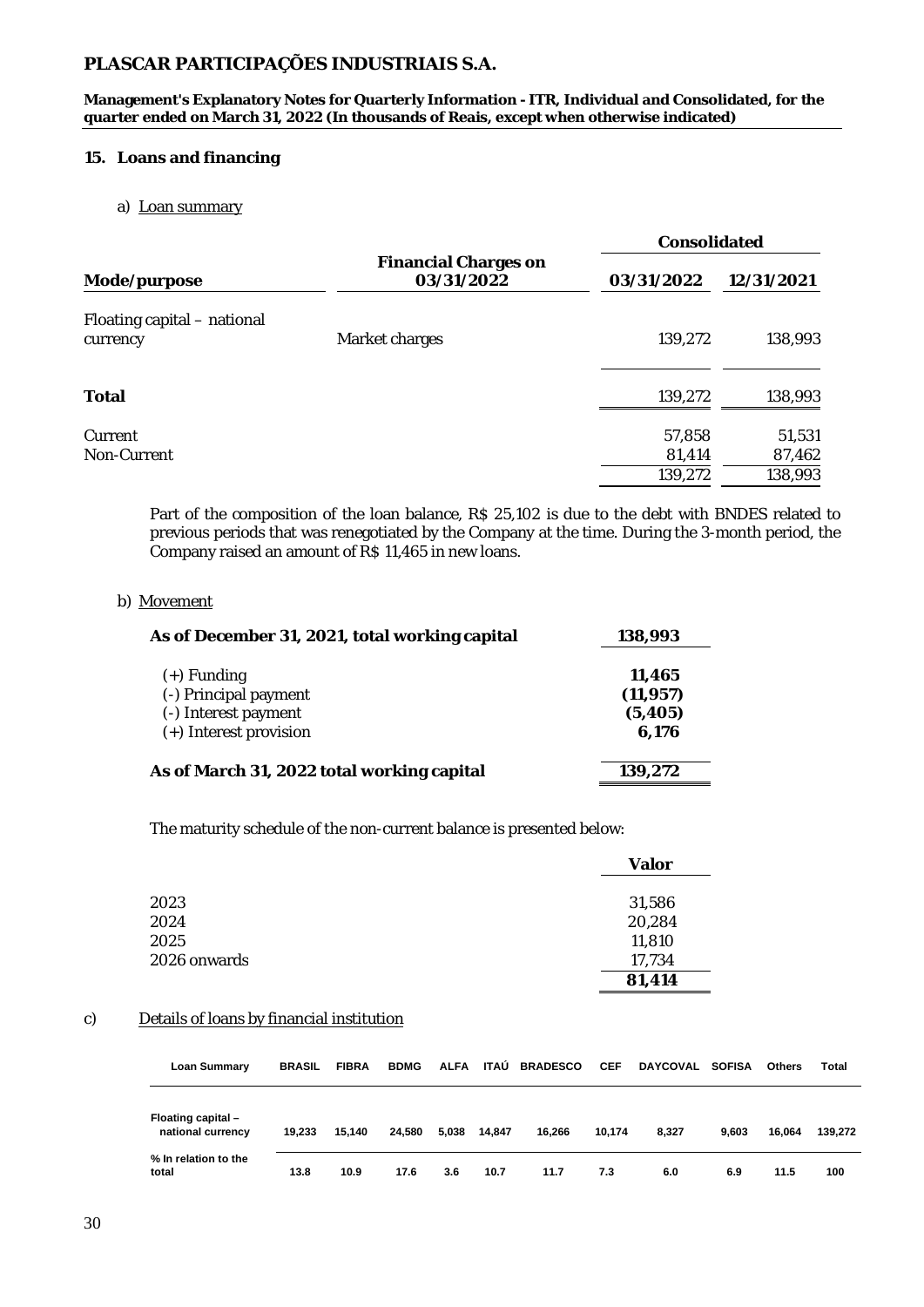**Management's Explanatory Notes for Quarterly Information - ITR, Individual and Consolidated, for the quarter ended on March 31, 2022 (In thousands of Reais, except when otherwise indicated)**

The working capital loans contracted by Plascar Ltda. are guaranteed by machinery and equipment (CAPEX) and the remaining balances are guaranteed by receivables and guarantees.

The Company does not have restrictive clauses in its loans with financial institutions during the period of March 31, 2022 and 2021.

#### **16. Suppliers**

|                                     |            | Consolidated |
|-------------------------------------|------------|--------------|
|                                     | 03/31/2022 | 12/31/2021   |
|                                     |            |              |
| <b>National Suppliers</b>           | 83,949     | 71,532       |
| International suppliers (Note. 4.1) | 675        | 1.298        |
|                                     | 84,624     | 72,830       |

The terms and conditions of the financial liabilities referred to above reflect the outstanding balance of accounts payable with suppliers, with an average payment term of 35 days.

#### **17. Salaries, vacations and social charges payable**

|                              |            | Consolidated |
|------------------------------|------------|--------------|
|                              | 03/31/2022 | 12/31/2021   |
|                              |            |              |
| Social charges               | 153,066    | 136,922      |
| Labor indemnities            | 3,291      | 419          |
| Holiday provision            | 22,573     | 19,150       |
| Provision for profit sharing | 12,339     | 12,789       |
| Other                        | 444        | 742          |
|                              | 191,713    | 170,022      |
|                              |            |              |
| Current                      | 177,490    | 160,757      |
| Non-Current                  | 14,223     | 9,265        |

In June 2021, the Company was notified by the Federal Revenue, through a notice of infraction and imposition of a fine, in which it demanded the collection of social security and third-party contributions on amounts paid as profits (PLR) to employees in the year 2017 , in disagreement with Law 10.101/2000. The corrected amount of the tax assessment notice as of December 31, 2021 is R\$5,081 and, after the discussion at the administrative level has been exhausted, the Company chose to settle the liability by adhering to the tax transaction program authorized by ordinance PGFN 11/ 2021, in installments and with discounts to be applied after approval of the transaction. The Company recorded a provision for this amount, which is duly entered in the line "Social Charges" as a contra entry to the caption Other operating expenses (Original value) and Financial expenses (Consumers).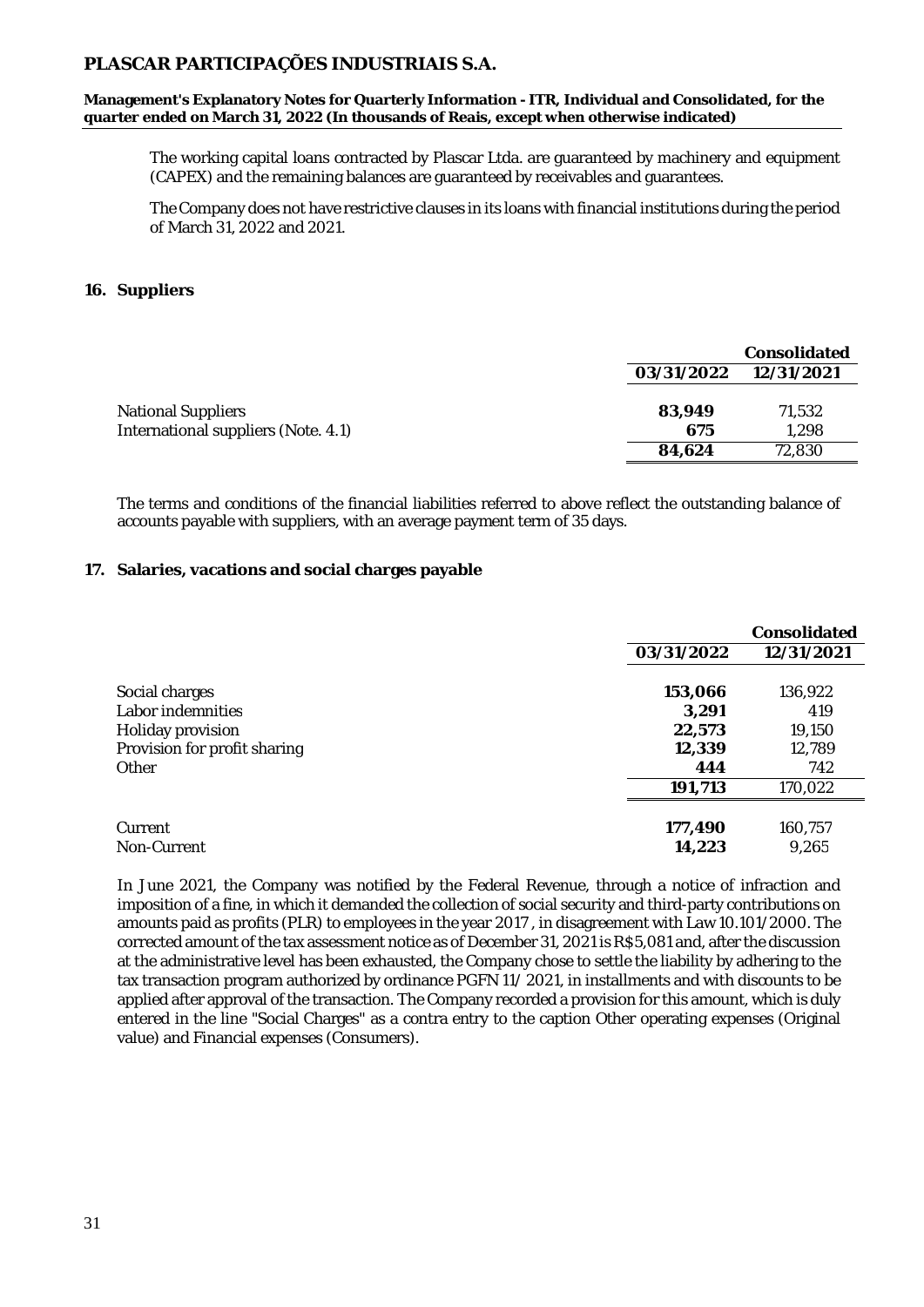**Management's Explanatory Notes for Quarterly Information - ITR, Individual and Consolidated, for the quarter ended on March 31, 2022 (In thousands of Reais, except when otherwise indicated)**

#### **18. Customer advances**

|                 |            | Consolidated |
|-----------------|------------|--------------|
|                 | 03/31/2022 | 12/31/2021   |
|                 |            |              |
| Fiat Automóveis | 3,965      | 3,268        |
| Man             | 21,984     | 23,344       |
| <b>VW</b>       | 15,470     | 17,672       |
| <b>Iveco</b>    | 3,854      |              |
| Mercedes Benz   | 1,077      | 1,077        |
| Volvo           | 2,432      | 2,432        |
| DAF             | 1,950      | 2,000        |
| <b>Others</b>   | 1,913      | 1,815        |
|                 | 52,645     | 51,608       |

#### **19. Commitments and provision for contingencies**

#### a) Renegotiation of the rent debt

In January 2020, the Company concluded the renegotiation of its overdue rent debt, whose balance on December 31, 2019 was R\$137,754, recorded under "Other liabilities" and "Lease liabilities" in current.

With the conclusion of this negotiation, the updated debt was paid in installments, with a grace period of over one year for the beginning of payments. The balance was transferred to the item Other Liabilities in non-current in January 2020.

#### b) Legal proceedings - amounts involved and accounting provision criteria for cases of probable loss

The Company is a party to several labor (and social security), civil and tax proceedings that are currently in progress. The criteria adopted by the Company to classify the risk of loss is estimated as "remote", "possible" and "probable", with "remote" indicating minimal risk of loss, "possible" indicating moderate risk of loss and "probable" indicating high risk of judicial loss, and it is up to external legal advisors, with the help of the Company's legal department, to analyze in detail each legal process, new or in progress, classifying them according to their best results estimates.

These risk ratings are evaluated monthly and may be changed whenever the legal advisor's understanding indicates this need. In addition, all cases also receive monthly monetary restatement, according to the legal indices adopted by the courts, in order to accurately reflect the current economic situation of each case.

For all cases in which the external and internal legal advisors indicate the risk of loss as "probable", the Company sets up an individual provision in an amount sufficient to cover the estimated value of this loss, which is duly calculated and determined through judicial accounting ( in the case of the court) or assistant accounting expert (in the case of the Company), based on the convictions and/or any other decisions coming from higher courts (appeal degree) that are issued by the courts and that indicate, without a doubt, that the Company is obliged to make the payment in the short term, due to the advanced stage of the process. In addition, the Company adopts a policy of making a monthly provision for labor lawsuits classified as a "possible" risk of loss, for which the Company estimates that legal agreements will be entered into to settle and close the claims before the execution stages begin. After an analysis carried out by its legal advisors, the Company reviewed the percentages of historic agreements entered into and decided to supplement these provisions by R\$3,142. The impacts of this review were recorded in their entirety in the 3rd Quarter of 2020.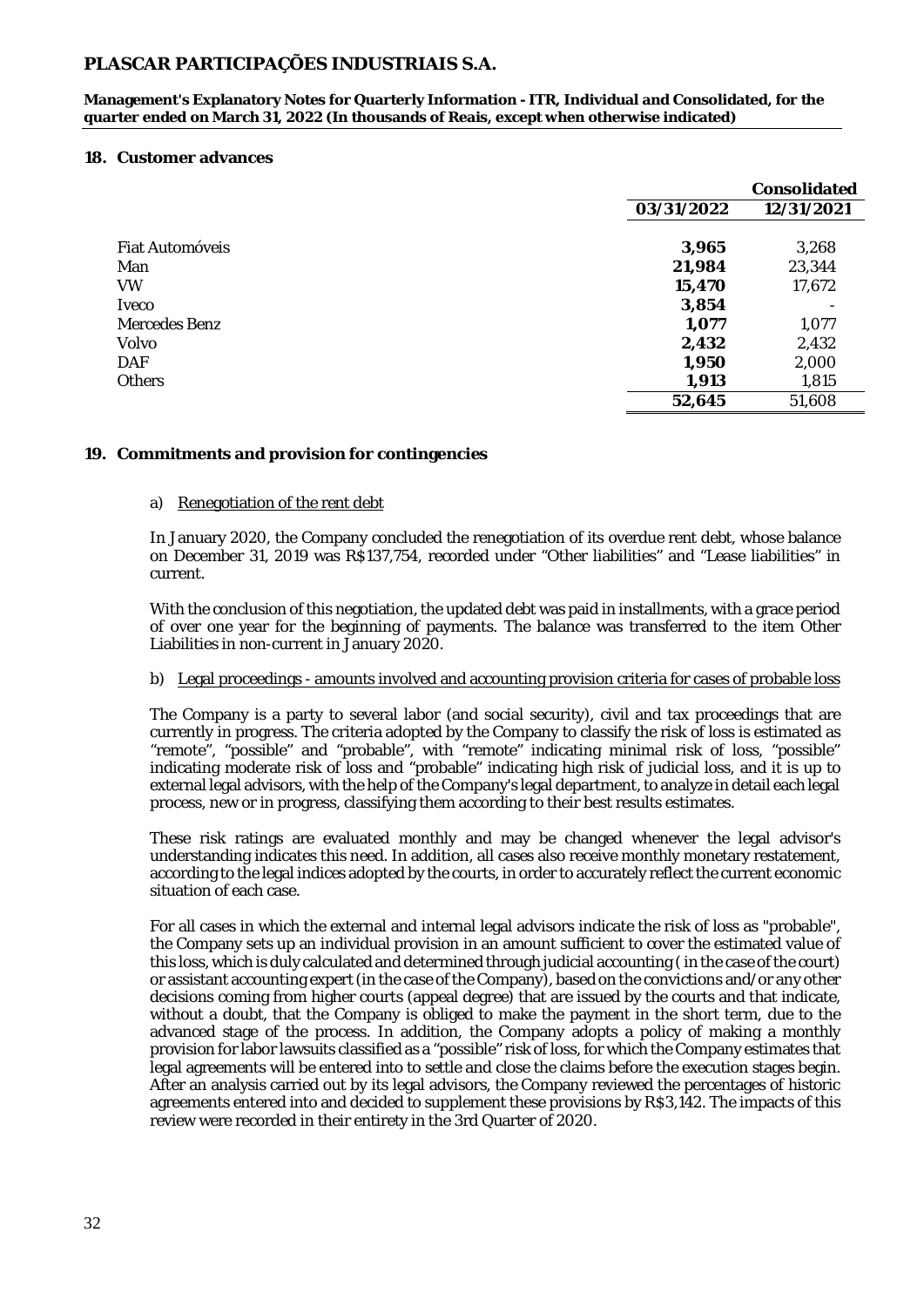**Management's Explanatory Notes for Quarterly Information - ITR, Individual and Consolidated, for the quarter ended on March 31, 2022 (In thousands of Reais, except when otherwise indicated)**

Considering the lawsuits with risk of loss, the Company has a total provision set up as indicated below:

|                                      |       | Consolidated          |
|--------------------------------------|-------|-----------------------|
|                                      |       | 03/31/2022 12/31/2021 |
| Social security and labor provisions | 6.219 | 6,502                 |
|                                      | 6.219 | 6.502                 |
|                                      |       |                       |

#### c) Lawsuits - amounts involved and accounting provision criteria for cases of probable loss-- Continued

The movement in the provision for lawsuits in the 1st quarter of 2022 is as follows:

*Social Security and Labor*

|       |         |           | March 31, 2022 |         |  |
|-------|---------|-----------|----------------|---------|--|
|       | Opening |           |                | Final   |  |
|       | Balance | Additions | Payments       | balance |  |
|       |         |           |                |         |  |
| Labor | 6,502   | 1.573     | (1,856)        | 6,219   |  |
|       |         |           |                |         |  |
|       | 6,502   | 1.573     | (1,856)        | 6,219   |  |
|       |         |           |                |         |  |

#### d) Estimate of "possible" losses, not provisioned in the balance sheet

For the Company's other lawsuits, which have their risk of loss classified by external and internal legal advisors as "possible" or "remote", no accounting provision is recorded. Despite this, the Company recognizes the importance of informing the amounts involved in these processes, as a way of providing the market with sufficient knowledge and information about all the actions in which the Company is a party. For new shares, the value informed by the Company takes into account the value given to the case (initial value). As the process progresses, the legal advisors determine the amounts involved in each case with greater criteria, valuing each one of them more precisely in terms of the amounts actually involved, as well as their effective risk of loss.

Considering the processes with a risk of "possible" loss, not provisioned, the Company informs that the amounts involved are thus constituted:

|                                 | Consolidated<br>03/31/2022 12/31/2021                    |  |
|---------------------------------|----------------------------------------------------------|--|
| Tributary (1)<br>Labor<br>Civil | 154,611<br>151,653<br>10,971<br>11,543<br>4,185<br>4,255 |  |
|                                 | 166,809<br>170,409                                       |  |

(1) It is mainly due to tax debts which are under negotiation with the Attorney General's Office.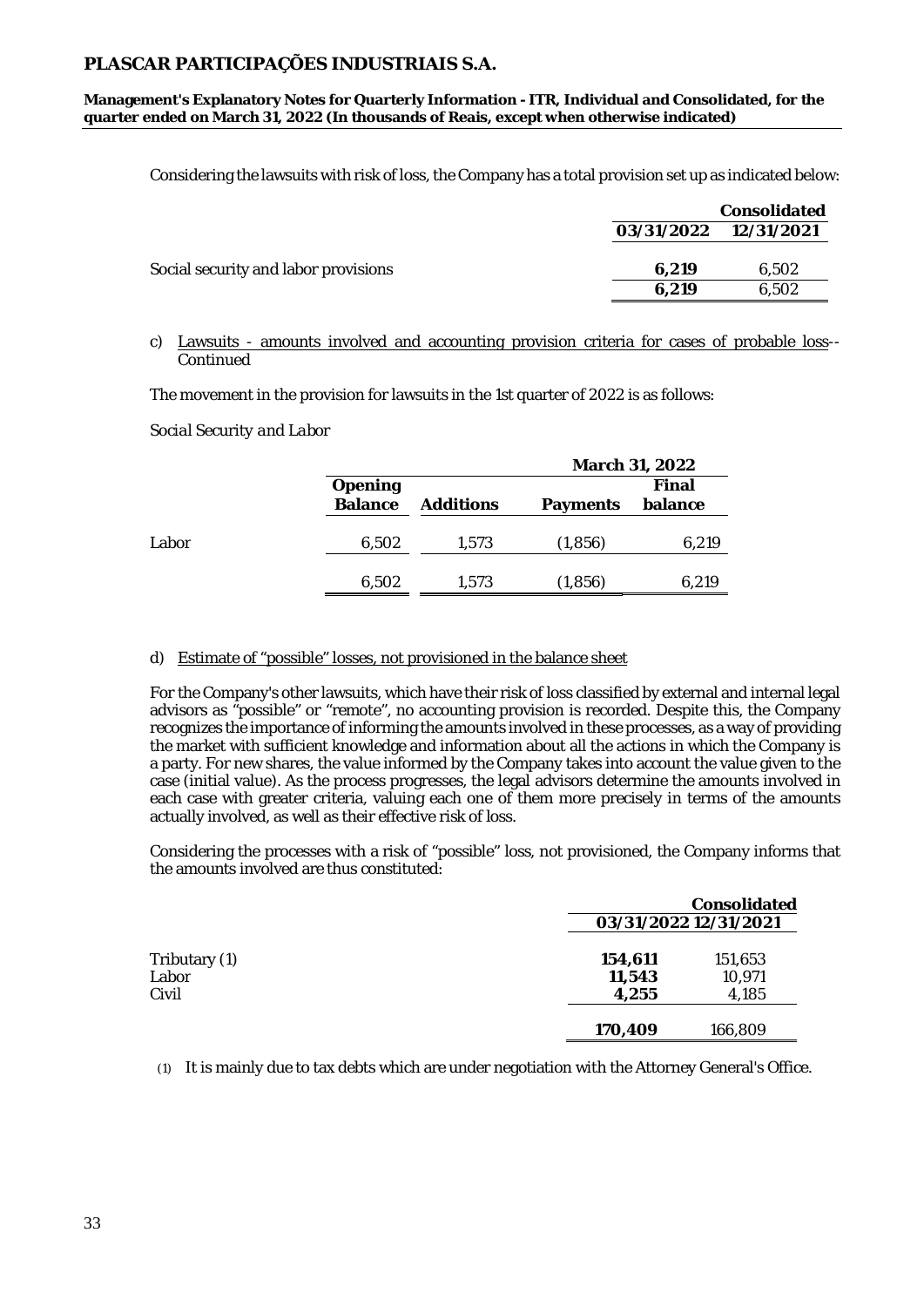**Management's Explanatory Notes for Quarterly Information - ITR, Individual and Consolidated, for the quarter ended on March 31, 2022 (In thousands of Reais, except when otherwise indicated)**

#### e) Relevant contingent assets

Currently, Plascar Ltd. figure as an active party in two proceedings considered relevant against FUNRURAL and ELETROBRÁS, whose amounts involved are R\$8,585 and R\$19,249, respectively.

- (i) (i) The lawsuit against ELETROBRÁS, whose ruling was favorable to the Company, is at an advanced procedural stage, and the Company had already started the process of provisional execution of the ruling, requesting the payment of the amount due. In July 2020, however, through its external advisors, the Company became aware of an alleged assignment of rights, which would have been carried out in May 2003, by which the title and economic benefits arising from this process would be assigned to third parties. . Not having internally identified elements that would confirm such assignment of rights, the Company manifested itself in the records, requesting more information on the matter and, at this moment, awaits a manifestation of the court.
- (ii) (ii) The lawsuit against FUNRURAL was processed and judged on September 4, 2001, and Plascar was granted the net and certain right to receive the amount of R\$ 2,237 (Note 9). This amount, however, was questioned by the Company regarding its monetary restatement, which was not considered by the court. The definition of the aforementioned update is still pending and, consequently, the correct amount to be settled in favor of the Company, whose estimate of the legal advisors indicates the amount of R\$ 8,585.

#### **20. Other liabilities**

|                                             |            | Consolidated |
|---------------------------------------------|------------|--------------|
|                                             | 03/31/2022 | 12/31/2021   |
| Rents payable (Note 19.a)                   | 137,754    | 137,754      |
| Miscellaneous creditors - signed agreements | 75,839     | 82,018       |
| Other liabilities                           | 16,749     | 14,192       |
|                                             | 230,342    | 233,964      |
|                                             |            |              |
| Current                                     | 42,560     | 40.265       |
| Non current                                 | 187,782    | 193,699      |
|                                             | 230,342    | 233,964      |
|                                             |            |              |

#### **21. Equity**

#### a) Capital

As of March 31, 2022, and December 31, 2021 the Company's capital stock is R\$931,455, divided into 12,425,418 registered common shares, with no par value.

|                        | 03/31/2022 and 12/31/2021      |         |  |
|------------------------|--------------------------------|---------|--|
| <b>Shareholders</b>    | Number of shares Participation |         |  |
|                        |                                |         |  |
| Pádua IV Participações | 7,454,491                      | 60.0%   |  |
| Permali do Brasil      | 2,290,953                      | 18.4%   |  |
| <b>Postalis</b>        | 884,712                        | 7.1%    |  |
| Other Shareholders     | 1,795,262                      | 14.5%   |  |
|                        | 12,425,418                     | $100\%$ |  |
|                        |                                |         |  |

The Issue price of the shares was fixed, without unjustified dilution for the Company's current shareholders, considering the methodologies allowed by article 170, § 1, of the Corporate Law, in view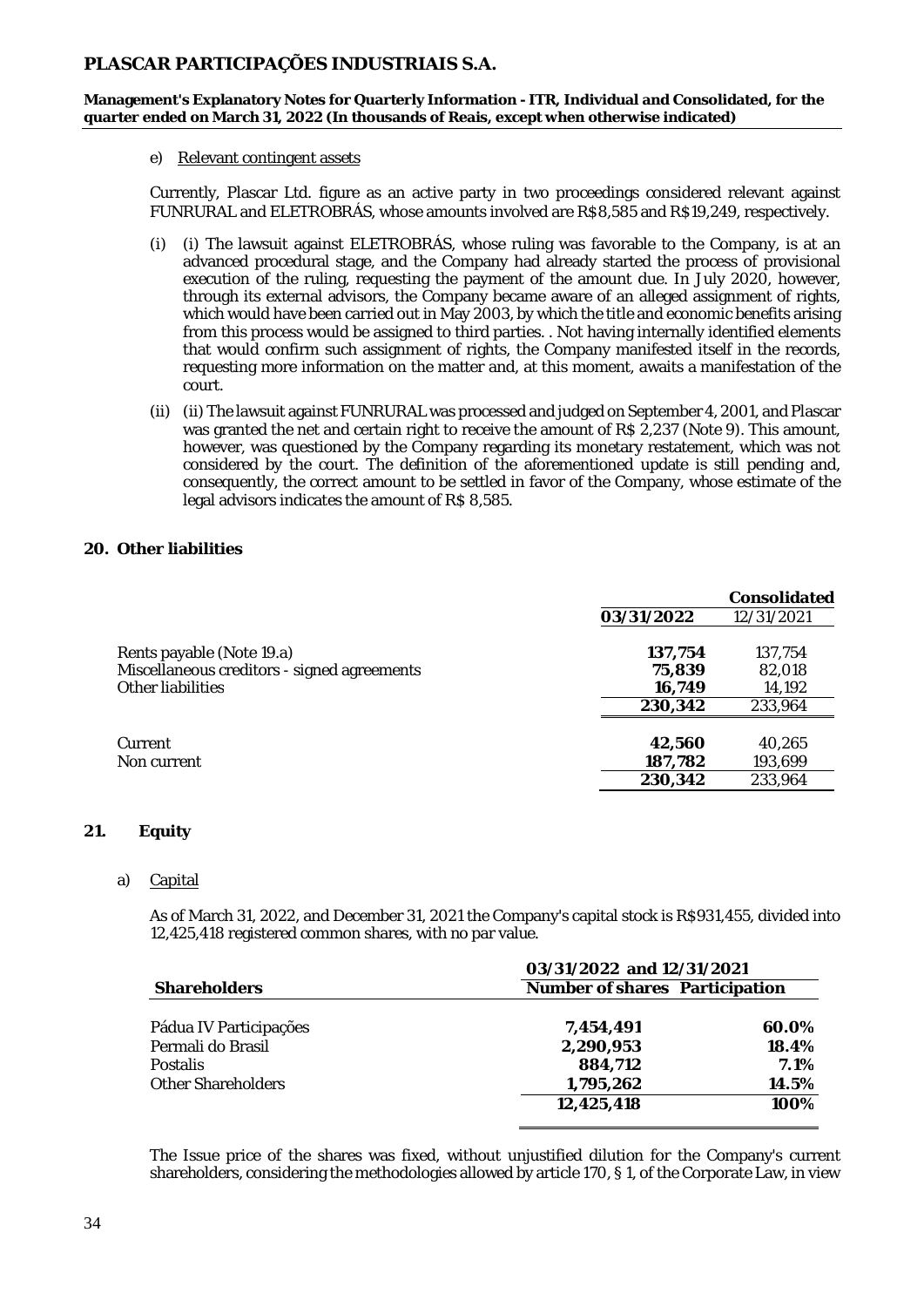**Management's Explanatory Notes for Quarterly Information - ITR, Individual and Consolidated, for the quarter ended on March 31, 2022 (In thousands of Reais, except when otherwise indicated)**

of the Company's financial situation at that time, with high indebtedness and negative equity.

#### *Subscription bônus*

The Company issued in favor and as an additional advantage to the subscribers of the shares of the Capital Increase, upon reaching the EBITDA targets of Plascar Plásticos in the years 2020, 2021 or 2022, 7,455,251 subscription warrants, in a single series and under the in book-entry and nominative form, with 1 subscription bonus being awarded for each subscribed Capital Increase share.

The grant to its holders, jointly, grants the right to subscribe to Company shares representing 5% of the Company's capital after the issuance of such shares. The subscription price for 1 share issued in connection with the exercise of the Subscription Warrants will be R\$ 0.01 "Exercise Price". The subscription of shares resulting from the exercise of the Subscription Bonus will be given in a private manner, in the act of exercising the Subscription Right, and the payment of the shares then subscribed must be carried out upon payment in cash of the Exercise Price, in currency national current, in the act of subscription of such shares.

#### b) Reserves

#### *Equity valuation adjustments*

Consisting of the accounting record of the realization of the cost attributed to the fixed assets and respective taxes. This item also records the impacts of the change in the parent company's interest in the subsidiary from 99.89% to 100% after the financial restructuring that took place on January 31, 2019.

#### c) Remuneration to shareholders - distribution of dividends

According to the Company's Bylaws, shareholders are entitled to receive a minimum annual dividend of 25% of the net income for the year, adjusted in accordance with articles 189 and 202 of Law 6,404/76. Due to the losses calculated, no distribution of dividends was made on December 31, 2021 and 2020.

#### **22. Earnings per share**

The basic calculation of earnings or loss per share is made by dividing the net profit or loss for the year, attributed to holders of common shares of the parent company, by the weighted average number of common shares available during the year.

Diluted earnings or loss per share is calculated by dividing the net profit or loss attributable to holders of the parent's common shares by the weighted average number of common shares available during the year, plus the weighted average number of common shares that would be issued on conversion. of all potential common shares diluted in common shares.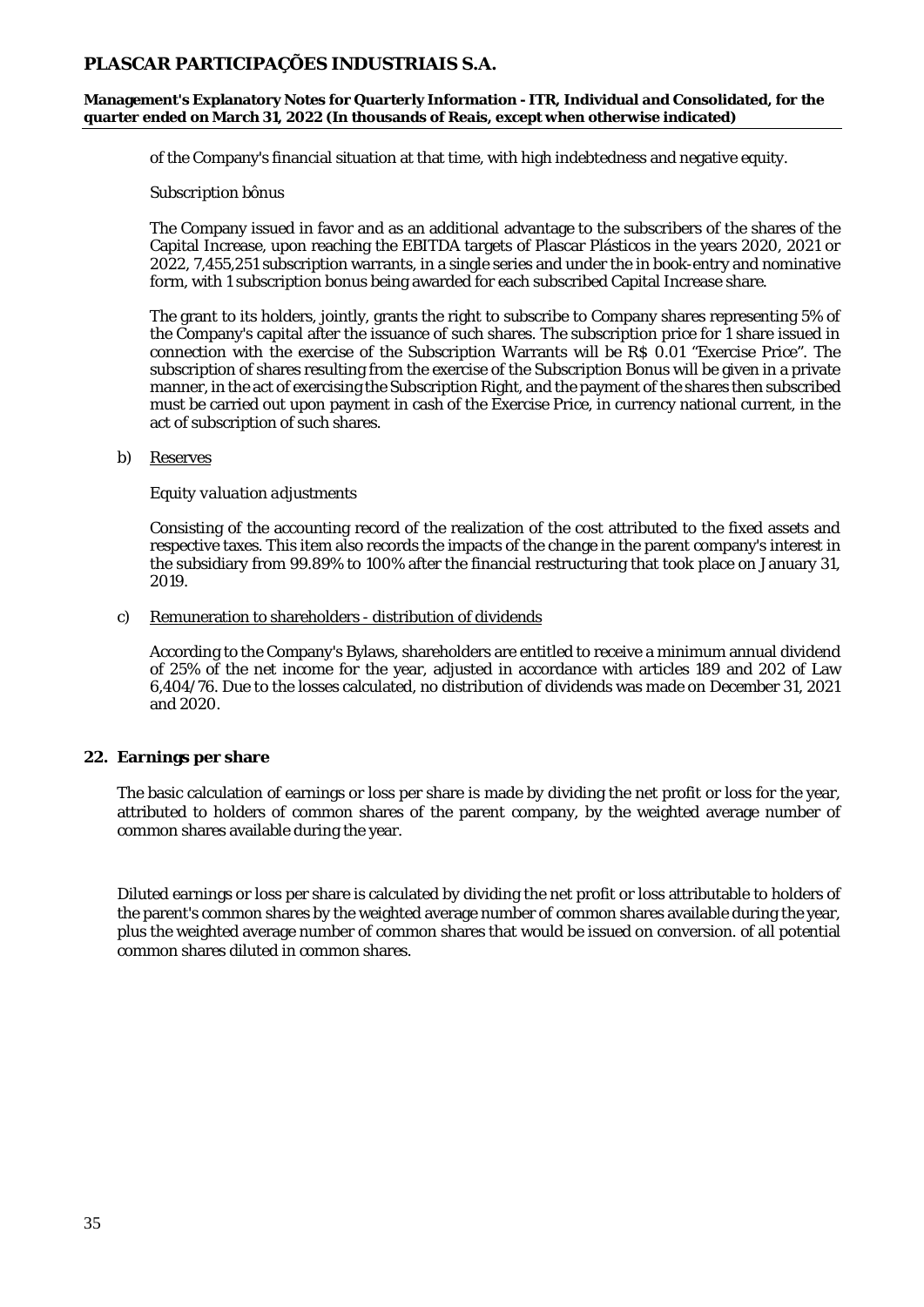**Management's Explanatory Notes for Quarterly Information - ITR, Individual and Consolidated, for the quarter ended on March 31, 2022 (In thousands of Reais, except when otherwise indicated)**

The table below presents the results and shares data used in the calculation of profit or loss, basic and diluted per share for the period ended March 31, 2022 and 2021 (in thousands, except amounts per share):

|                                                | Basic                       |                             | Diluted $(*)$               |                             |
|------------------------------------------------|-----------------------------|-----------------------------|-----------------------------|-----------------------------|
|                                                | 01/01/2022 to<br>03/31/2022 | 01/01/2021 to<br>03/31/2021 | 01/01/2022 to<br>03/31/2022 | 01/01/2021 to<br>03/31/2021 |
| Numerator:                                     |                             |                             |                             |                             |
| Period loss                                    | (20, 111)                   | (14,208)                    | (20, 111)                   | (14, 208)                   |
| Denominator:                                   |                             |                             |                             |                             |
| Weighted average number of shares              | 12,425,418                  | 12,425,418                  | 19,880,669                  | 19,880,669                  |
| Basic and diluted net loss per shares -<br>R\$ | (1.62)                      | (1.14)                      | (1.01)                      | (0.71)                      |

(\*) It considers the potential shares to be issued when exercising the Subscription Right (Note 21.a).

#### **23. Net operating revenue**

|                                                                 |                                  | Consolidated                     |
|-----------------------------------------------------------------|----------------------------------|----------------------------------|
|                                                                 | 01/01/2022 to<br>03/31/2022      | 01/01/2021 to<br>03/31/2021      |
| Gross sales revenue<br>Sales taxes<br>Returns and sales rebates | 238,042<br>(37, 567)<br>(7, 713) | 173,382<br>(29, 659)<br>(1, 378) |
|                                                                 | 192,762                          | 142,345                          |

Taxes levied on sales mainly consist of Tax on the circulation of goods and services - ICMS (rates of 7%, 12% and 18%), Tax on industrialized products - IPI (rates of 5% and 15%), Social Integration Program - PIS (rates of 1.65% and 2.30%), Contribution to social security financing - COFINS (rates of 7.60% and 10.80%).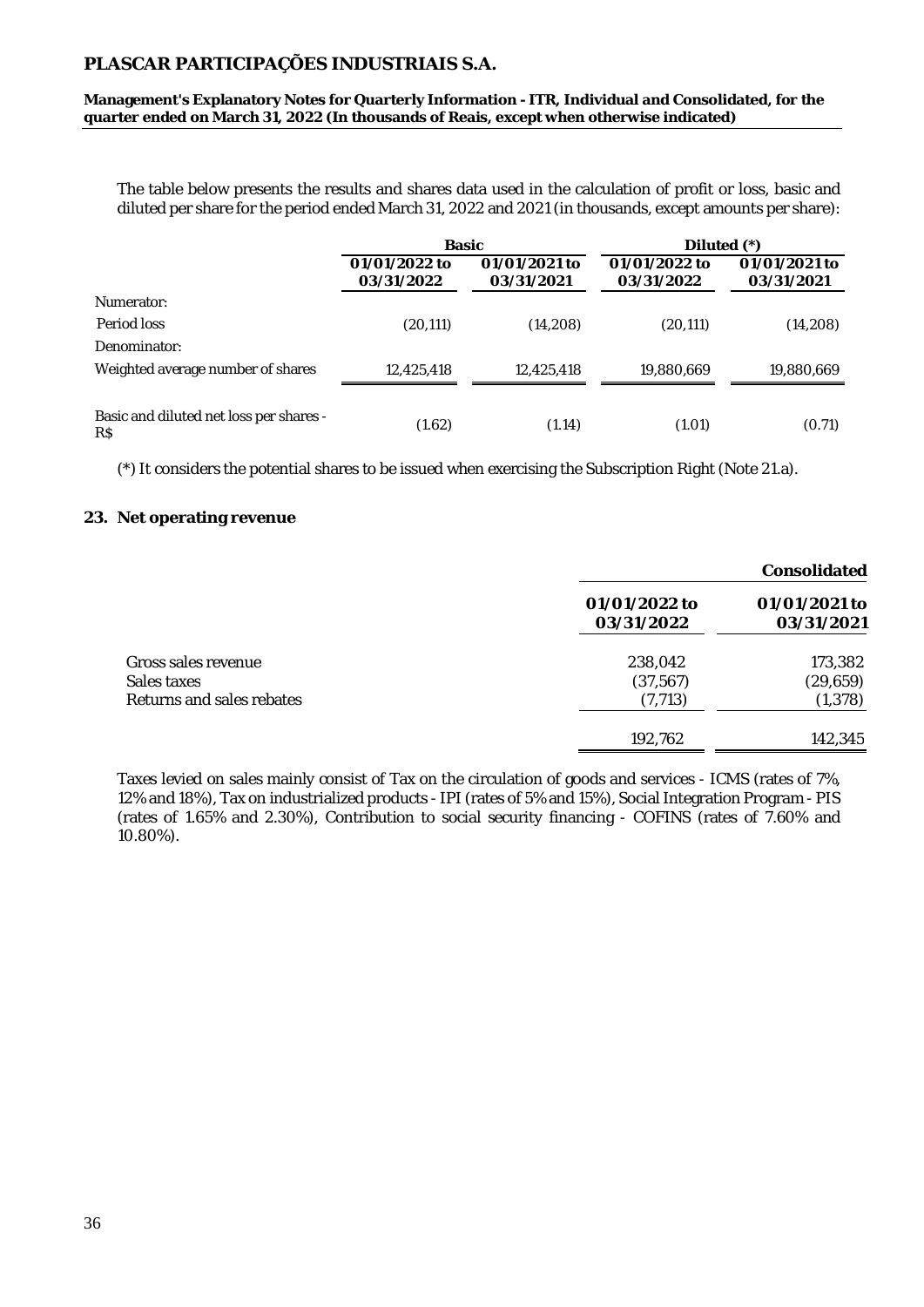**Management's Explanatory Notes for Quarterly Information - ITR, Individual and Consolidated, for the quarter ended on March 31, 2022 (In thousands of Reais, except when otherwise indicated)**

#### **24. Cost and expense by nature**

The Company chose to present the income statement by function and presents, below, the details by nature:

|                                                              | Consolidated  |               |
|--------------------------------------------------------------|---------------|---------------|
|                                                              | 01/01/2022 to | 01/01/2021 to |
|                                                              | 03/31/2022    | 03/31/2021    |
| Raw materials, inputs, materials for use and consumption and |               |               |
| personnel expenses                                           | (156, 702)    | (111, 490)    |
| Depreciation and amortization                                | (12, 723)     | (16, 324)     |
| Third party services                                         | (8, 789)      | (7, 347)      |
| Provision for adjustment to market value and obsolescence in |               |               |
| inventories (Note 8)                                         | (31)          | 5             |
| <b>Others</b>                                                | (15, 598)     | (14, 428)     |
|                                                              | (193, 843)    | (149, 584)    |
| Classified as                                                |               |               |
| Cost of goods sold                                           | (167, 045)    | (127, 107)    |
| Selling expenses                                             | (7,026)       | (6, 525)      |
| Administrative and general expenses                          | (19, 772)     | (15, 952)     |
|                                                              | (193, 843)    | (149, 584)    |
|                                                              |               |               |

### **25. Financial result**

|                                                 | Consolidated  |               |  |
|-------------------------------------------------|---------------|---------------|--|
|                                                 | 01/01/2022 to | 01/01/2021 to |  |
|                                                 | 03/31/2022    | 03/31/2021    |  |
| Financial expenses                              |               |               |  |
| Interest, fines and monetary restatement        | (8, 402)      | (5, 525)      |  |
| Charges on overdue taxes/installments (1)       | (9,538)       | (4, 221)      |  |
| Adjustment to present value of leases (Note 14) | (2,666)       | (1,064)       |  |
| Passive exchange rate variations                | (1,584)       | (1, 355)      |  |
| <b>IOF</b>                                      | (349)         | (189)         |  |
| <b>Others</b>                                   | (154)         | (289)         |  |
|                                                 | (22, 693)     | (12, 643)     |  |
| Financial income                                |               |               |  |
| Interest and monetary restatement (2)           | 1,416         | 4,945         |  |
| Active exchange rate variations                 | 2,339         | 743           |  |
| <b>Others</b>                                   | 22            | 2             |  |
|                                                 | 3,777         | 5,690         |  |
| <b>Financial result</b>                         | (18, 916)     | (6,953)       |  |

(1) Charges for overdue taxes and installments of PIS / COFINS and ICMS.

(2)The positive impact is mainly due to the accounting record of monetary restatement related to the ICMS exclusion credit in the PIS-COFINS calculation base.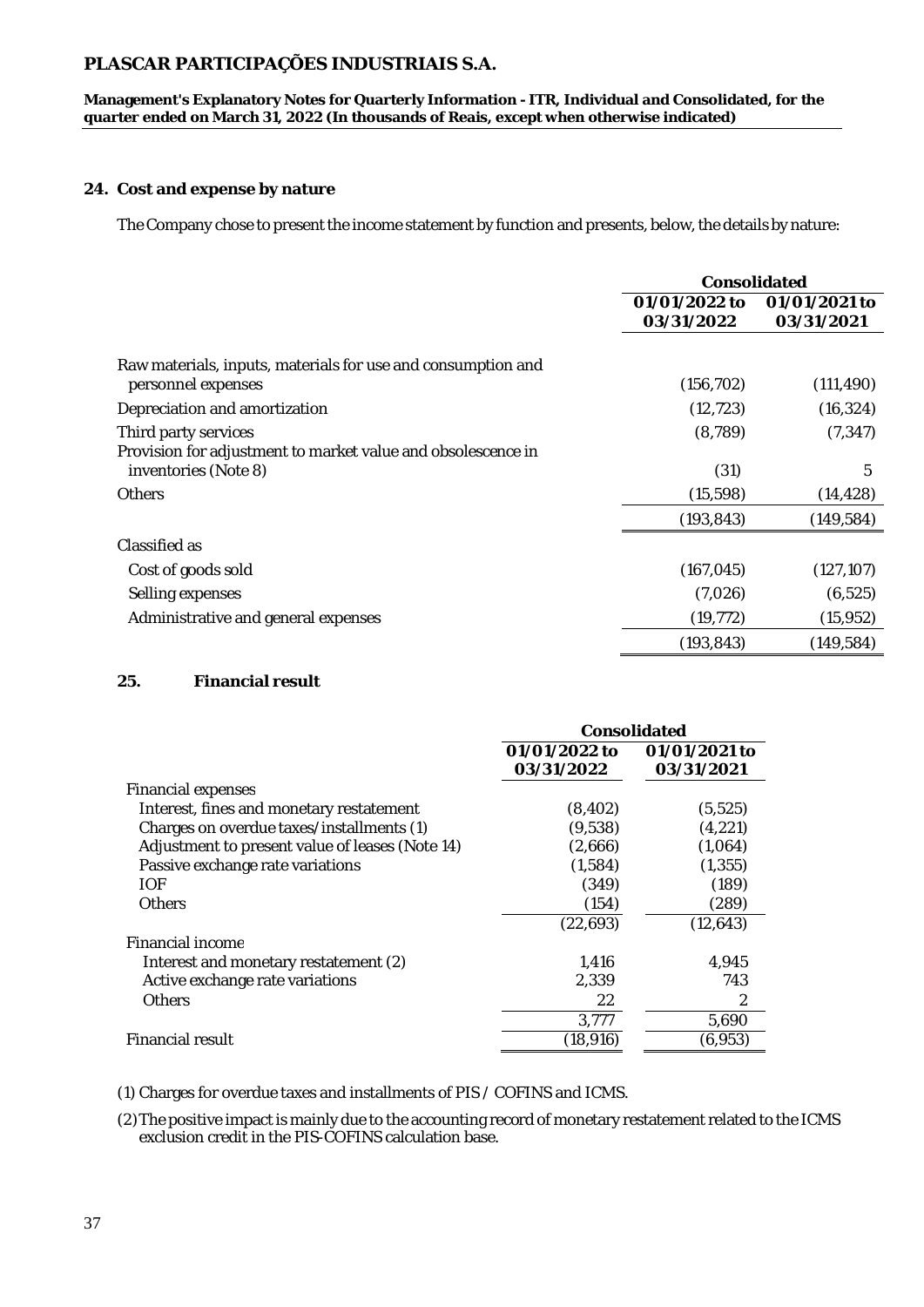**Management's Explanatory Notes for Quarterly Information - ITR, Individual and Consolidated, for the quarter ended on March 31, 2022 (In thousands of Reais, except when otherwise indicated)**

#### **26. Tax Obligations and Social Charges**

The outstanding balance of taxes as of March 31, 2022 is R\$176,811 and R\$149,377 of payroll charges (R\$173,229 and R\$131,562 in 2021), of which R\$8,910 are current taxes due, R\$ BRL 118,637 overdue current taxes and BRL 198,641 in installments (BRL 9,391, BRL 101,587 and BRL 193,813 respectively in 2021).

|                                    |         |         |          | Installments |          |         |
|------------------------------------|---------|---------|----------|--------------|----------|---------|
|                                    |         |         |          |              | Current  | Non-    |
|                                    | Open    | Current | Past due | Current      | Past due | current |
|                                    |         |         |          |              |          |         |
| REFIS (PERT MP 783/17)             | 58,835  |         |          | 8,006        | 16,135   | 34,694  |
| Ordinary installments              |         |         |          |              |          |         |
| PIS/COF/IPI                        | 27,310  |         |          | 7,448        | 16,138   | 3,724   |
| PIS                                | 317     | 317     |          |              |          |         |
| <b>COFINS</b>                      | 1.445   | 1,445   |          |              |          |         |
| ICMS (Regularize - MG)             | 42,393  |         |          | 6,783        |          | 35,610  |
| <b>ICMS</b>                        | 18,649  | 336     | 3,141    | 478          | 8,351    | 6,343   |
| IPI (Installments - MG)            | 646     |         |          | 335          |          | 311     |
| IPI                                | 43      | 43      |          |              |          |         |
| Attorney charges - active debt     | 25,873  |         |          | 25,873       |          |         |
| Others (ISS IPTU)                  | 1,300   | 1,154   |          | 26           |          | 120     |
|                                    | 176,811 | 3,295   | 3,141    | 48,949       | 40,624   | 80,802  |
|                                    |         |         |          |              |          |         |
| IRRF (Employees)                   | 947     | 947     |          |              |          |         |
| Ordinary installments INSS         | 14,465  |         |          | 3,476        | 7,329    | 3,660   |
| <b>FGTS</b>                        | 7,856   | 775     |          | 1,011        |          | 6,070   |
| INSS (Company)                     | 104,412 | 3,099   | 101,313  |              |          |         |
| <b>INSS (Employees)</b>            | 14,977  | 794     | 14,183   |              |          |         |
| <b>INSS instalments Sesi Senai</b> |         |         |          |              |          |         |
| (Company)                          | 6,720   |         |          | 1,982        | 246      | 4,492   |
|                                    | 149,377 | 5,615   | 115,496  | 6,469        | 7,575    | 14,222  |
|                                    |         |         |          |              |          |         |
| Sum (Company)                      | 310,264 | 7,169   | 104,454  | 55,418       | 48,199   | 95,024  |
| Sum (Employees)                    | 15,924  | 1,741   | 14,183   |              |          |         |
| Total                              | 326,188 | 8,910   | 118,637  | 55,418       | 48,199   | 95,024  |

On overdue amounts, the Company records a 20% fine in addition to correction by the indices provided for by legislation.

#### Special Tax Regularization Program (PERT)

Plascar Ltd. joined the PERT on August 29, 2017. The balance of taxes due until April 2017, within the scope of the Attorney's Office, was paid in 120 installments, with the value of the installments in the first 12 months corresponding to 0.4% of the debt, 0.5% in the second year, 0.6% in the third year and remaining balance in 84 installments. The installment correction index is the Selic.

Additionally, MP 783/17 was converted into Law 13,496/17 on October 25, 2017, including a new installment method, where there is the possibility of using tax losses and negative basis of CSLL to deduct the consolidated debt within the scope of the Brazil's federal revenue.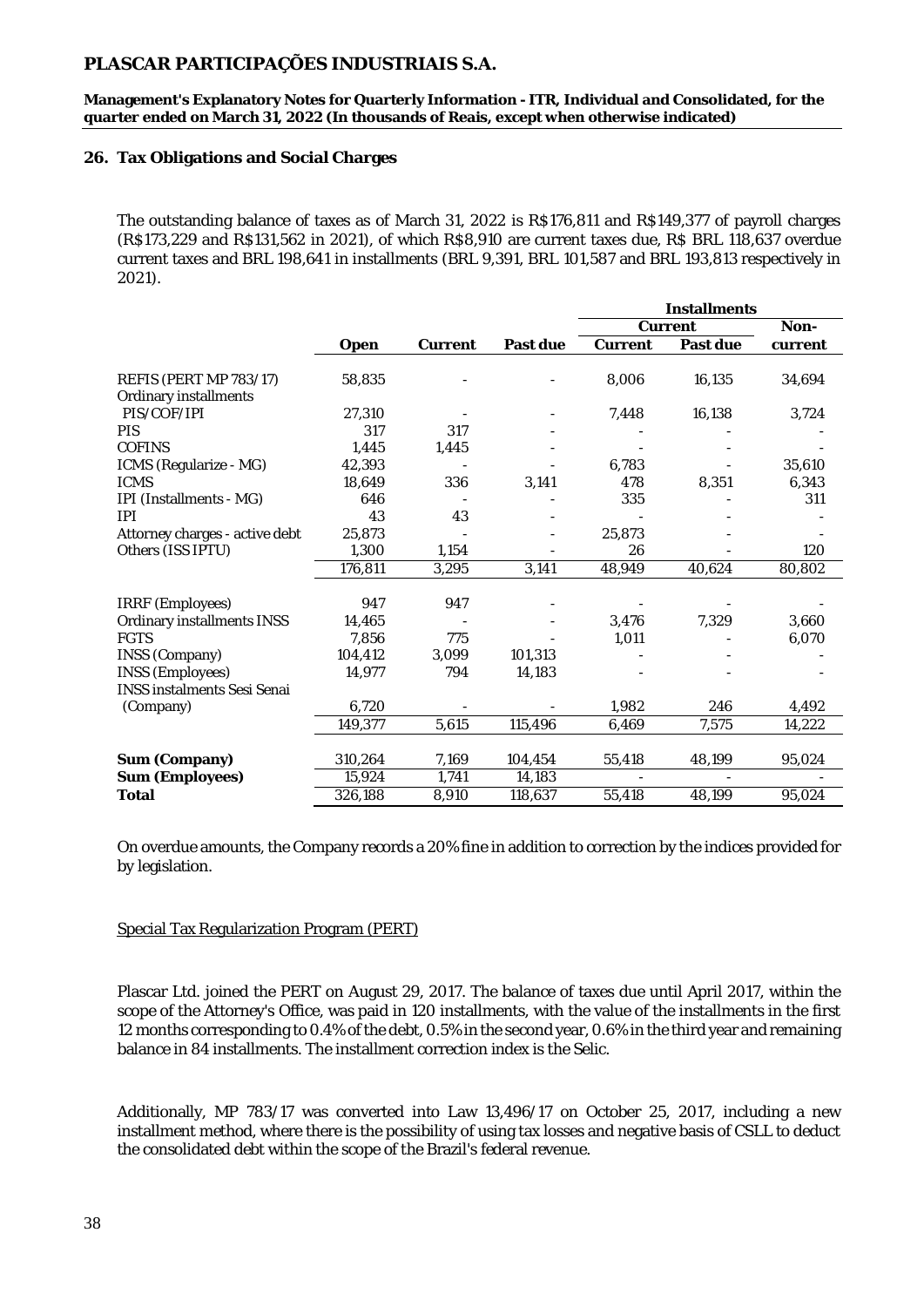**Management's Explanatory Notes for Quarterly Information - ITR, Individual and Consolidated, for the quarter ended on March 31, 2022 (In thousands of Reais, except when otherwise indicated)**

The installments within the scope of the Attorney General's Office and RFB were fully consolidated during 2018.

Below we briefly present the accounting effects of this transaction:

|                                                                                      | Attorney<br>General of the<br>Ministry of<br>the Economy | Receita<br>Federal do<br>Brasil (RFB)<br>Tax | Receita<br>Federal do<br>Brasil (RFB)<br>Non-Tax | Total                |
|--------------------------------------------------------------------------------------|----------------------------------------------------------|----------------------------------------------|--------------------------------------------------|----------------------|
| Original balance (a)<br>Use of tax loss and negative basis CSLL Law<br>13.496/17 (b) | 54,607                                                   | 76,649<br>(59, 110)                          | 27,555<br>(20,760)                               | 158,811<br>(79, 870) |
| Amortization of debt until March 31, 2022                                            | (8, 236)                                                 | (20, 197)                                    | (7,013)                                          | (35,446)             |
| Installments update                                                                  | 12,464                                                   | 2,658                                        | 218                                              | 15,340               |
| Total                                                                                | 58,835                                                   |                                              |                                                  | 58,835               |

- (a) Total tax and non-tax debt updated on the date of PERT membership, including Social Integration Program - PIS, Social Security Financing Contribution - COFINS, Tax on Industrialized Products - IPI, and National Institute of Social Security - INSS (Exemption of Payroll).
- (b)The Company migrated to this new modality. The amount involved for deduction of the balance with tax losses and negative basis is R\$ 79,870.

#### **27. Employees benefits**

The expenses with salaries, benefits and social charges are shown below:

|                             |               | Consolidated  |  |  |
|-----------------------------|---------------|---------------|--|--|
|                             | 01/01/2022 to | 01/01/2021 to |  |  |
|                             | 03/31/2022    | 03/31/2021    |  |  |
| Salaries and social charges | 43,557        | 37,272        |  |  |
| Profit sharing plan         | 1.798         | 2,004         |  |  |
| Layoffs                     | 3,392         | 2,946         |  |  |
| Benefits provided by law    | 6,060         | 4,333         |  |  |
| <b>Additional benefits</b>  | 79            | 33            |  |  |
|                             | 54,886        | 46,588        |  |  |

#### Additional benefits

In addition to the usual benefits provided for by labor legislation, the Company and its subsidiary have the practice of granting their employees additional benefits contracted from third parties, such as: medical assistance, collective transportation, food and day care assistance.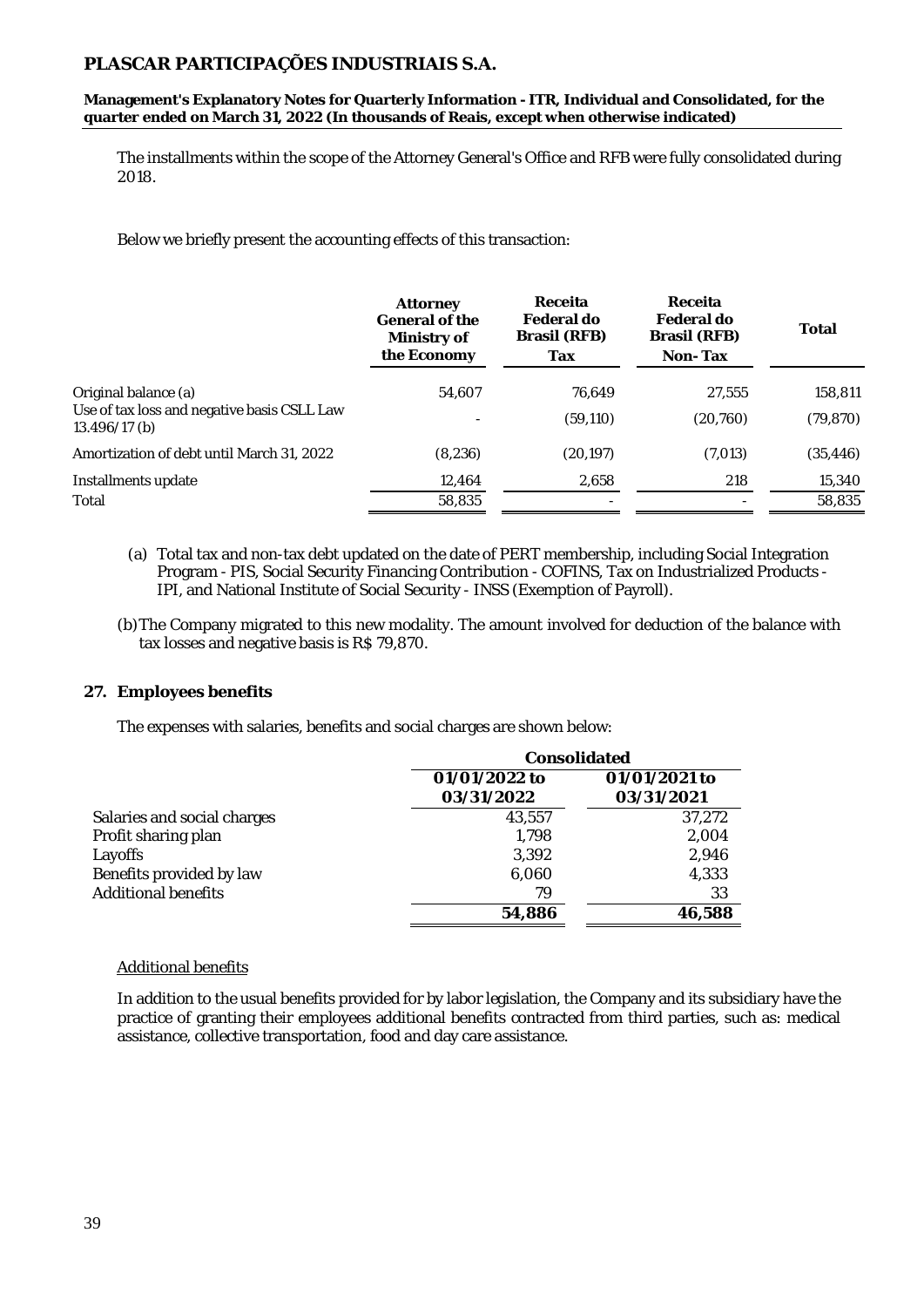**Management's Explanatory Notes for Quarterly Information - ITR, Individual and Consolidated, for the quarter ended on March 31, 2022 (In thousands of Reais, except when otherwise indicated)**

#### Profit Sharing Plan

The Company and its subsidiary have complementary variable compensation plans that consider meeting the established goals:

- (i) (i) Profit sharing plan (PPR): the Company pays its employees through profit sharing according to the collective agreement established between the Company, the employees' committee and the union of the category, which establishes targets that are measured and disclosed monthly. This plan aims to stimulate development and productivity, providing opportunities for financial gains and conditions for effective participation in the Company's results.
- (ii) Additional profit sharing bonus plan (short-term PPR): the Company also provides a differentiated amount of salary bonus to the Company's managers and directors. The profit sharing due to the employees occupying these functions is based on performance (individual and the Company), in accordance with pre-established goals.

#### **28. Insurance**

The Company and its subsidiary maintain insurance policies of various types, contracted with the main insurance companies in the country. These policies were defined according to the group's program and took into account the nature and degree of risk involved.

As of March 31, 2022, insurance coverage against operating risks combined with loss of profits was R\$ 629,300 (R\$ 629,300 as of December 31, 2021) and R\$ 10,000 (R\$10,000 as of December 31, 2021) for civil liability.

The Company does not anticipate having any difficulties renewing any of the insurance policies and believes that the coverage is reasonable in terms of value and consistent with industry standards in Brazil.